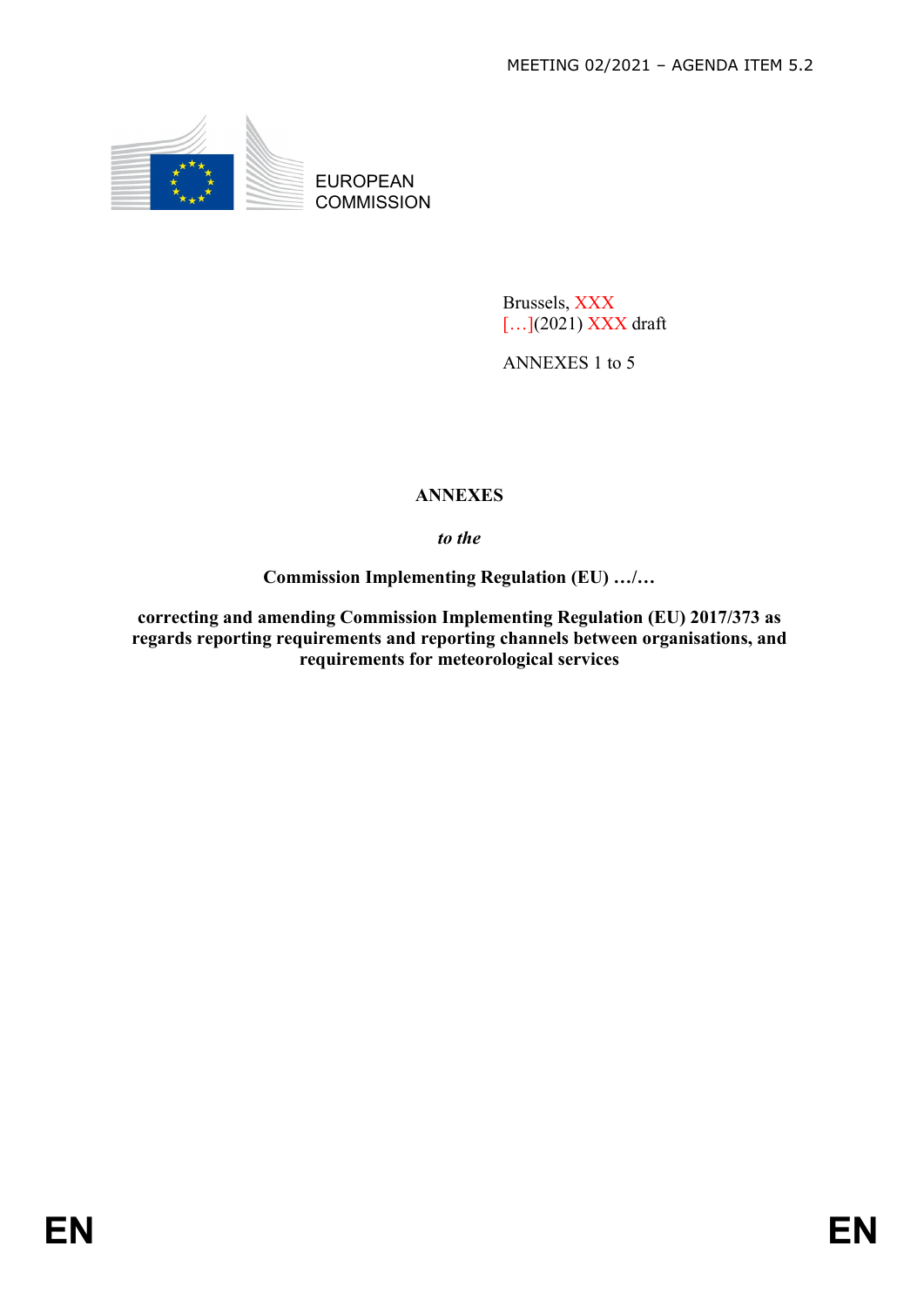## ANNEX I

ANNEX I to Implementing Regulation (EU) 2017/373 is amended as follows:

- (1) in the table of contents, in Annex VI, Subpart B, 'Section 1 GENERAL REQUIREMENTS' is deleted.
- (2) point (37) is replaced by the following:

'(37) "cloud of operational significance" means a cloud with the height of cloud base below 5000 ft or below the highest minimum sector altitude, whichever is greater, or a cumulonimbus cloud or a towering cumulus cloud at any height;';

(3) point (107) is replaced by the following:

'(107) "volcanic ash advisory centre (VAAC)" means a meteorological centre that provides advisory information to meteorological watch offices, area control centres, flight information centres, world area forecast centres and international OPMET databanks regarding the lateral and vertical extent and forecast movement of volcanic ash in the atmosphere;';

(4) point (168) is replaced by the following:

'(168) "data link-VOLMET (D-VOLMET)" means the provision of aerodrome routine meteorological report (METAR), and aerodrome special meteorological report (SPECI), TAF), SIGMET, special air-reports not covered by a SIGMET and, where available, AIRMET via data link;';

- (5) the following points  $(264)$  to  $(266)$  are added:
	- '(264) "volcano observatory" means a provider, selected by the competent authority, which observes the activity of a volcano or a group of volcanoes and makes these observations available to an agreed list of aviation recipients;
	- (265) "Geography Markup Language (GML)" means an encoding standard of the Open Geospatial Consortium (OGC);
	- (266) "space weather centre (SWXC)" means a centre designated to monitor and provide advisory information on space weather phenomena expected to affect high-frequency radio communications, communications via satellite, GNSSbased navigation and surveillance systems and/or pose a radiation risk to aircraft occupants.'.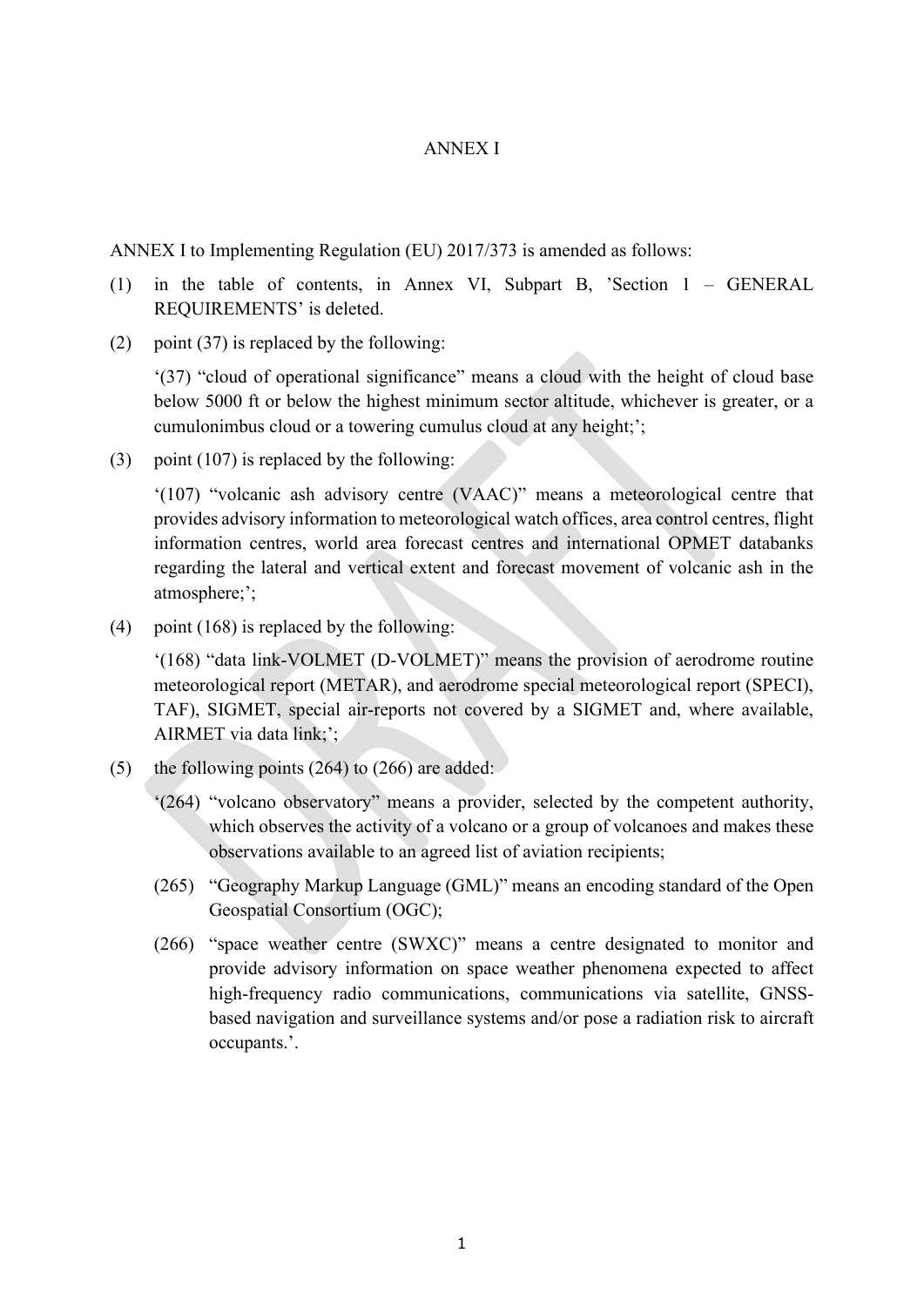### ANNEX II

ANNEX II to Implementing Regulation (EU) 2017/373 is amended as follows:

(1) point ATM/ANS.AR.A.020 is replaced by the following:

#### '**ATM/ANS.AR.A.020 Information to the Agency**

- (a) The competent authority shall notify the Agency in case of any significant problems with the implementation of Regulation (EU) 2018/1139 and its delegated and implementing acts within 30 days from the time the competent authority has become aware of the problems.
- (b) Without prejudice to Regulation (EU) No 376/2014 of the European Parliament and of the Council*\** and its delegated and implementing acts, the competent authority shall provide the Agency with safety-significant information stemming from the occurrence reports stored in its national database in accordance with Article 6(6) of Regulation (EU) No 376/2014, as soon as possible.';

(2) point ATM/ANS.AR.B.001 is amended as follows:

 $\mathcal{L}$  , we have the set of the set of the set of the set of the set of the set of the set of the set of the set of the set of the set of the set of the set of the set of the set of the set of the set of the set of the

(a) in point (a), point  $(1)$  is replaced by the following:

- '(1) documented policies and procedures to describe its organisation, means and methods to achieve compliance with Regulation (EU) 2018/1139 and the delegated and implementing acts adopted on the basis thereof, as necessary, for the exercise of its certification, oversight and enforcement tasks. The procedures shall be kept up to date and serve as the basic working documents within that competent authority for all related tasks;';
- (b) point (c) is replaced by the following:
	- '(c) The competent authority shall establish procedures for the participation in a mutual exchange of all necessary information and assistance with other competent authorities concerned, whether from within the Member State or in other Member States, including the following information:
		- (1) the relevant findings raised and follow-up actions taken as a result of oversight of ATM/ANS providers exercising activities in the territory of a Member State, but certified by the competent authority of another Member State or the Agency; and
		- (2) stemming from mandatory and voluntary occurrence reporting as required by point ATM/ANS.OR.A.065.';
- (3) point ATM/ANS.AR.B.010 is replaced by the following:

<sup>\*</sup> Regulation (EU) No 376/2014 of the European Parliament and of the Council of 3 April 2014 on the reporting, analysis and follow-up of occurrences in civil aviation, amending Regulation (EU) No 996/2010 of the European Parliament and of the Council and repealing Directive 2003/42/EC of the European Parliament and of the Council and Commission Regulations (EC) No 1321/2007 and (EC) No 1330/2007 (OJ L 122, 24.4.2014, p. 18).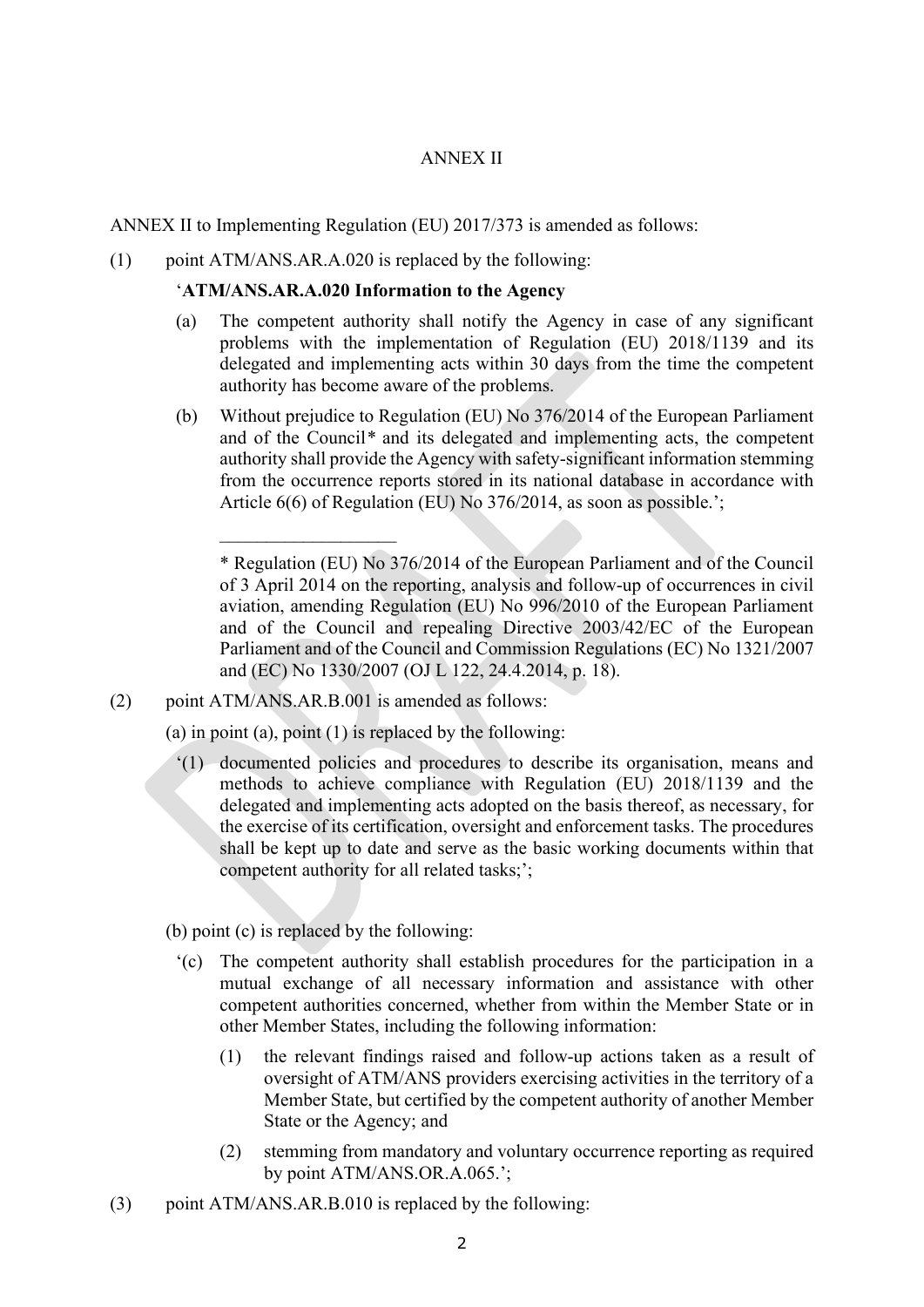## '**ATM/ANS.AR.B.010 Changes in the management system**

- (a) The competent authority shall have a system in place to identify changes that affect its capability to perform its tasks and discharge its responsibilities under Regulation (EU) 2018/1139 and the delegated and implementing acts adopted on the basis thereof. This system shall enable it to take action, as appropriate, to ensure that the management system remains adequate and effective.
- (b) The competent authority shall update its management system to reflect any changes to Regulation (EU) 2018/1139 and the delegated and implementing acts adopted on the basis thereof, in a timely manner, so as to ensure the effective implementation of its management system.
- (c) The competent authority shall notify the Agency of changes affecting its capability to perform its tasks and discharge its responsibilities under Regulation (EU) 2018/1139 and the delegated and implementing acts adopted on the basis thereof.'.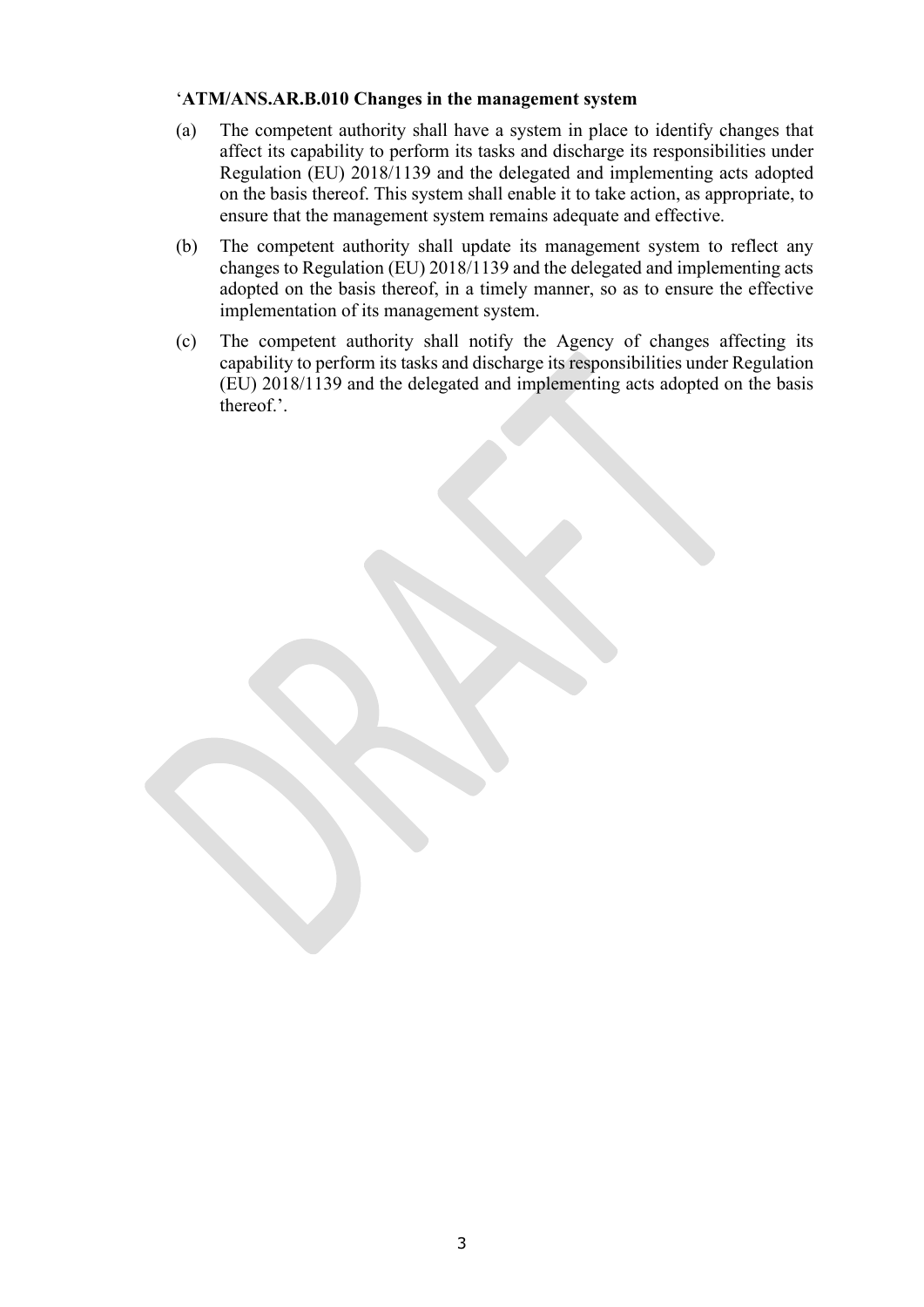## ANNEX III

ANNEX III to Implementing Regulation (EU) 2017/373 is amended as follows:

(1) the title is replaced by the following:

#### 'ANNEX III

#### COMMON REQUIREMENTS FOR ATM/ANS PROVIDERS

#### (Part-ATM/ANS.OR)';

(2) point ATM/ANS.OR.A.065 is replaced by the following:

#### '**ATM/ANS.OR.A.065 Occurrence reporting**

- (a) As part of its management system, the ATM/ANS provider shall establish and maintain an occurrence-reporting system, including mandatory and voluntary reporting. ATM/ANS providers established in a Member State shall ensure that the system complies with the requirements of Regulation (EU) No 376/2014 and Regulation (EU) 2018/1139, as well as with the delegated and implementing acts adopted on the basis of those regulations.
- (b) The ATM/ANS provider shall report to the competent authority and to any other organisation required to be informed by the Member State, where the ATM/ANS provider provides its services, any safety-related event or condition that endangers or, if not corrected or addressed, could endanger an aircraft, its occupants or any other person, and in particular any accident or serious incident.
- (c) Without prejudice to point (b), the ATM/ANS provider shall report to the competent authority and to the organisation responsible for the design and/or maintenance of the ATM/ANS systems and constituents, if different from the ATM/ANS provider, any malfunction, technical defect, exceedance of technical limitations, occurrence, or other irregular circumstance that has or may have endangered the safety of services and has not resulted in an accident or serious incident.
- (d) Without prejudice to Regulation (EU) No 376/2014 and the delegated and implementing acts adopted on the basis thereof, reports shall:
	- (1) be made as soon as practicable, but in any case within 72 hours after the ATM/ANS provider has become aware of the event or condition to which the report relates, unless exceptional circumstances prevent this;
	- (2) be made in a form and manner established by the competent authority;
	- (3) contain all pertinent information about the condition known to the ATM/ANS provider.
- (e) For ATM/ANS providers that are not established in a Member State, initial mandatory reports shall:
	- (1) appropriately safeguard the confidentiality of the identity of the reporter and of the persons mentioned in the report;
	- (2) be made as soon as practicable, but in any case within 72 hours after the ATM/ANS provider has become aware of the occurrence, unless exceptional circumstances prevent this;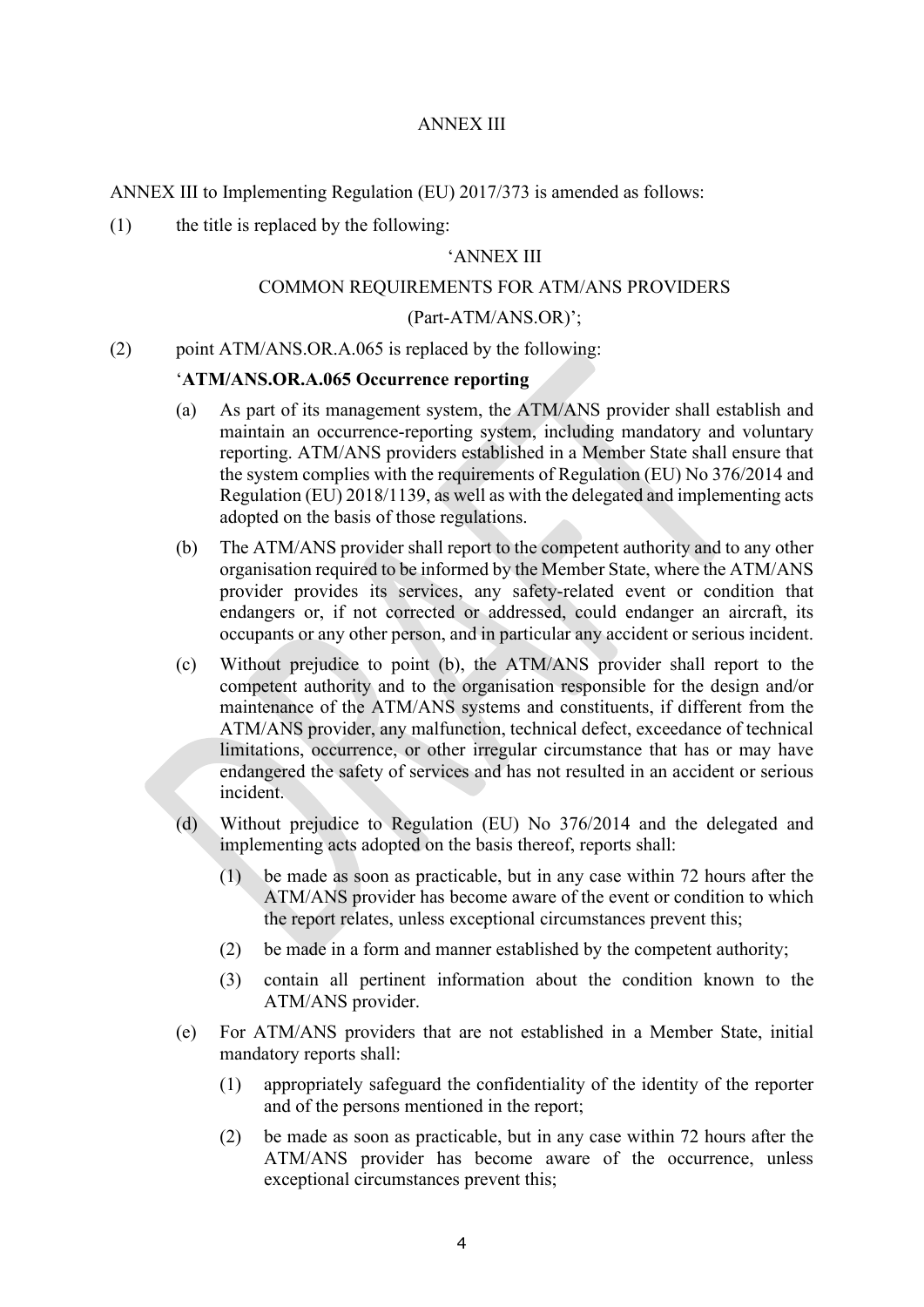- (3) be made in a form and manner established by the competent authority;
- (4) contain all pertinent information about the condition known to the ATM/ANS provider.
- (f) Without prejudice to Regulation (EU) No 376/2014 and its delegated and implementing acts, where relevant, a follow-up report providing details of actions the organisation intends to take to prevent similar occurrences in the future shall be made as soon as these actions have been identified; those followup reports shall:
	- (1) be sent to the relevant entities initially reported to in accordance with points (b) and (c); and
	- (2) be made in a form and manner established by the competent authority.'.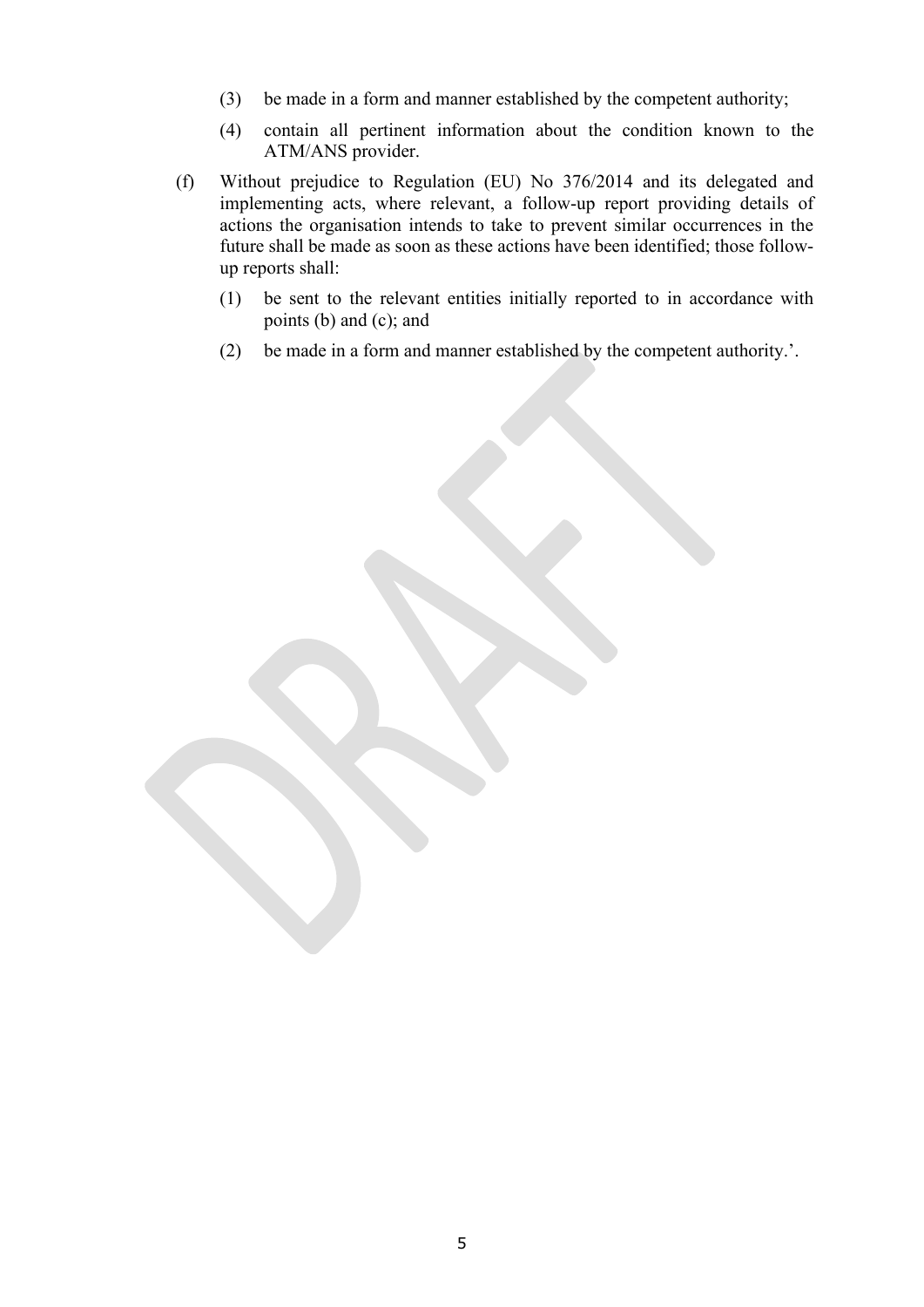## ANNEX IV

ANNEX V to Implementing Regulation (EU) 2017/373 is amended as follows:

(1) point MET.OR.115 is replaced by the following:

#### '**MET.OR.115 Meteorological bulletins**

The meteorological services provider responsible for the area concerned shall provide meteorological bulletins to the relevant users.';

(2) point MET.OR.120 is replaced by the following:

## '**MET.OR.120 Notification of discrepancies to the world area forecast centres (WAFCs)**

The meteorological services provider using WAFS SIGWX forecasts shall notify the WAFC concerned immediately if significant discrepancies are detected or reported in respect of WAFS SIGWX forecasts concerning:

- (a) icing, turbulence, cumulonimbus clouds that are obscured, frequent, embedded, or occurring at a squall line, and sandstorms or dust storms;
- (b) volcanic eruptions or a release of radioactive materials into the atmosphere of significance to aircraft operations.';
- (3) point MET.OR.200 is replaced by the following:

### '**MET.OR.200 Meteorological reports and other information**

- (a) An aeronautical meteorological station shall issue:
	- (1) local routine report at fixed intervals, only for dissemination at the aerodrome of origin;
	- (2) local special report, only for dissemination at the aerodrome of origin;
	- (3) METAR at half-hourly intervals at aerodromes serving scheduled international commercial air transport operations for dissemination beyond the aerodrome of origin;
- (b) Notwithstanding point (a)(3), the aeronautical meteorological station may issue hourly METAR and SPECI for aerodromes not serving scheduled international commercial air transport operations and not operational throughout 24 hours, for dissemination beyond the aerodrome of origin, as determined by the competent authority.
- (c) An aeronautical meteorological station shall inform the air traffic service units and aeronautical information service of an aerodrome of changes in the serviceability status of the automated equipment used for assessing runway visual range.
- (d) An aeronautical meteorological station shall report to the associated air traffic services unit, aeronautical information services unit, and meteorological watch office the occurrence of pre-eruption volcanic activity, volcanic eruptions and volcanic ash cloud.
- (e) An aeronautical meteorological station shall establish a list of criteria to provide local special reports in consultation with the appropriate ATS units, operators and others concerned.';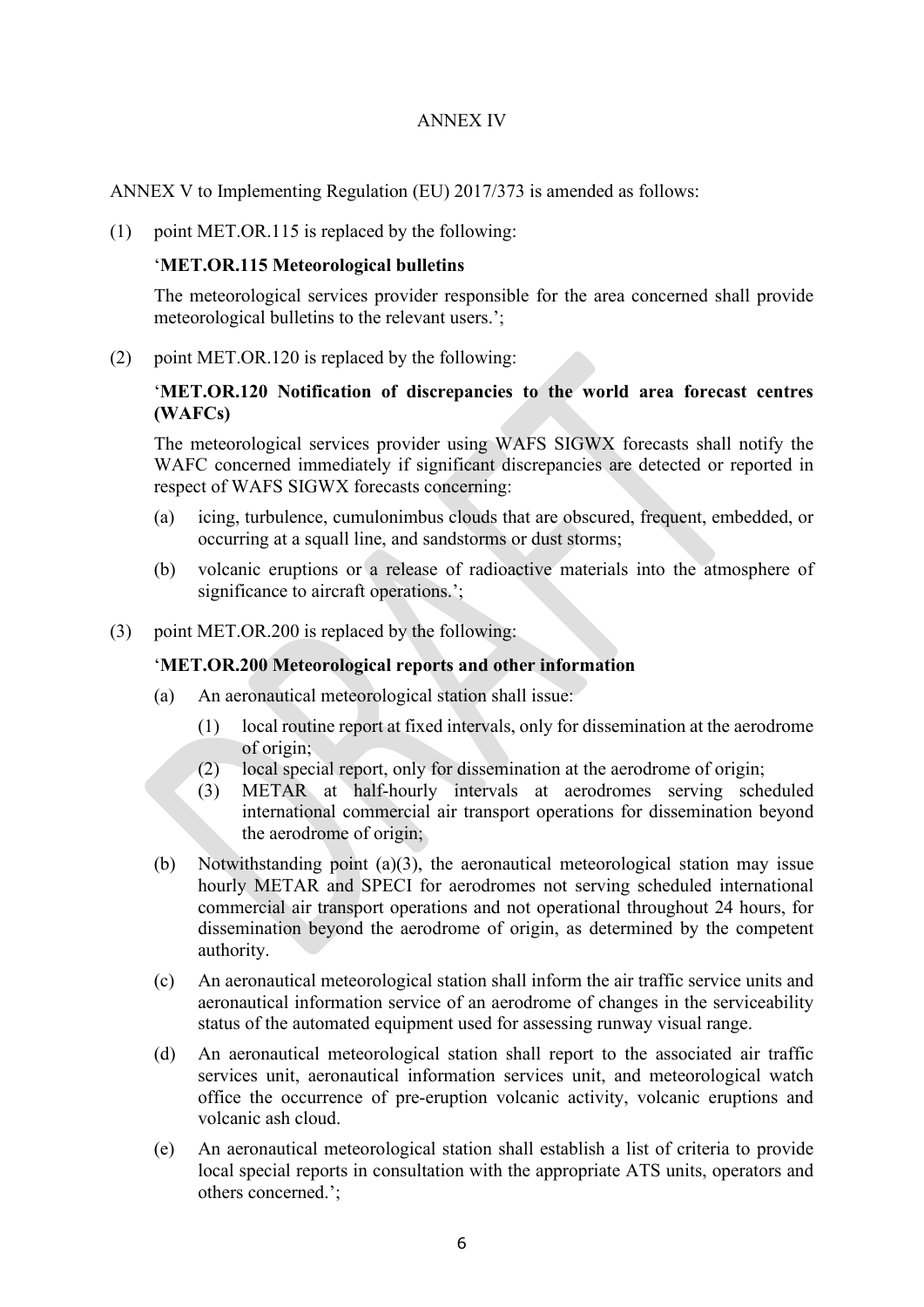# (4) point MET.OR.240 is replaced by the following: '**MET.OR.240 Information for use by operator or flight crew**

An aerodrome meteorological office shall provide operators and flight crew members with up-to-date:

- (a) forecasts, originating from the WAFS, of the elements listed in points (1) and (2) of point MET.OR.275(a);
- (b) METAR or SPECI, including TREND, TAF or amended TAF for the aerodromes of departure and intended landing, and for take-off, en-route and destination alternate aerodromes;
- (c) aerodrome forecasts for take-off;
- (d) SIGMET and special air-reports relevant to the whole route;
- (e) volcanic ash, tropical cyclone and space weather advisory information relevant to the whole route;
- (f) area forecasts for low-level flights and AIRMET relevant to the whole route;
- (g) aerodrome warnings for the local aerodrome;
- (h) meteorological satellite images;
- (i) ground-based weather radar information.';
- (5) point MET.OR.242 is amended as follows:
	- (a) point MET.OR.242(a)(1) is replaced by the following:

'(1) local routine report, local special report, METAR, SPECI, TAF and TREND and amendments thereto;';

(b) point MET.OR.242(b)(1) is replaced by the following:

'(1) local routine report, local special report, METAR, SPECI, TAF and TREND and amendments thereto;';

- (6) in point MET.OR.245, point  $(f)(1)$  is replaced by the following:
	- '(f) (1) METAR and SPECI, including current pressure data for aerodromes and other locations, TAF, TREND and amendments thereto;';
- (7) in point MET.OR.250, point (a) is replaced by the following: '(a) issue SIGMET;';
- (8) in point MET.OR.255, point (a) is replaced by the following:
	- '(a) issue AIRMET when the competent authority has determined that the density of traffic operating below flight level 100, or up to flight level 150 in mountainous areas, or higher, where necessary, warrants the issue of AIRMET in combination with area forecasts for low-level flights';
- (9) point MET.OR.260 is replaced by the following: '**MET.OR.260 Area forecasts for low-level flights**

A meteorological watch office shall ensure that:

- (a) in the case of AIRMET being issued in combination with area forecasts for lowlevel flights in accordance with point MET.OR.255(a), area forecasts for low-level flights are issued every 6 hours for a period of validity of 6 hours and transmitted to the meteorological watch offices concerned not later than 1 hour prior to the beginning of their validity period;
- (b) in the case where the competent authority has determined that the density of traffic operating below flight level 100, or up to flight level 150 in mountainous areas, or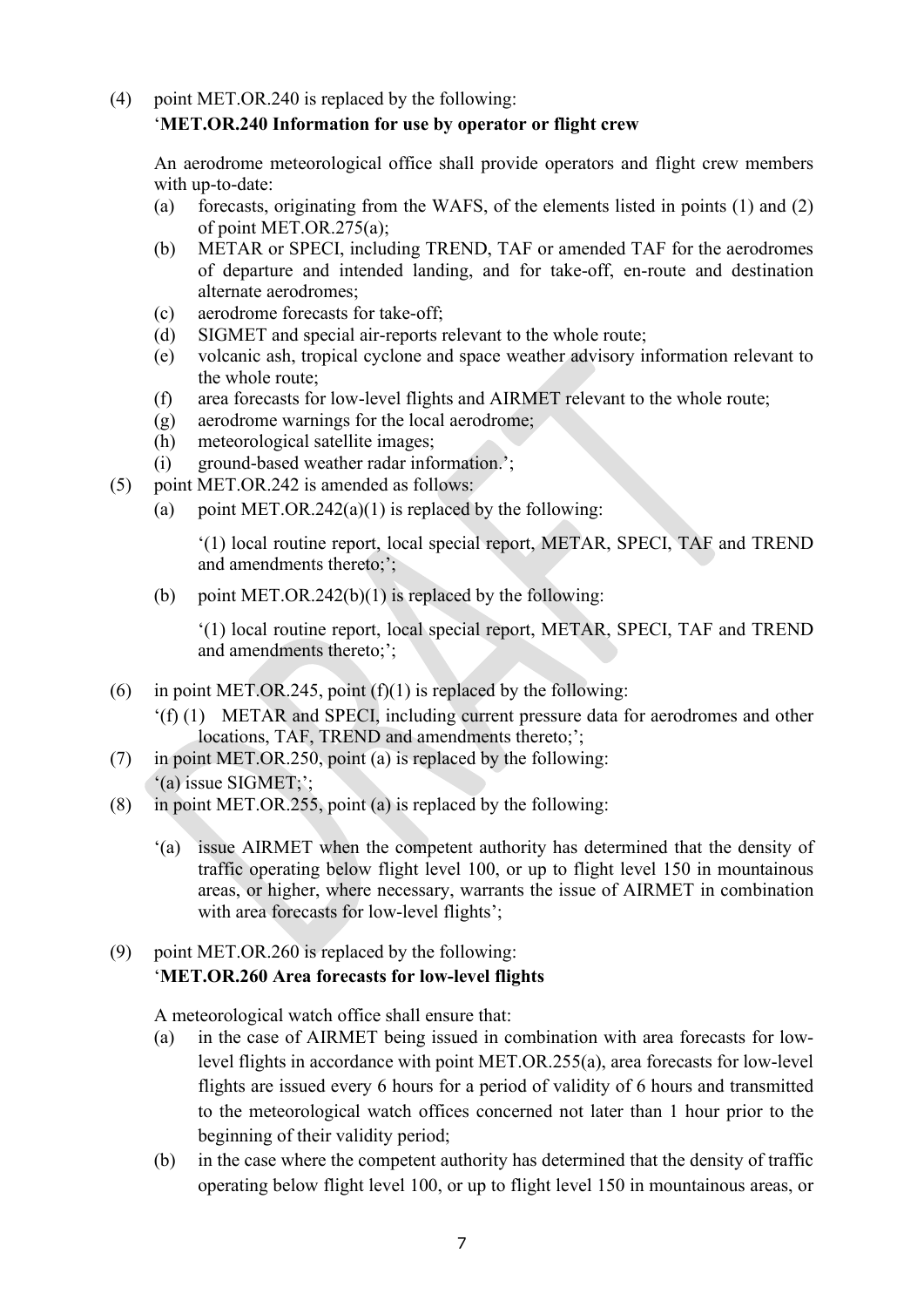higher, where necessary, warrants the routine issue of area forecasts for low-level flights not in combination with AIRMET, the frequency of issue, the form, and the fixed time or period of validity of the area forecast for low-level flights and the criteria for amendments thereto, are as determined by the competent authority.';

(10) the title of Chapter 4 is replaced by the following:

'Chapter 4 — Requirements for volcanic ash advisory centres (VAACs)';

- (11) in point MET.OR.265, point (a) is replaced by the following:
	- '(a) when a volcano has erupted, or is expected to erupt, or volcanic ash is reported, issue advisory information regarding the extent and forecast movement of the volcanic ash cloud.';
- (12) the title of Chapter 5 is replaced by the following: 'Chapter 5 — Requirements for tropical cyclone advisory centres (TCACs)';
- (13) in point MET.OR.270, the introductory sentence and point (a) are replaced by the following:

'In its area of responsibility, the TCAC shall issue:

- (a) advisory information concerning the position of the cyclone centre, changes in intensity at the time of observation, its direction and speed of movement, central pressure and maximum surface wind near the centre;';
- (14) the title of Chapter 6 is replaced by the following: 'Chapter 6 — Requirements for world area forecast centres (WAFCs)';
- (15) in point MET.OR.275, point (a) is amended as follows:
	- '(a) The WAFC shall issue:

(1) gridded global forecasts of:

- (i) upper wind;
- (ii) upper-air temperature and humidity;
- (iii) geopotential altitude of flight levels;
- (iv) flight level and temperature of tropopause;
- (v) direction, speed and flight level of maximum wind;
- (vi) cumulonimbus clouds;
- (vii) icing;
- (viii) turbulence;

(2) global forecasts of significant weather (SIGWX) phenomena, including volcanic activity and release of radioactive materials.';

(16) point MET.TR.115 is replaced by the following: '**MET.TR.115 Meteorological bulletins**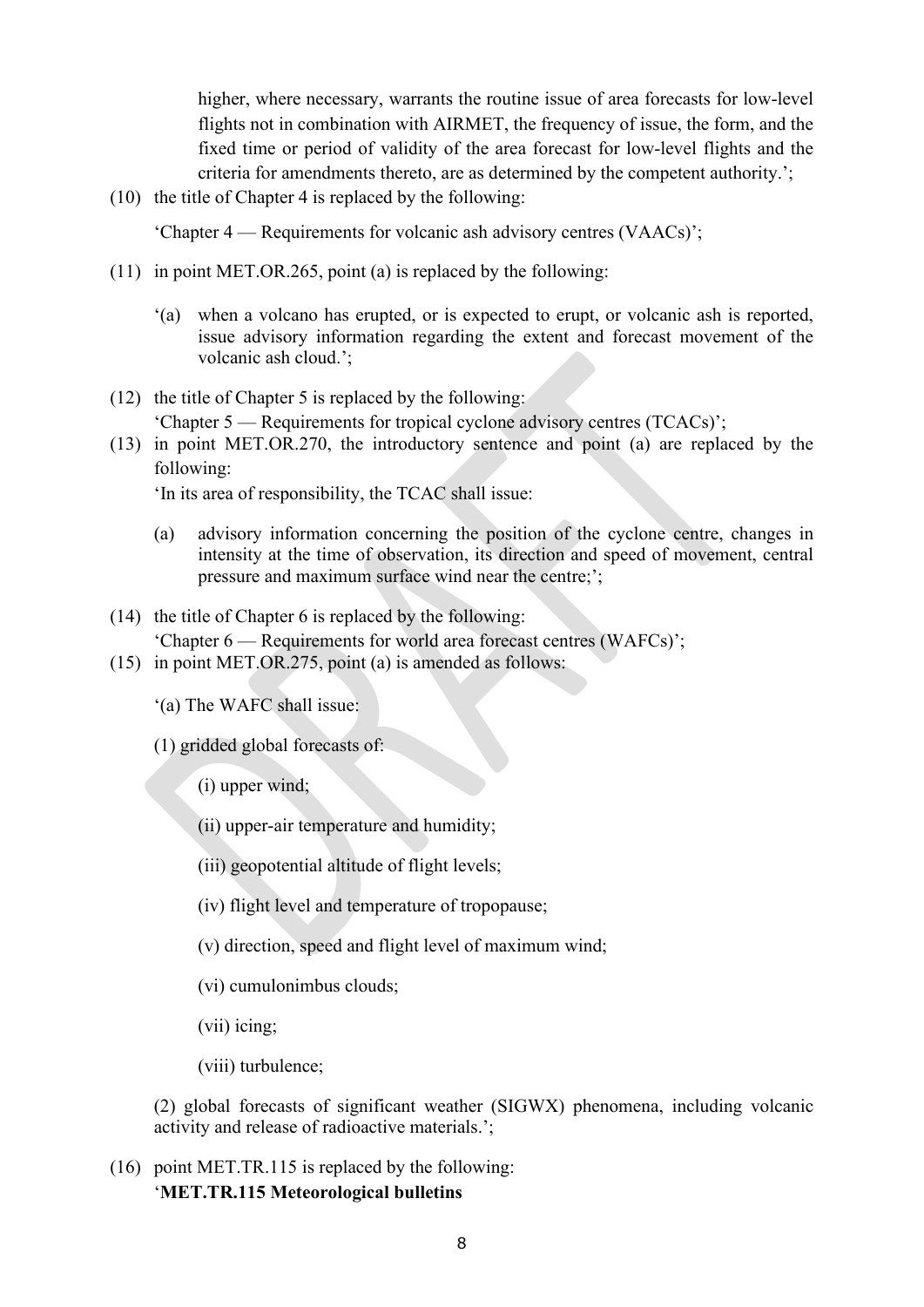- (a) Meteorological bulletins shall be disseminated using specified data types and code forms appropriate to the information being provided.
- (b) Meteorological bulletins containing operational meteorological information shall be disseminated via communication systems appropriate to the information being provided and the users for which it is intended.';
- (17) point MET.TR.200 is replaced by the following:

## **'MET.TR.200 Meteorological reports and other information**

- (a) Local routine report, local special report, METAR and SPECI shall contain the following elements in the order indicated:
	- (1) identification of the type of report;
	- (2) location indicator;
	- (3) time of the observation;
	- (4) identification of an automated or missing report, when applicable;
	- (5) surface wind direction and speed;
	- (6) visibility;
	- (7) runway visual range, when the reporting criteria are met;
	- (8) present weather;
	- (9) cloud amount, cloud type only for cumulonimbus and towering cumulus clouds and height of cloud base or, where measured, vertical visibility;
	- (10) air temperature and dew-point temperature;
	- (11) QNH and, when applicable, in local routine and local special report, QFE;
	- (12) supplementary information, when applicable.
- (b) In local routine report and local special report:
	- (1) if the surface wind is observed from more than one location along the runway, the locations for which these values are representative shall be indicated;
	- (2) when there is more than one runway in use and the surface wind related to these runways is observed, the available wind values for each runway shall be given, and the runways to which the values refer shall be reported;
	- (3) when variations from the mean wind direction are reported in accordance with point MET.TR.205(a)(3)(ii)(B), the two extreme directions between which the surface wind has varied shall be reported;
	- (4) when variations from the mean wind speed (gusts) are reported in accordance with point MET.TR.205(a)(3)(iii), they shall be reported as the maximum and minimum values of the wind speed attained.
- (c) METAR and SPECI
	- (1) METAR and SPECI shall be issued in accordance with the template shown in Appendix 1.
	- (2) METAR shall be filed for transmission not later than 5 minutes after the actual time of observation.
- (d) Information on visibility, runway visual range, present weather and cloud amount, cloud type and height of cloud base shall be replaced in all meteorological reports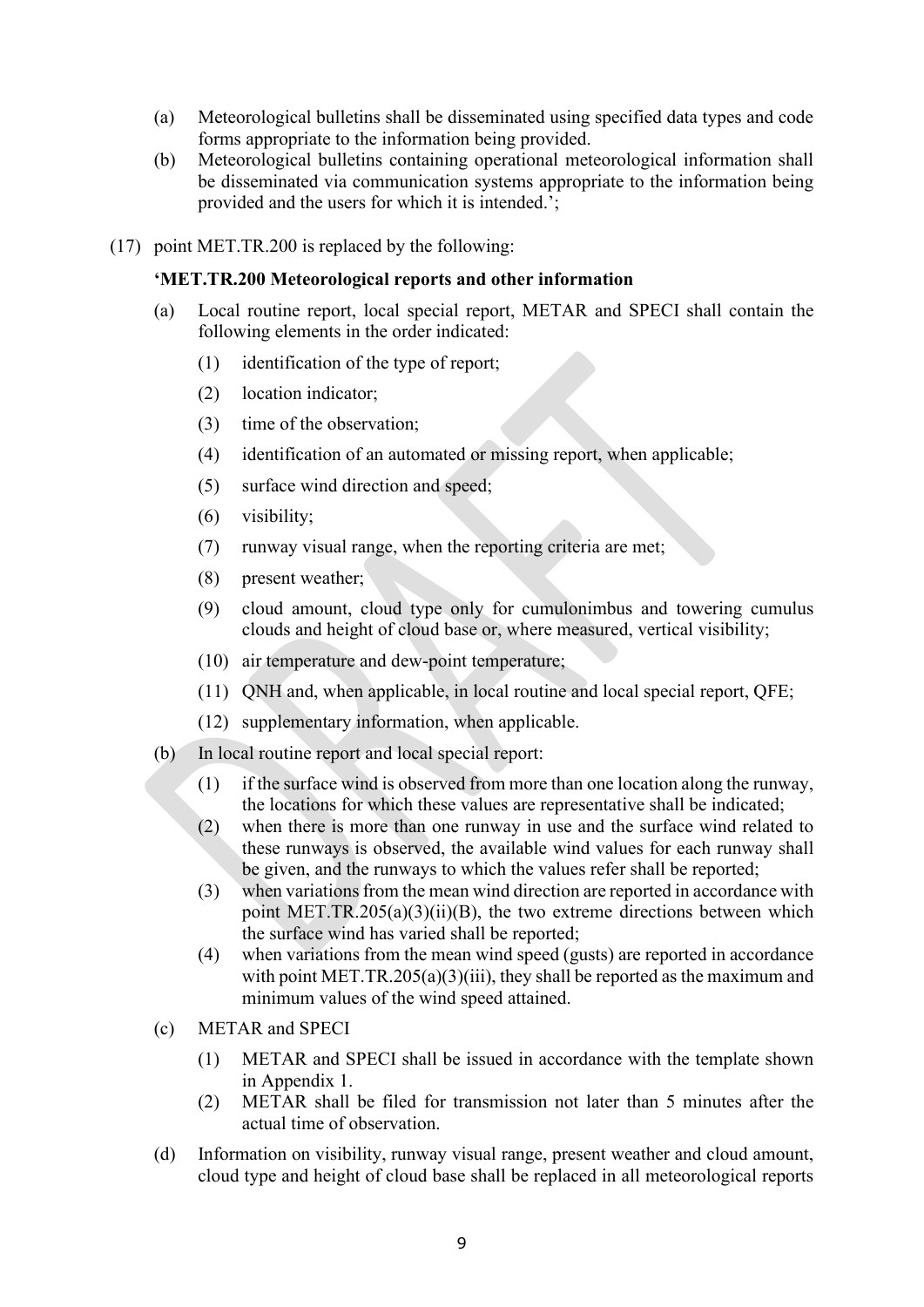by the term 'CAVOK' when the following conditions occur simultaneously at the time of observation:

- (1) visibility, 10 km or more, and the lowest visibility is not reported;
- (2) no cloud of operational significance;
- (3) no weather of significance to aviation.
- (e) The list of criteria to provide local special report shall include:
	- (1) those values which most closely correspond to the operating minima of the operators using the aerodrome;
	- (2) those values which satisfy other local requirements of the air traffic services (ATS) units and of the operators;
	- (3) an increase in air temperature of 2 C or more from that given in the latest local report, or an alternative threshold value as agreed between the meteorological services providers, the appropriate ATS unit and the operators concerned;
	- (4) the available supplementary information concerning the occurrence of significant meteorological conditions in the approach and climb-out areas;
	- (5) when noise-abatement procedures are applied and the variation from the mean surface wind speed has changed by 5 kt or more from that at the time of the latest local report, the mean speed before and/or after the change being 15 kt or more;
	- (6) those values which constitute criteria for SPECI, when applicable.
- (f) When so agreed between the meteorological services provider and the competent authority, SPECI shall be issued whenever the following changes occur:
	- (1) when the wind changes through values of operational significance; the threshold values shall be established by the meteorological services provider in consultation with the appropriate ATS unit and operators concerned, taking into account changes in the wind which would:
		- (i) require a change in runway(s) in use;
		- (ii) indicate that the runway tailwind and crosswind components have changed through values representing the main operating limits for typical aircraft operating at the aerodrome;
	- (2) when the visibility is improving and changes to or passes through one or more of the following values, or when the visibility is deteriorating and passes through one or more of the following values:
		- (i) 800, 1 500 or 3 000 m;
		- (ii) 5 000 m, in cases where a significant number of flights are operated in accordance with the visual flight rules;
	- (3) when the runway visual range is improving and changes to or passes through one or more of the following values, or when the runway visual range is deteriorating and passes through one or more of the following values: 50, 175, 300, 550 or 800 m;
	- (4) when the onset, cessation or change in intensity of any of the following weather phenomena occurs:
		- (i) dust storm;
		- (ii) sandstorm;
		- (iii) funnel cloud (tornado or waterspout);
	- (5) when the onset or cessation of any of the following weather phenomena occurs:
		- (i) low drifting dust, sand or snow;
		- (ii) blowing dust, sand or snow;
		- (iii) squall;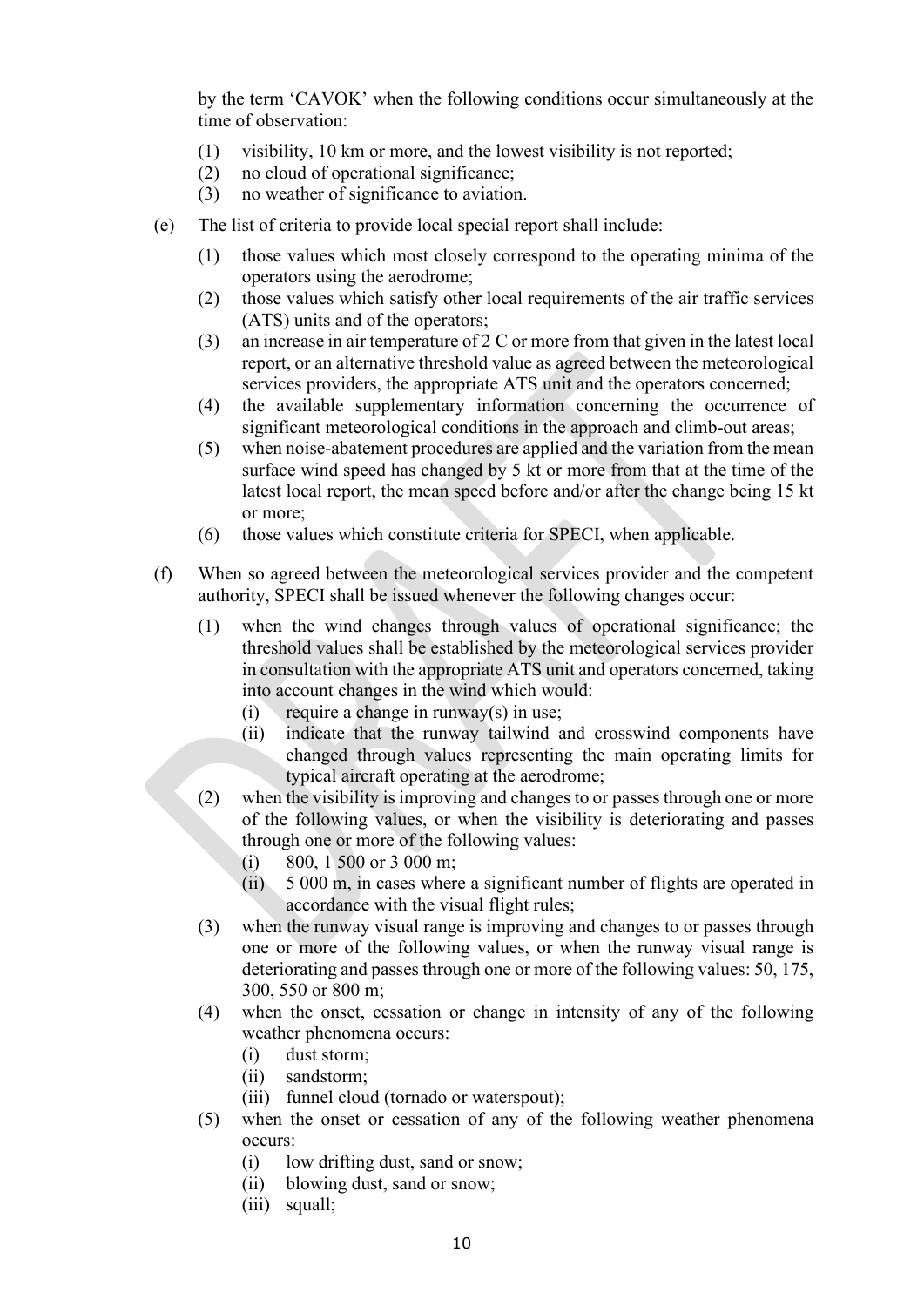- (6) when the height of base of the lowest cloud layer of BKN or OVC extent is lifting and changes to or passes through one or more of the following values, or when the height of base of the lowest cloud layer of BKN or OVC extent is lowering and passes through one or more of the following values:
	- (i) 100, 200, 500 or 1 000 ft;
	- (ii) 1 500 ft, in cases where significant numbers of flights are operated in accordance with the visual flight rules;
- (7) when the sky is obscured and the vertical visibility is improving and changes to or passes through one or more of the following values, or when the vertical visibility is deteriorating and passes through one or more of the following values: 100, 200, 500 or 1 000 ft;
- (8) any other criteria based on local aerodrome operating minima, as agreed between the meteorological services providers and the operators.';
- (18) point MET.TR.205 is amended as follows:
	- (a) in point (a), point  $(1)$  is replaced by the following:
		- '(1) In local routine report, local special report, METAR and SPECI, the surface wind direction and speed shall be reported in steps of 10 degrees true and 1 kt respectively.';
	- (b) in point (a), point (3) is replaced by the following:
		- '(3) In local routine report, local special report, METAR and SPECI:
			- (i) the units of measurement used for the wind speed shall be indicated;
			- (ii) variations from the mean wind direction during the past 10 minutes shall be reported as follows, if the total variation is 60° or more, alternatively:
				- (A) when the total variation is  $60^{\circ}$  or more and less than  $180^{\circ}$  and the wind speed is 3 kt or more, such directional variations shall be reported as the two extreme directions between which the surface wind has varied;
				- (B) when the total variation is  $60^{\circ}$  or more and less than  $180^{\circ}$  and the wind speed is less than 3 kt, the wind direction shall be reported as variable with no mean wind direction;
				- $(C)$  when the total variation is 180 $^{\circ}$  or more, the wind direction shall be reported as variable with no mean wind direction;
			- (iii) variations from the mean wind speed (gusts), during the past 10 minutes shall be reported when the maximum wind speed exceeds the mean speed by, alternatively:
				- (A) 5 kt or more in local routine report and local special report when noise abatement procedures are applied;
				- (B) 10 kt or more otherwise;
			- (iv) when a wind speed of less than 1 kt is reported, it shall be indicated as calm;
			- (v) when a wind speed of 100 kt or more is reported, it shall be indicated to be more than 99 kt;
			- (vi) when variations from the mean wind speed (gusts) are reported in accordance with point MET.TR.205(a), the maximum value of the wind speed attained shall be reported;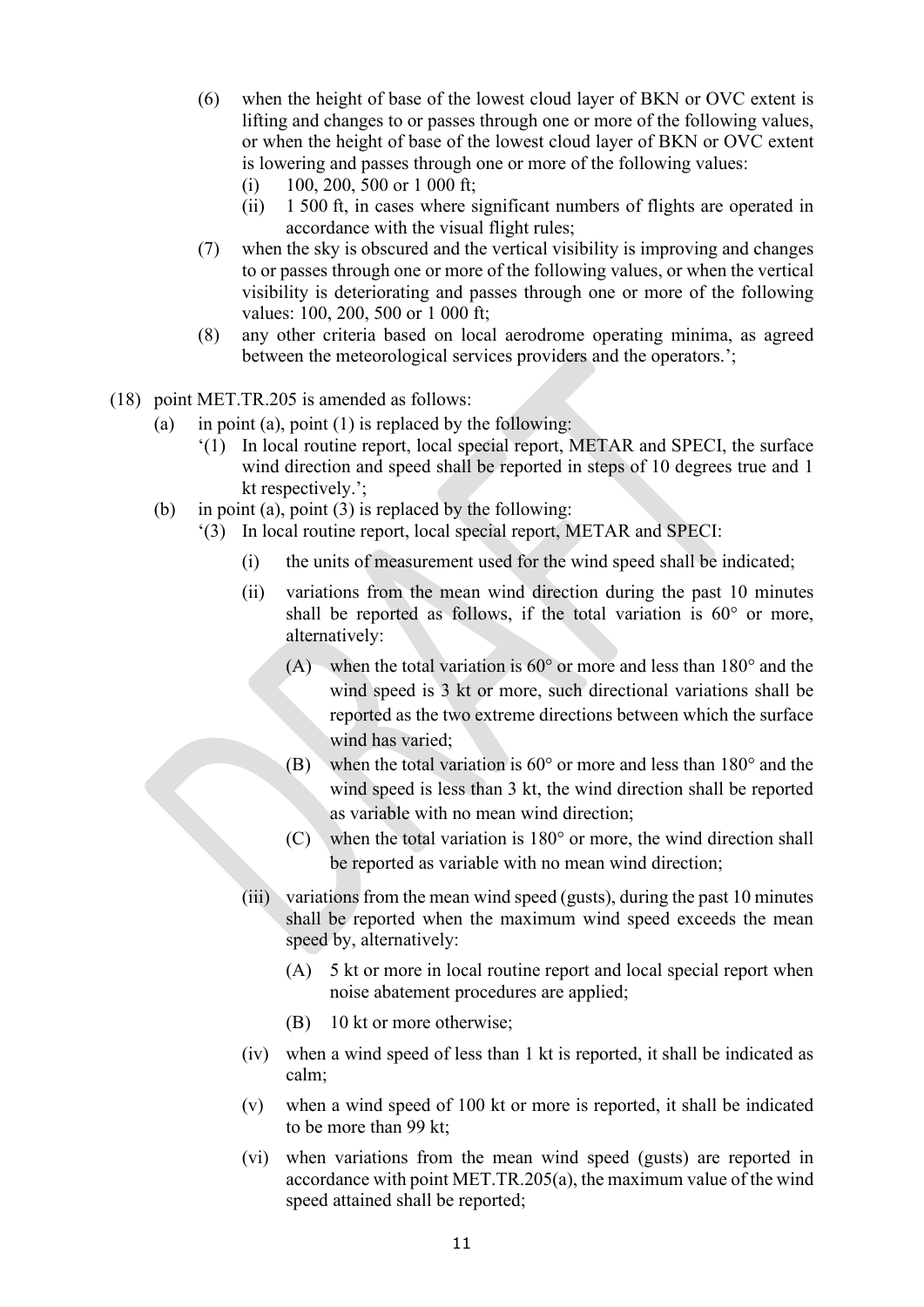- (vii) when the 10-minute period includes a marked discontinuity in the wind direction and/or speed, only variations from the mean wind direction and mean wind speed occurring since the discontinuity shall be reported.';
- (c) in point (b), point  $(1)$  is replaced by the following:
	- '(1) In local routine report, local special report, METAR and SPECI, the visibility shall be reported in steps of 50 m when the visibility is less than 800 m; in steps of 100 m when it is 800 m or more, but less than 5 km; in kilometre steps when the visibility is 5 km or more, but less than 10 km; and it shall be given as 10 km when the visibility is 10 km or more, except when the conditions for the use of CAVOK apply.';
- (d) in point (c), point (1) is replaced by the following:
	- '(1) In local routine report, local special report, METAR and SPECI, the RVR shall be:
		- (i) reported throughout periods when either the visibility or the runway visual range is less than 1 500 m;
		- (ii) reported in steps of 25 m when it is less than 400 m, in steps of 50 m when it is between 400 and 800 m, and in steps of 100 m when it is more than 800 m.';
- (e) in point (c), point  $(3)$  is replaced by the following:
	- '(3) In local routine report, local special report, METAR and SPECI:
		- (i) when the RVR is above the maximum value that can be determined by the system in use, it shall be reported using the abbreviation 'ABV' in local routine report and local special report, and the abbreviation 'P' in METAR and SPECI followed by the maximum value that can be determined by the system;
		- (ii) when the RVR is below the minimum value that can be determined by the system in use, it shall be reported using the abbreviation 'BLW' in local routine report and local special report, and the abbreviation 'M' in METAR and SPECI, followed by the minimum value that can be determined by the system.';
- (f) in point (d), points  $(2)$ ,  $(3)$  and  $(4)$  are replaced by the following:
	- '(2) In METAR and SPECI, observed present weather phenomena shall be reported in terms of type and characteristics and qualified with respect to intensity or proximity to the aerodrome, as appropriate.
	- (3) In local routine report, local special report, METAR and SPECI, the following characteristics of present weather phenomena, as necessary, shall be reported using their respective abbreviations and relevant criteria, as appropriate:
		- (i) Thunderstorm (TS)

Used to report a thunderstorm with precipitation. When thunder is heard or lightning is detected at the aerodrome during the 10-minute period preceding the time of observation but no precipitation is observed at the aerodrome, the abbreviation 'TS' shall be used without qualification.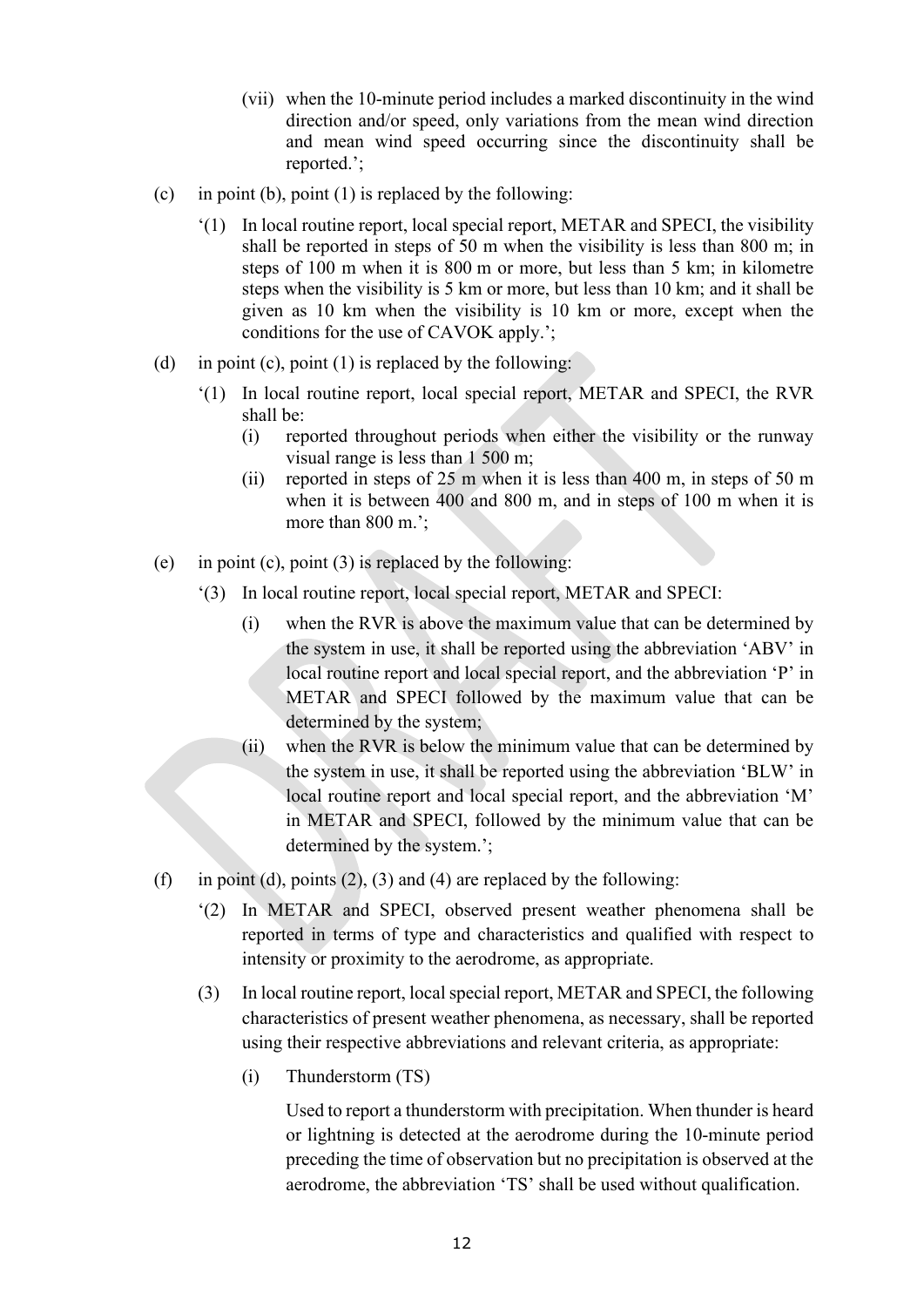(ii) Freezing (FZ)

Supercooled water droplets or precipitation, used with types of present weather phenomena in accordance with Appendix 1.

- (4) In local routine report, local special report, METAR and SPECI:
	- (i) one or more, up to a maximum of three, of the present weather abbreviations shall be used, as necessary, together with an indication, where appropriate, of the characteristics and intensity or proximity to the aerodrome, so as to convey a complete description of the present weather of significance to flight operations;
	- (ii) the indication of intensity or proximity, as appropriate, shall be reported first followed respectively by the characteristics and the type of weather phenomena;
	- (iii) where two different types of weather are observed, they shall be reported in two separate groups, where the intensity or proximity indicator refers to the weather phenomenon which follows the indicator. However, different types of precipitation occurring at the time of observation shall be reported as one single group with the dominant type of precipitation reported first and preceded by only one intensity qualifier which refers to the intensity of the total precipitation.';
- (g) in point (e), point  $(1)$  is replaced by the following:
	- '(1) In local routine report, local special report, METAR and SPECI, the height of cloud base shall be reported in steps of 100 ft up to 10 000 ft and in steps of 1 000 ft above 10 000 ft.';
- (h) in point (f), point (1) is replaced by the following:
	- '(1) In local routine report, local special report, METAR and SPECI, the air temperature and the dew-point temperature shall be reported in steps of whole degrees Celsius.';
- (i) in point (f), point (3) is replaced by the following:
	- '(3) In local routine report, local special report, METAR and SPECI, a temperature below 0 °C shall be identified.';
- (i) in point (g), point (1) is replaced by the following:
	- '(1) In local routine report, local special report, METAR and SPECI, the QNH and QFE shall be computed in tenths of hectopascals and reported therein in steps of whole hectopascals, using four digits.';
- (k) in point (g), point (4) is replaced by the following:
	- '(4) In METAR and SPECI, only QNH values shall be included.';
- (19) point MET.TR.210 is amended as follows:
	- (a) in point (a), point  $(2)$  is replaced by the following:
		- '(2) Display

Surface wind displays relating to each sensor shall be located in the aeronautical meteorological station. The displays in the aeronautical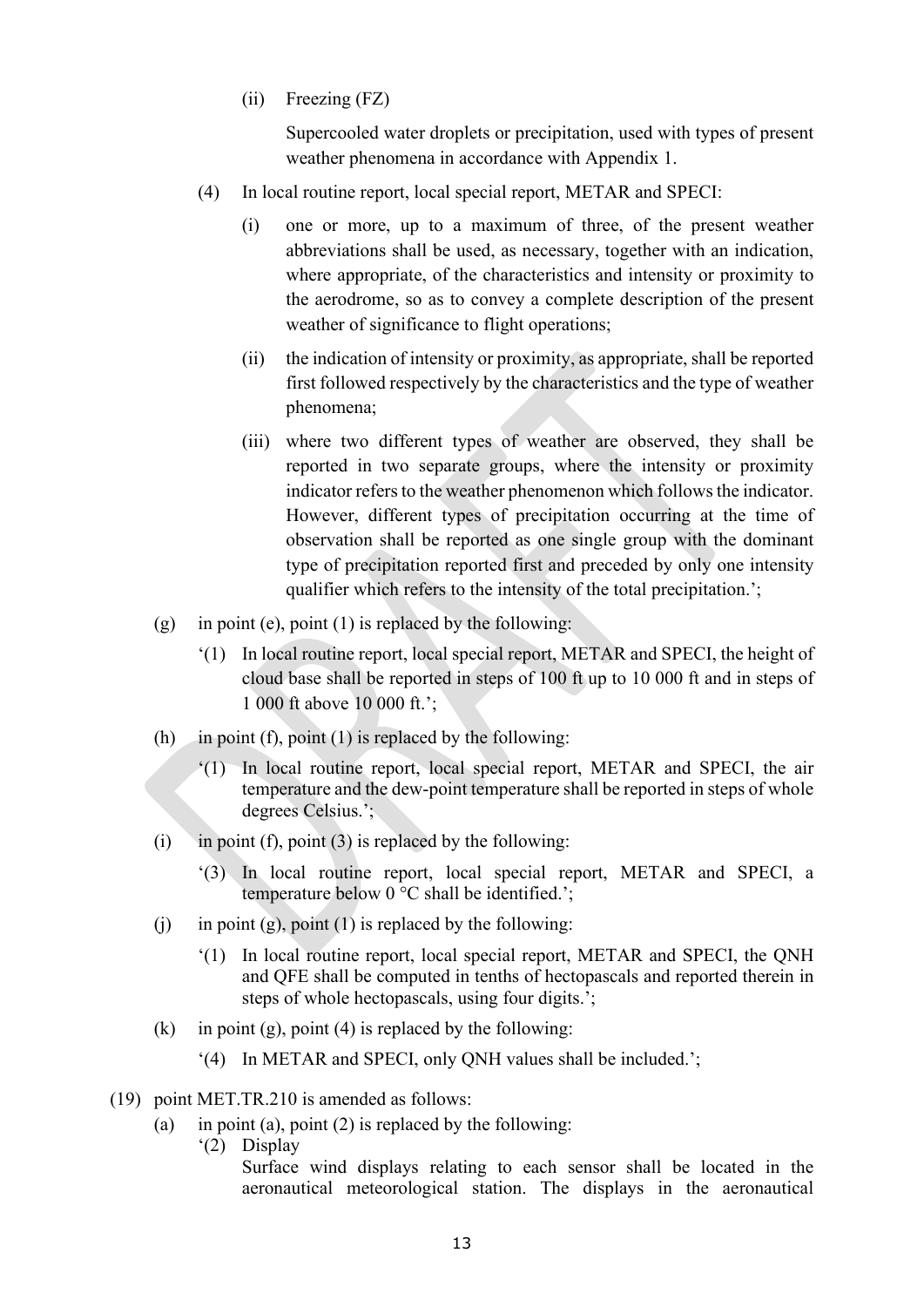meteorological station and in the air traffic services units shall relate to the same sensors, and where separate sensors are required, the displays shall be clearly marked to identify the runway and section of runway monitored by each sensor.';

- (b) in point (a) (3), point (ii) is replaced by the following:
	- '(ii) 10 minutes for METAR and SPECI, except that when the 10-minute period includes a marked discontinuity in the wind direction and/or speed; only data occurring after the discontinuity shall be used for obtaining mean values; hence, the time interval in these circumstances shall be correspondingly reduced.';
- (c) in point (b), point  $(3)$  is replaced by the following:
	- '(3) Displays

When instrumented systems are used for the measurement of visibility, visibility displays relating to each sensor shall be located in the aeronautical meteorological station. The displays in the aeronautical meteorological station and in the air traffic services units shall relate to the same sensors, and where separate sensors are required, the displays shall be clearly marked to identify the area monitored by each sensor.';

- (d) point (c) is replaced by the following:
	- '(c) Runway visual range (RVR)
		- (1) The RVR shall be reported in metres.
		- (2) Siting

The meteorological instrument used to assess the RVR shall be situated in such a way as to provide data which is representative of the area for which the observations are required.

(3) Instrumented systems

Instrumented systems based on transmissometers or forward-scatter meters shall be used to assess RVR on runways intended for Category II and III instrument approach and landing operations, and for Category I instrument approach and landing operations as determined by the competent authority.

(4) Display

Where the RVR is determined by instrumented systems, one display or more, if required, shall be located in the aeronautical meteorological station. The displays in the aeronautical meteorological station and in the ATS units shall relate to the same sensors, and where separate sensors are required, the displays shall be clearly marked to identify the runway and section of the runway monitored by each sensor.

- (5) Averaging
	- (i) Where instrumented systems are used for the assessment of the RVR, their output shall be updated at least every 60 seconds to permit the provision of current, representative values.
	- (ii) The averaging period for RVR values shall be:
		- (A) 1 minute for local routine report and local special report and for RVR displays in ATS units;
		- (B) 10 minutes for METAR and SPECI, except that when the 10-minute period immediately preceding the observation includes a marked discontinuity in RVR values; then only those values occurring after the discontinuity shall be used for obtaining mean values.';
- (e) in point (e), point  $(3)$  is replaced by the following: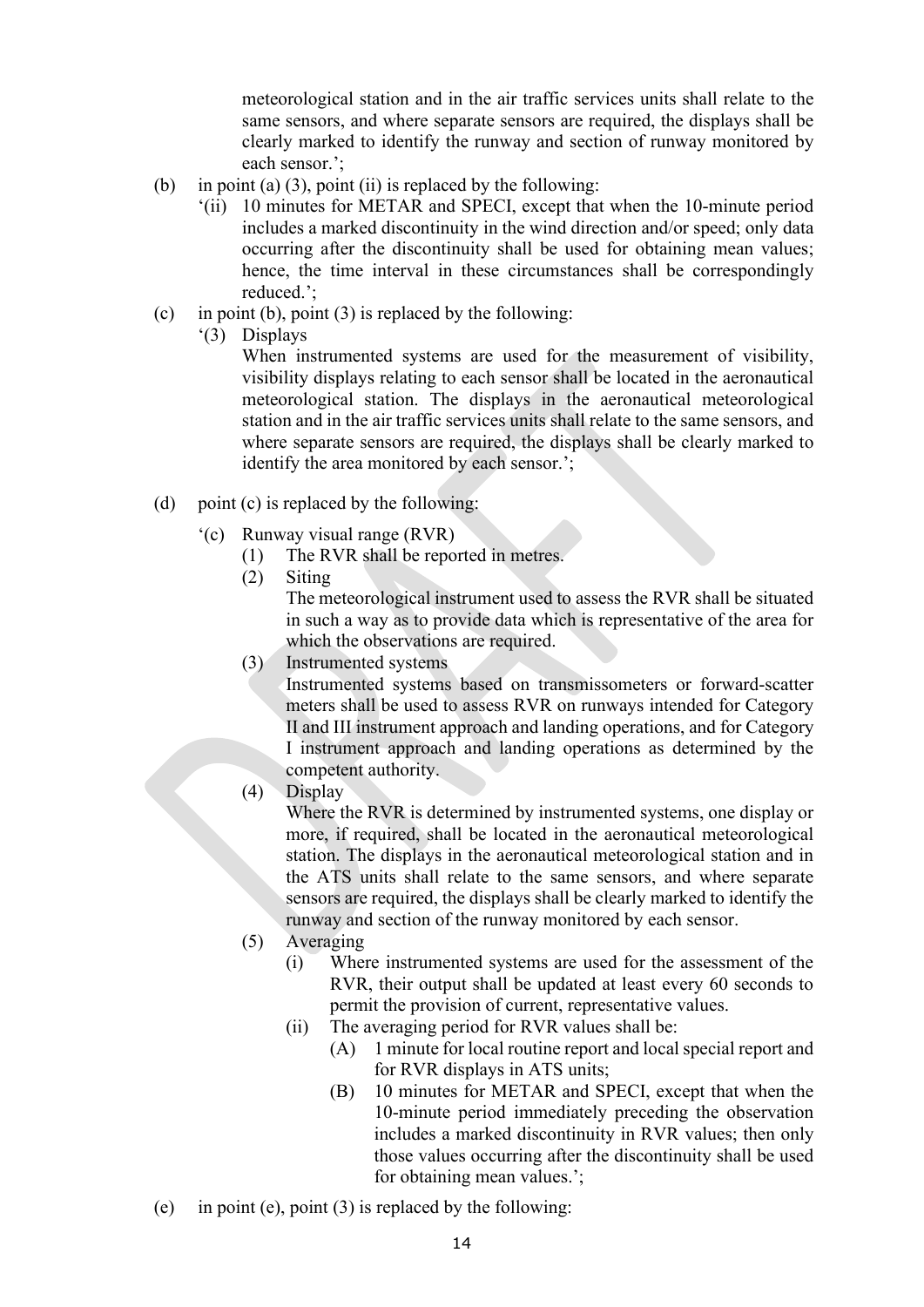'(3) Display

When automated equipment is used for the measurement of the height of cloud base, at least one display shall be located in the aeronautical meteorological station. The displays in the aeronautical meteorological station and in the air traffic services units shall relate to the same sensors, and where separate sensors are required, the displays shall be clearly marked to identify the area monitored by each sensor.';

- (f) in point (f), point (2) is replaced by the following:
	- '(2) When automated equipment is used for the measurement of air temperature and dew-point temperature, the displays shall be located in the aeronautical meteorological station. The displays in the aeronautical meteorological station and in the air traffic services units shall relate to the same sensors.';
- (g) in point (g)(2), point (i) is replaced by the following:
	- '(i) When automated equipment is used for the measurement of atmospheric pressure, QNH and, if required in accordance with point MET.TR.205 $(g)(3)(ii)$ , QFE displays relating to the barometer shall be located in the aeronautical meteorological station with corresponding displays in the appropriate air traffic services units.';
- (20) point MET.TR.215 is amended as follows:
	- (a) the title is replaced by the following: 'Forecasts and other information';
	- (b) in point (e), point  $(6)$  is replaced by the following:
		- '(6) volcanic ash, tropical cyclone and space weather advisory information relevant to the whole route.';
- (21) point MET.TR.220 is amended as follows:
	- (a) points (b), (c) and (d) are replaced by the following:
		- '(b) TAF shall be issued in accordance with the template shown in Appendix 3.
		- (c) The period of validity of a routine TAF shall be either 9 or 24 or 30 hours, unless otherwise prescribed by the competent authority taking into account the traffic requirements for aerodromes which operate for less than 9 hours.
		- (d) TAF shall be filed for transmission not earlier than 1 hour before the commencement of their period of validity.';
	- (b) in point (e)(1), points (iii), (iv) and (v) are replaced by the following:
		- '(iii) When the wind is forecasted to be less than 1 kt, the forecasted wind speed shall be indicated as calm.
		- (iv) When the forecast maximum speed exceeds the forecasted mean wind speed by 10 kt or more, the forecasted maximum wind speed shall be indicated.
		- (v) When a wind speed of 100 kt or more is forecasted, it shall be indicated to be more than 99 kt.';
- (22) point MET.TR.225 is amended as follows:
	- (a) in point  $(c)(1)$ , points (i) and (ii) are replaced by the following:
		- '(i) a change in the mean wind direction of 60° or more, the mean speed before and/or after the change being 10 kt or more;
		- (ii) a change in mean wind speed of 10 kt or more;';
	- (b) in point  $(c)(2)$ , point (i) is replaced by the following:
		- '(i) When the visibility is expected to improve and change to or pass through one or more of the following values, or when the visibility is expected to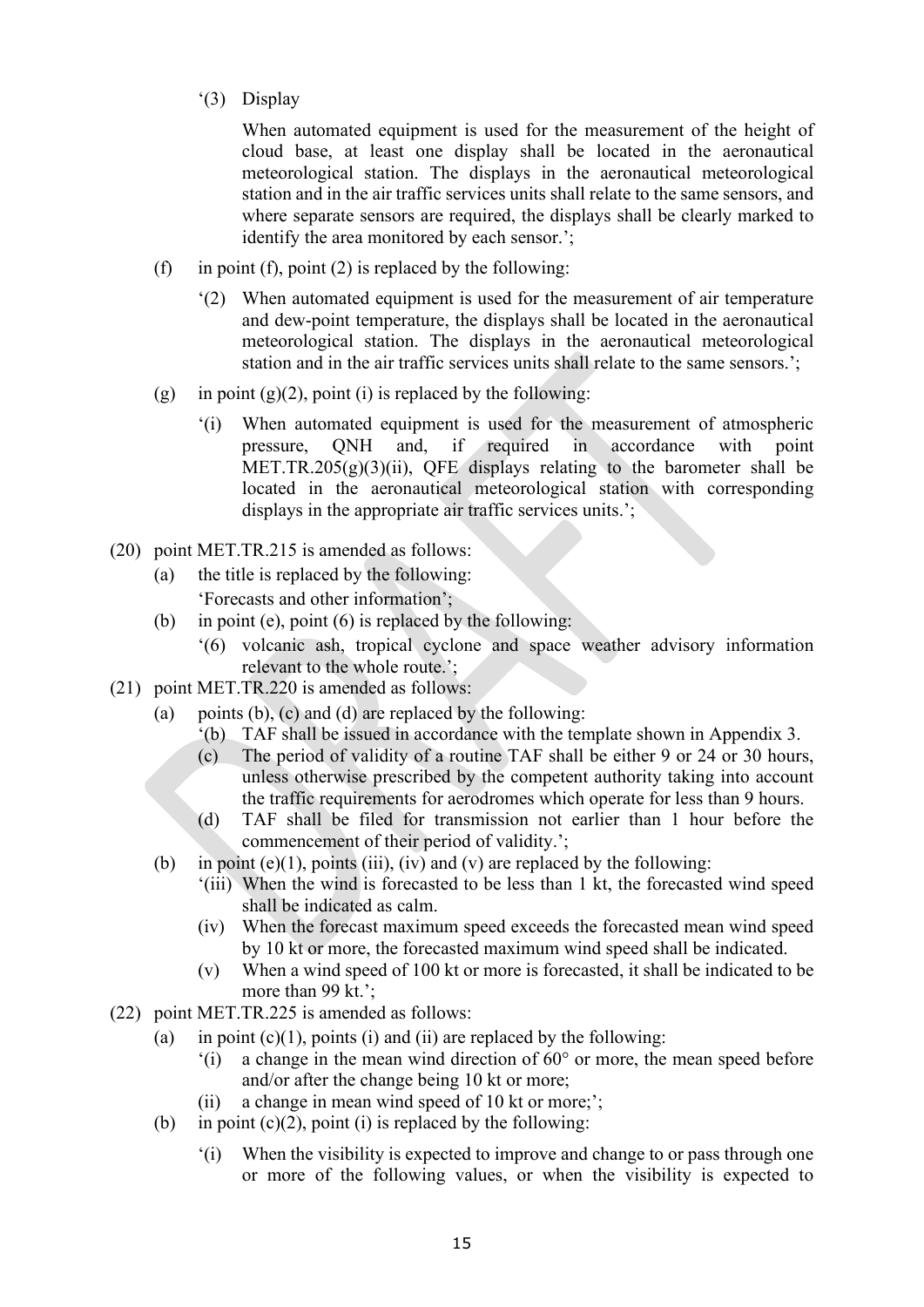deteriorate and pass through one or more of the following values: 150, 350, 600, 800, 1 500 or 3 000 m, the TREND forecast shall indicate the change.';

- (c) in point  $(c)(2)$ , point (iii) is replaced by the following:
	- '(iii) In TREND forecasts appended to METAR and SPECI, visibility shall refer to the forecast prevailing visibility.';
- (23) in point MET.TR.235, point (c) is replaced by the following:
	- '(c) Wind shear alerts shall give concise, up-to-date information related to the observed existence of wind shear involving a headwind/tailwind change of 15 kt or more which could adversely affect aircraft on the final approach path or initial take-off path and aircraft on the runway during the landing roll or take-off run.';
- (24) point MET.TR.250 is amended as follows:
	- (a) point (a) is replaced by the following:
		- '(a) SIGMET shall be issued in accordance with the template shown in Appendix 5.';
	- (b) point (d) is replaced by the following:
		- '(d) Only one of the phenomena listed in Appendix 5 shall be included in a SIGMET, using the appropriate abbreviations and the following threshold value of surface wind speed of 34 kt or more for tropical cyclones.';
	- (c) point (f) is deleted;
- (25) point MET.TR.255 is amended as follows:
	- (a) point (a) is replaced by the following: '(a) AIRMET shall be issued in accordance with the template shown in Appendix 5.';
	- (b) point (c) is replaced by the following:

'(c) Only one of the phenomena in Appendix 5 shall be included in an AIRMET, using the appropriate abbreviations and the following threshold values, when the phenomenon is below flight level 100, or below flight level 150 in mountainous areas, or higher, where necessary:

- (1) widespread surface wind speed above 30 kt with relevant direction and units;
- (2) widespread areas affected by reduction of visibility to less than 5 000 m, including the weather phenomenon causing the reduction of visibility;';
- (3) widespread areas of broken or overcast cloud with height of base less than 1 000 ft above ground level';
- (c) point (e) is deleted;
- (26) point MET.TR.260 is amended as follows:
	- (a) in point (b), points  $(1)$  and  $(2)$  are replaced by the following:
		- $(1)$  the following phenomena warranting the issuance of a SIGMET: severe icing, severe turbulence, cumulonimbus clouds that are obscured, frequent, embedded or occurring at a squall line, sandstorms/dust storms and volcanic eruptions or a release of radioactive materials into the atmosphere, and which are expected to affect low-level flights;
		- (2) the following elements in area forecasts for low-level flights: surface wind, surface visibility, significant weather phenomena, mountain obscuration, cloud, severe icing, severe turbulence, mountain wave and height of zerodegree isotherm.';
	- (b) point (c) is replaced by the following: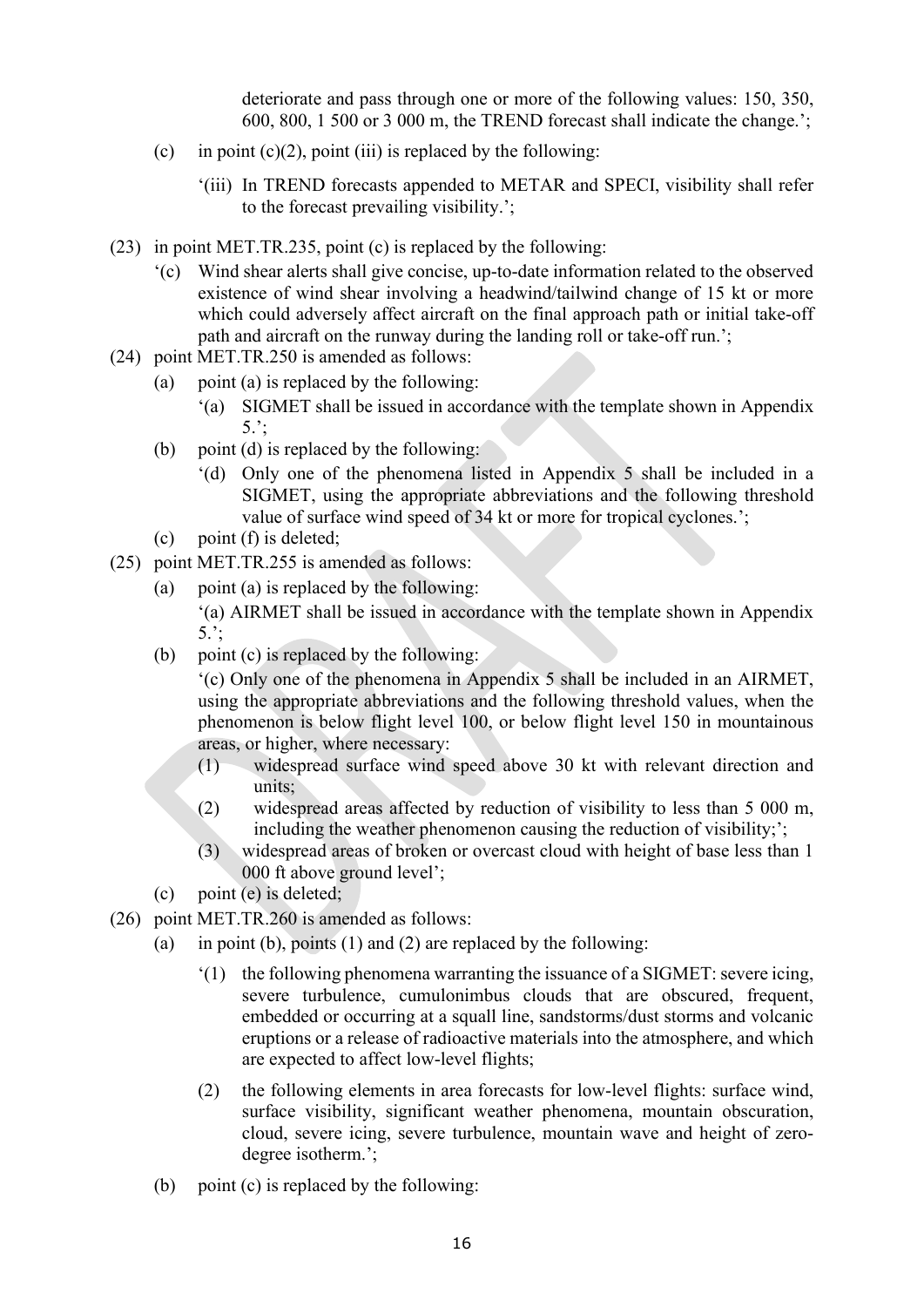- '(c) When the competent authority has determined that the density of traffic operating below flight level 100, or up to flight level 150 in mountainous areas, or higher, where necessary, warrants the issuance of an AIRMET in combination with area forecasts for low-level flights, the area forecasts shall be issued to cover the layer between the ground and flight level 100, or up to flight level 150 in mountainous areas, or higher, where necessary, and shall contain information on en-route weather phenomena hazardous to low-level flights.';
- (27) the title of Chapter 4 is replaced by the following:

'Chapter 4 — Technical requirements for volcanic ash advisory centres (VAACs)';

(28) point MET.TR.265 is replaced by the following: '**MET.TR.265 Volcanic ash advisory centre responsibilities** 

The advisory information on volcanic ash shall be issued in accordance with the template shown in Appendix 6. When no abbreviations are available, English plain language text, to be kept to a minimum, shall be used.';

(29) point MET.TR.270 is replaced by the following: '**MET.TR.270 Tropical cyclone advisory centre responsibilities**

The advisory information on tropical cyclones shall be issued in accordance with the template shown in Appendix 7 for tropical cyclones when the maximum of the 10-minute mean surface wind speed is expected to reach or exceed 34 kt during the period covered by the advisory.'

(30) the title of Chapter 5 is replaced by the following:

'Chapter 5 — Technical requirements for tropical cyclone advisory centres (TCACs)';

- (31) point MET.TR.275 is amended as follows:
	- (a) point (a) is replaced by the following:
		- '(a) WAFCs shall use processed meteorological data in the form of grid point values for the supply of gridded global forecasts and forecasts of significant weather phenomena.';
	- (b) in point  $(b)(1)$ , point (viii) is replaced by the following: '(viii) turbulence;';
	- (c) point  $(b)(2)$  is replaced by the following:
		- '(2) issue forecasts referred to in point (1) and complete their dissemination as soon as technically feasible, but not later than 5 hours after standard time of observation;';
	- (d) point  $(b)(3)$  is replaced by the following:
		- '(3) provide grid point forecasts in a regular grid comprising:
			- (i) wind data for flight levels 50 (850 hPa), 80 (750 hPa), 100 (700 hPa), 140 (600 hPa), 180 (500 hPa), 210 (450 hPa), 240 (400 hPa), 270 (350 hPa), 300 (300 hPa), 320 (275 hPa), 340 (250 hPa), 360 (225 hPa), 390 (200 hPa), 410 (175 hPa), 450 (150 hPa), 480 (125 hPa) and 530 (100 hPa) with a horizontal resolution of 1,25° of latitude and longitude;
			- (ii) temperature data for flight levels 50 (850 hPa), 80 (750 hPa), 100 (700 hPa), 140 (600 hPa), 180 (500 hPa), 210 (450 hPa), 240 (400 hPa), 270 (350 hPa), 300 (300 hPa), 320 (275 hPa), 340 (250 hPa), 360 (225 hPa),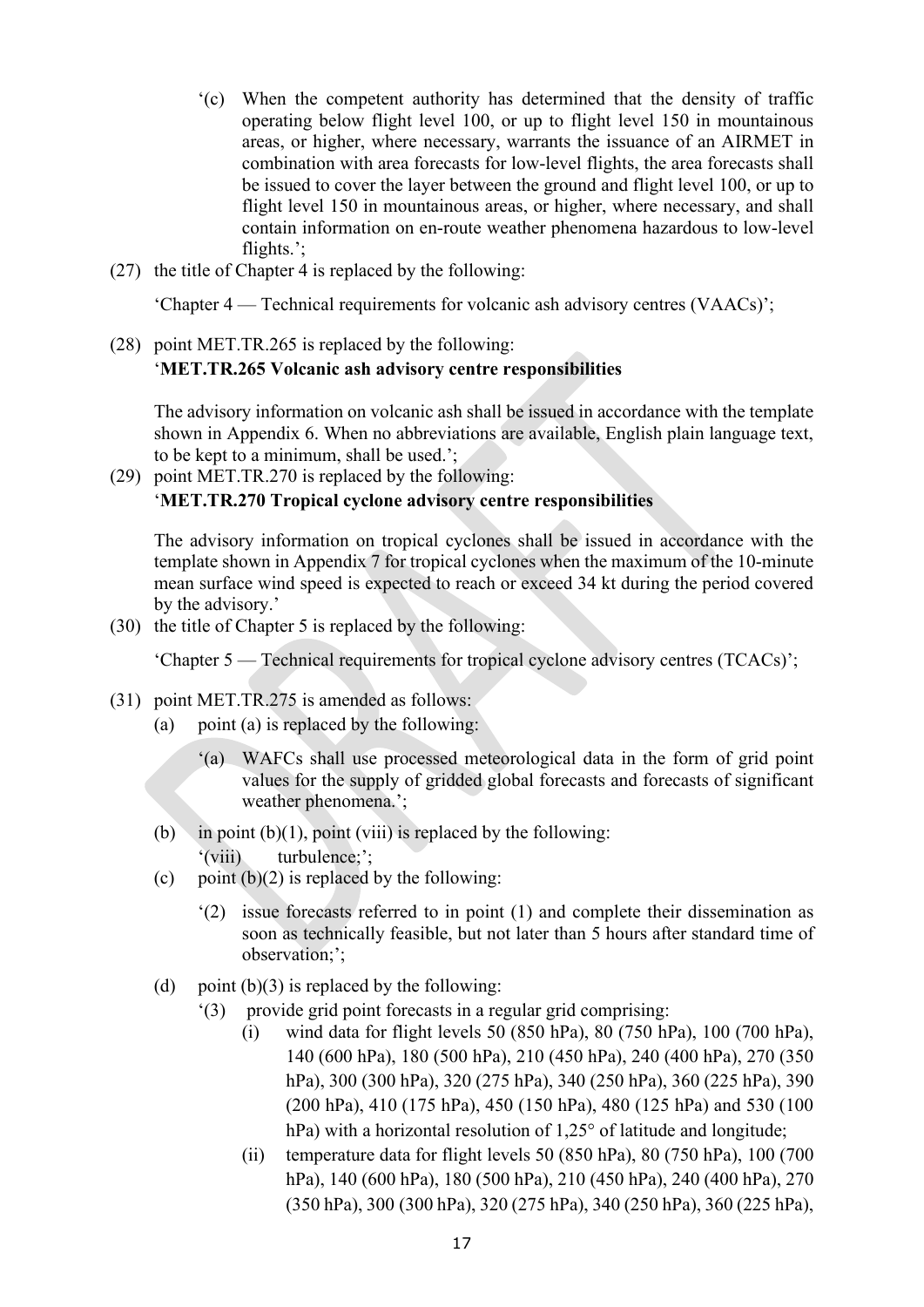390 (200 hPa), 410 (175 hPa), 450 (150 hPa), 480 (125 hPa) and 530 (100 hPa) with a horizontal resolution of 1,25° of latitude and longitude;

- (iii) humidity data for flight levels 50 (850 hPa), 80 (750 hPa), 100 (700 hPa), 140 (600 hPa) and 180 (500 hPa) with a horizontal resolution of 1,25° of latitude and longitude;
- (iv) geopotential altitude data for flight levels 50 (850 hPa), 80 (750 hPa), 100 (700 hPa), 140 (600 hPa), 180 (500 hPa), 210 (450 hPa), 240 (400 hPa), 270 (350 hPa), 300 (300 hPa), 320 (275 hPa), 340 (250 hPa), 360 (225 hPa), 390 (200 hPa), 410 (175 hPa), 450 (150 hPa) 480 (125 hPa) and 530 (100 hPa) with a horizontal resolution of 1,25° of latitude and longitude;
- (v) direction, speed and flight level of maximum wind with a horizontal resolution of 1,25° of latitude and longitude;
- (vi) flight level and temperature of tropopause with a horizontal resolution of 1,25° of latitude and longitude;
- (vii) icing for layers centred at flight levels 60 (800 hPa), 100 (700 hPa), 140 (600 hPa), 180 (500 hPa), 240 (400 hPa) and 300 (300 hPa) with a horizontal resolution of 0,25° of latitude and longitude;
- (viii) turbulence for layers centred at flight levels 100 (700 hPa), 140 (600 hPa), 180 (500 hPa), 240 (400 hPa), 270 (350 hPa), 300 (300 hPa), 340 (250 hPa), 390 (200 hPa) and 450 (150 hPa) with a horizontal resolution of 0,25° of latitude and longitude;
- (ix) horizontal extent and flight levels of base and top of cumulonimbus clouds with a horizontal resolution of 0,25° of latitude and longitude.';
- (e) in point (c), point  $(1)$  is replaced by following:
	- '(1) prepare SIGWX forecasts four times a day and shall be valid for fixed valid times at 24 hours after the time (00.00, 06.00, 12.00 and 18.00 UTC) of the synoptic data on which the forecasts were based. The dissemination of each forecast shall be completed as soon as technically feasible, but not later than 7 hours after standard time of observation under normal operations and not later than 9 hours after standard time of observation during backup operations;';
- (f) in point (c)(3), point (i) is replaced by the following:

'(i) tropical cyclone provided that the maximum of the 10-minute mean surface wind speed is expected to reach or exceed 34 kt;';

- (g) point (d) is replaced by the following:
	- '(d) Medium-level SIGWX forecasts for flight levels between 100 and 450 for limited geographical areas shall be issued.';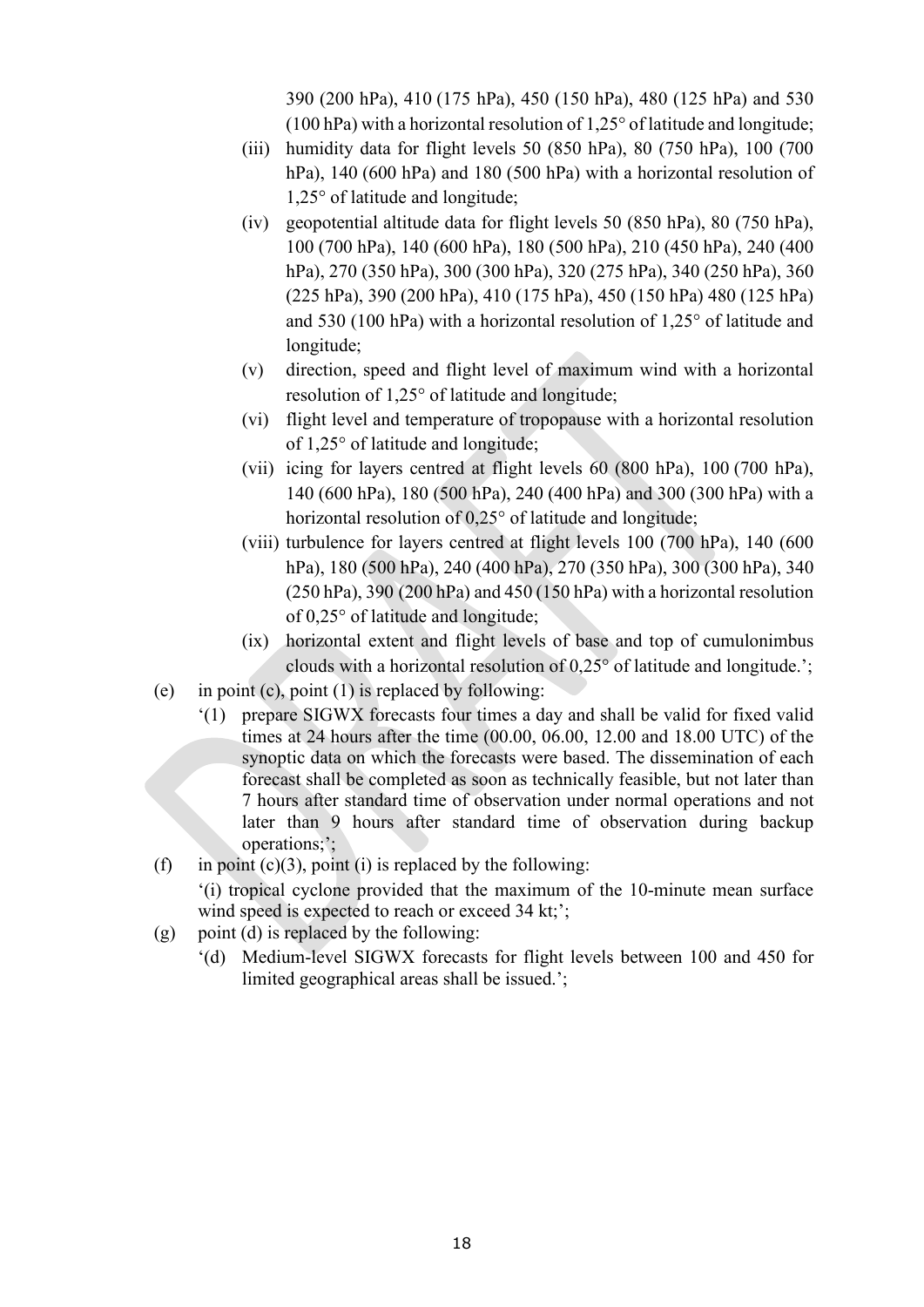(32) Appendix 1 is replaced by the following:

'*Appendix 1*

# **Template for METAR and SPECI**

*Key:*

- M = inclusion mandatory;
- C = inclusion conditional, dependent on meteorological conditions or method of observation;
- O = inclusion optional.

*Note 1:* The ranges and resolutions for the numerical elements included in METAR and SPECI are provided in a separate table below this template.

*Note 2:* The explanations for the abbreviations can be found in ICAO Document 8400 *Procedures for Air Navigation Services — Abbreviations and Codes (PANS-ABC)*.

*Note 3:* Row numbers in the 'Ref.' column are included only for clarity and ease of reference, and are not part of the METAR and SPECI.

| Ref. | Element                                                                                                                        | Detailed content                                     | Template(s)                                                                                                    |                         |                    |  |
|------|--------------------------------------------------------------------------------------------------------------------------------|------------------------------------------------------|----------------------------------------------------------------------------------------------------------------|-------------------------|--------------------|--|
| 1    | Identification of the type of<br>report (M)                                                                                    | Type of report (M)                                   | METAR, METAR COR, SPECI or SPECI COR                                                                           |                         |                    |  |
| 2    | Location indicator (M)                                                                                                         | ICAO location indicator (M)                          | nnnn                                                                                                           |                         |                    |  |
| 3    | Time of the observation<br>(M)                                                                                                 | Day and actual time of the<br>observation in UTC (M) | nnnnnZ                                                                                                         |                         |                    |  |
| 4    | Identification of an<br>automated or missing<br>report (C)                                                                     | Automated or missing report<br>identifier (C)        | <b>AUTO or NIL</b>                                                                                             |                         |                    |  |
| 5    | END OF METAR IF THE REPORT IS MISSING.                                                                                         |                                                      |                                                                                                                |                         |                    |  |
| 6    | Surface wind (M)<br>Wind direction (M)                                                                                         |                                                      | nnn or /// $(1)$                                                                                               | <b>VRB</b>              |                    |  |
|      |                                                                                                                                | Wind speed (M)                                       |                                                                                                                | [P]nn[n] or // $(^{1})$ |                    |  |
|      |                                                                                                                                | Significant speed variations (C)                     | G[P]nn[n]                                                                                                      |                         |                    |  |
|      |                                                                                                                                | Units of measurement (M)                             | <b>KT</b>                                                                                                      |                         |                    |  |
|      |                                                                                                                                | Significant directional variations<br>(C)            | nnnVnnn                                                                                                        |                         |                    |  |
| 7    | Visibility (M)<br>Prevailing or minimum visibility<br>(M)<br>Minimum visibility and direction<br>of the minimum visibility (C) |                                                      | nnnn <i>or</i> //// $(^{1})$                                                                                   |                         | C<br>A             |  |
|      |                                                                                                                                |                                                      | $nnnn[N]$ or $nnnn[NE]$ or $nnnn[E]$ or<br>$nnnn[SE]$ or $nnnn[S]$ or $nnnn[SW]$ or<br>$nnnn[W]$ or $nnnn[NW]$ |                         | V<br>$\Omega$<br>K |  |
| 8    | Runway visual range<br>$(C)$ $(^2)$                                                                                            | Name of the element (M)                              | ${\bf R}$                                                                                                      |                         |                    |  |
|      |                                                                                                                                | Runway (M)                                           | nn[L]/or nn[C]/or nn[R]                                                                                        |                         |                    |  |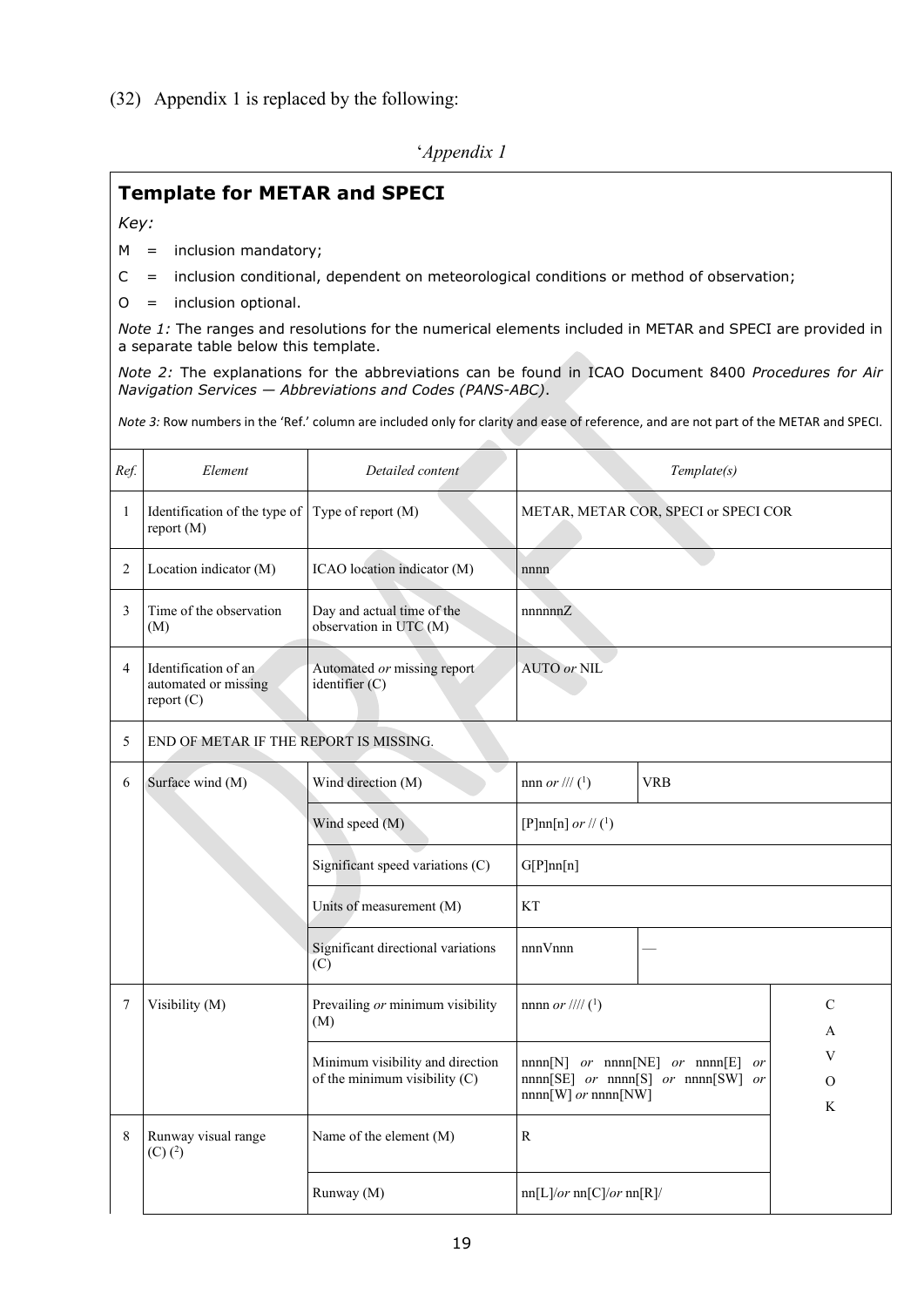|    |                                                       | Runway visual range (M)                                             | [P or M]nnnn or //// $(^1)$                                                                                                                                                                                                                                    |                                                                                                                                                                                                                                                                 |                                                                                                                                             |                                                                                                                                                                                                                  |
|----|-------------------------------------------------------|---------------------------------------------------------------------|----------------------------------------------------------------------------------------------------------------------------------------------------------------------------------------------------------------------------------------------------------------|-----------------------------------------------------------------------------------------------------------------------------------------------------------------------------------------------------------------------------------------------------------------|---------------------------------------------------------------------------------------------------------------------------------------------|------------------------------------------------------------------------------------------------------------------------------------------------------------------------------------------------------------------|
|    |                                                       | Runway visual range past tendency<br>(C)                            | $U, D \text{ or } N$                                                                                                                                                                                                                                           |                                                                                                                                                                                                                                                                 |                                                                                                                                             |                                                                                                                                                                                                                  |
| 9  | Present weather (C)                                   | Intensity or proximity of present<br>weather $(C)$                  | $- or +$                                                                                                                                                                                                                                                       |                                                                                                                                                                                                                                                                 | <b>VC</b>                                                                                                                                   |                                                                                                                                                                                                                  |
|    |                                                       | Characteristics and type of present<br>weather (M)                  | DZ or<br>RA or<br>SN or<br>SG or<br>PL or<br>DS or<br>SS or<br>FZDZ or<br>FZRA or<br>FZUP $(4)$ or<br>FC $(3)$ or<br>SHGR or<br>SHGS or<br>SHRA or<br>SHSN or<br>SHUP $(4)$<br>or<br>TSGR or<br>TSGS or<br>TSRA or<br>TSSN or<br>TSUP $(^{4})$ or<br>UP $(^4)$ | FG or<br>BR or<br>SA or<br>DU or<br>HZ or<br>FU or<br>VA or<br>SQ or<br>PO or<br>TS or<br><b>BCFG</b> or<br><b>BLDU</b> or<br><b>BLSA</b> or<br><b>BLSN</b> or<br>DRDU or<br>DRSA or<br>DRSN or<br>FZFG or<br>MIFG or<br>PRFG or<br>$\mathcal{U}\left(1\right)$ | FG or<br>PO or<br>FC or<br>DS or<br>SS or<br>TS or<br>SH or<br><b>BLSN</b> or<br><b>BLSA</b> or<br><b>BLDU</b> or<br>$\mathbf{V}\mathbf{A}$ |                                                                                                                                                                                                                  |
| 10 | Cloud(M)                                              | Cloud amount and height of cloud<br>base or vertical visibility (M) | FEWnnn or<br>SCTnnn or<br><b>BKNnnn</b> or<br>OVCnnn or<br>FEW/// $(1)$<br>or<br>$SCT\frac{1}{l}$ ( <sup>1</sup> )<br>or<br>$BKN\!/\!/\!/\,(1)$<br>or<br>$OVC\frac{1}{l}$ ( <sup>1</sup> )<br>or<br>///nnn $(^1)$ or<br>$\frac{1}{11111}$ ( <sup>1</sup> )     | VVnnn or<br>$VV\!/\!/$ $(^{1})$                                                                                                                                                                                                                                 | <b>NSC</b><br>or NCD $(4)$                                                                                                                  |                                                                                                                                                                                                                  |
|    |                                                       | Cloud type (C)                                                      | $CB$ or<br><b>TCU</b><br>or<br>/// $(1),(5)$                                                                                                                                                                                                                   |                                                                                                                                                                                                                                                                 |                                                                                                                                             |                                                                                                                                                                                                                  |
| 11 | Air and dew-point<br>temperature (M)                  | Air and dew-point temperature (M)                                   |                                                                                                                                                                                                                                                                |                                                                                                                                                                                                                                                                 | [M]nn/[M]nn or ///[M]nn (1) or [M]nn/// (1) or ///// (1)                                                                                    |                                                                                                                                                                                                                  |
| 12 | Pressure values (M)                                   | Name of the element (M)                                             | Q                                                                                                                                                                                                                                                              |                                                                                                                                                                                                                                                                 |                                                                                                                                             |                                                                                                                                                                                                                  |
|    |                                                       | QNH(M)                                                              | nnnn <i>or</i> //// $(^{1})$                                                                                                                                                                                                                                   |                                                                                                                                                                                                                                                                 |                                                                                                                                             |                                                                                                                                                                                                                  |
| 13 | Supplementary information   Recent weather (C)<br>(C) |                                                                     |                                                                                                                                                                                                                                                                |                                                                                                                                                                                                                                                                 | REFZUP (4) or RETSUP (4) or RESHUP (4) or RE// (1)                                                                                          | RERASN or REFZDZ or REFZRA or REDZ or RE[SH]RA or<br>RE[SH]SN or RESG or RESHGR or RESHGS or REBLSN or<br>RESS or REDS or RETSRA or RETSSN or RETSGR or<br>RETSGS or RETS or REFC or REVA or REPL or REUP (4) or |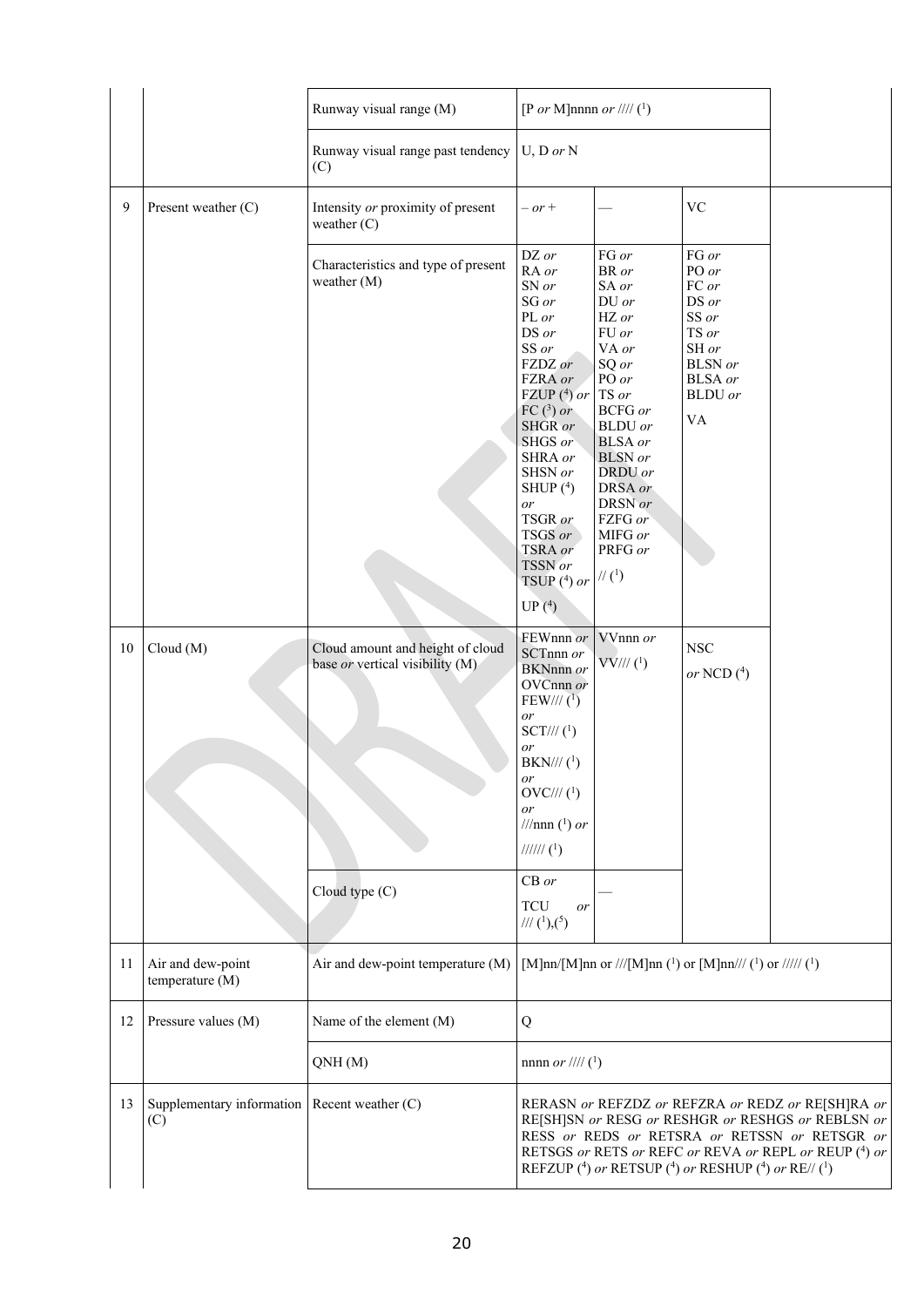|    |                    | Wind shear (C)                                                                    |              |                                                                                                                                                                                                            | WS Rnn[L] or WS Rnn[C] or WS Rnn[R] or WS ALL RWY                                                                                                                                                                                                                                             |                                 |                                               |
|----|--------------------|-----------------------------------------------------------------------------------|--------------|------------------------------------------------------------------------------------------------------------------------------------------------------------------------------------------------------------|-----------------------------------------------------------------------------------------------------------------------------------------------------------------------------------------------------------------------------------------------------------------------------------------------|---------------------------------|-----------------------------------------------|
|    |                    | Sea-surface temperature and state<br>of the sea or significant wave<br>height (C) |              | or W///Hn[n][n] ( <sup>1</sup> ) or W[M]nn/H/// ( <sup>1</sup> )                                                                                                                                           | W[M]nn/Sn or W///Sn ( <sup>1</sup> ) or W[M]nn/S/ ( <sup>1</sup> ) or W[M]nn/Hn[n][n]                                                                                                                                                                                                         |                                 |                                               |
| 14 | Trend forecast (O) | Change indicator (M)                                                              | <b>NOSIG</b> | <b>BECMG</b> or TEMPO                                                                                                                                                                                      |                                                                                                                                                                                                                                                                                               |                                 |                                               |
|    |                    | Period of change (C)                                                              |              | FMnnnn and/or<br>TLnnnn<br>or<br>ATnnnn                                                                                                                                                                    |                                                                                                                                                                                                                                                                                               |                                 |                                               |
|    |                    | Wind $(C)$                                                                        |              | nnn[P]nn[G[P]nn]KT                                                                                                                                                                                         |                                                                                                                                                                                                                                                                                               |                                 |                                               |
|    |                    | Prevailing visibility (C)                                                         |              | nnnn                                                                                                                                                                                                       |                                                                                                                                                                                                                                                                                               |                                 | $\mathbf C$<br>A<br>$\ensuremath{\mathbf{V}}$ |
|    |                    | Weather phenomenon:<br>intensity (C)                                              |              | $- or +$                                                                                                                                                                                                   |                                                                                                                                                                                                                                                                                               | $\mathbf N$<br>S<br>W           | $\mathcal{O}$<br>$\rm K$                      |
|    |                    | Weather phenomenon:<br>characteristics and<br>type (C)                            |              | SS or<br>FZDZ<br>or<br><b>FZRA</b><br>or<br><b>SHGR</b><br>or<br><b>SHGS</b><br>or<br><b>SHRA</b><br>or<br><b>SHSN</b><br>or<br><b>TSGR</b><br>or<br><b>TSGS</b><br>or<br><b>TSRA</b><br>or<br><b>TSSN</b> | DZ or RA or FG or BR or<br>SN or SG or SA or DU or<br>PL or DS or $HZ$ or FU or<br>VA or SQ or<br>PO or FC or<br>TS or BCFG<br>or BLDU or<br><b>BLSA</b><br>or<br><b>BLSN</b><br>or<br><b>DRDU</b><br>or<br><b>DRSA</b><br>or<br><b>DRSN</b><br>or<br>FZFG<br>or<br><b>MIFG</b><br>or<br>PRFG |                                 |                                               |
|    |                    | Cloud amount and height of cloud<br>base or vertical visibility (C)               |              | FEWnnn or<br>SCTnnn<br>or<br><b>BKNnnn</b><br>or<br>OVCnnn                                                                                                                                                 | VVnnn or<br>$\rm VV$ ///                                                                                                                                                                                                                                                                      | $\mathbf N$<br>S<br>$\mathbf C$ |                                               |
|    |                    | Cloud type (C)                                                                    |              | CB or TCU                                                                                                                                                                                                  |                                                                                                                                                                                                                                                                                               |                                 |                                               |

- ( 1) When a meteorological element is temporarily missing, or its value is considered temporarily as incorrect, it is replaced by a solidus ('/') for each digit of the abbreviation of the text message and indicated as missing to ensure reliable translation into other code forms.
- $(2)$  To be included if the visibility or the runway visual range is < 1 500 m for up to a maximum of four runways.
- ( 3) 'Heavy' is used to indicate 'tornado' or 'waterspout'; 'moderate' (no qualifier) to indicate 'funnel cloud not reaching the ground'.
- ( 4) For automated reports only.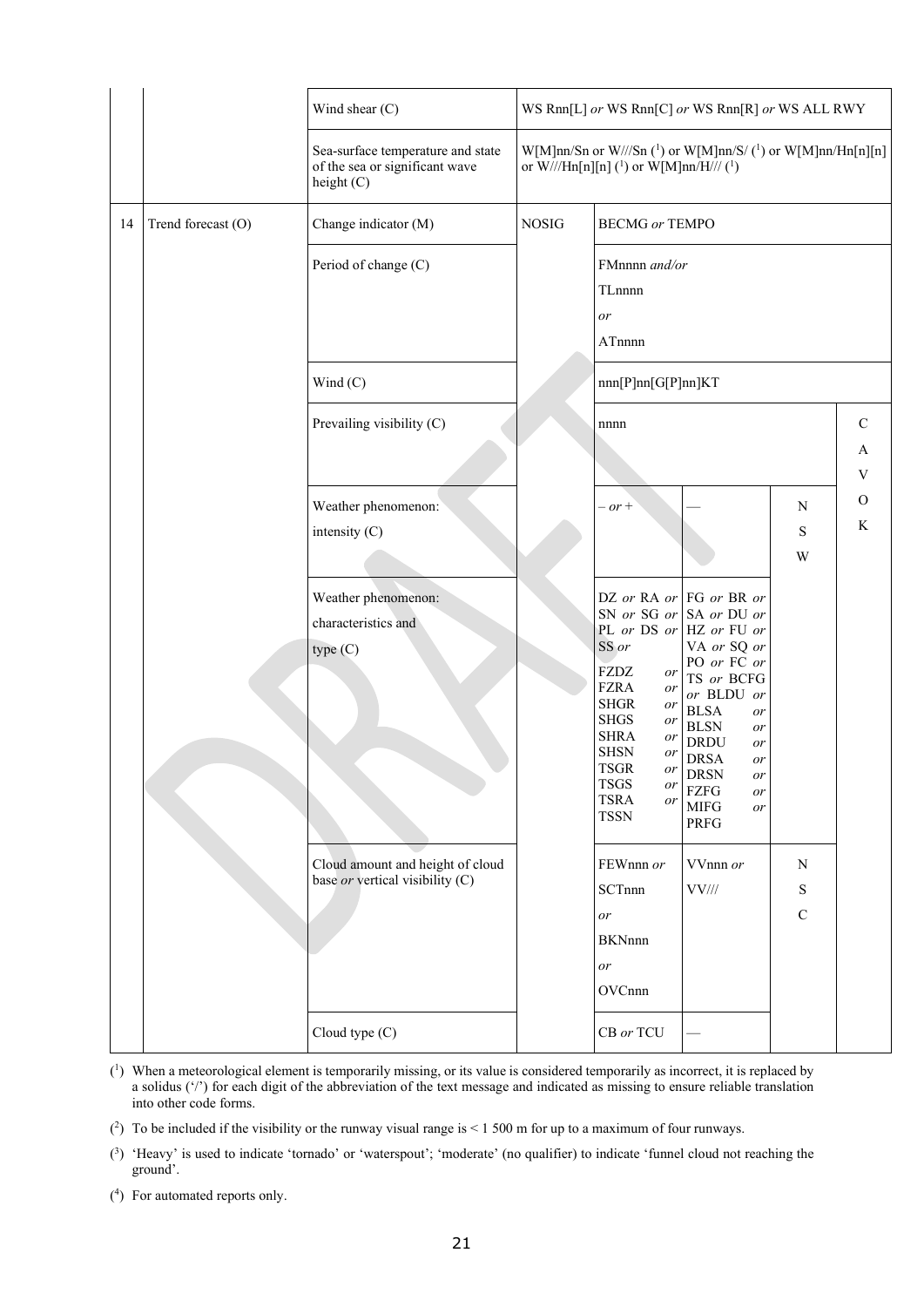$(5)$  In the case of automated reports, solidi  $('//')$  may replace the relevant cloud type, as appropriate, dependent on the capability of the automatic observing system. Furthermore, solidi may replace cloud amount and/or cloud height of reported CB or TCU layer.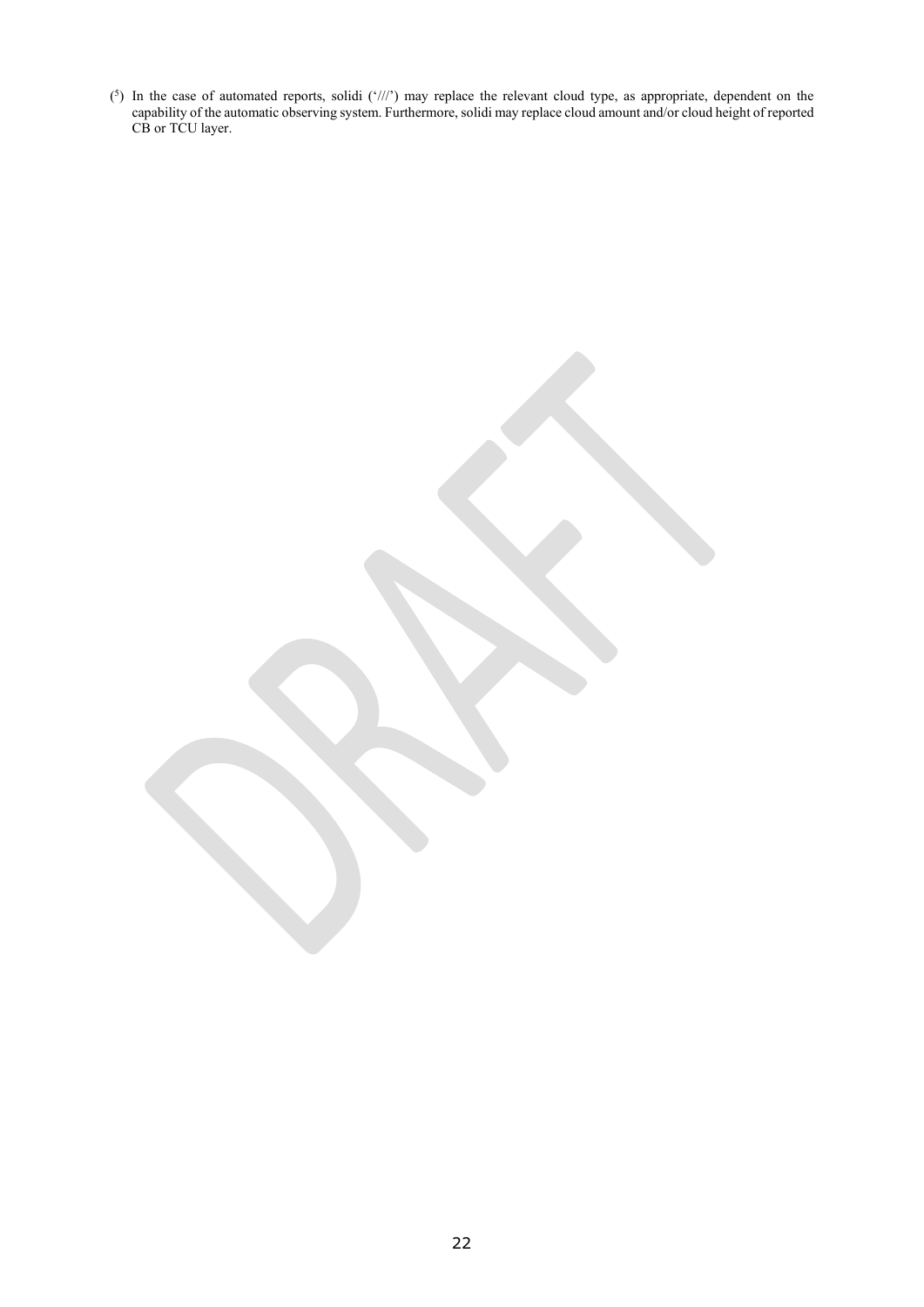# **Ranges and resolutions for the numerical elements included in METAR and SPECI**

| Ref.           | Elements                                                        | Range                | Resolution                             |
|----------------|-----------------------------------------------------------------|----------------------|----------------------------------------|
| $\,1\,$        | (no)<br>Runway:<br>units)                                       | $01 - 36$            | $1\,$                                  |
| $\overline{c}$ | Wind direction:<br>°true                                        | $000 - 360$          | 10                                     |
| $\mathfrak{Z}$ | Wind speed:<br>KT                                               | $00 - 99$<br>P99     | $\mathbf{1}$<br>$N/A$ (100 or greater) |
| $\overline{4}$ | Visibility:<br>M                                                | 0000-0750            | 50                                     |
|                | M                                                               | 0800-4 900           | 100                                    |
|                | $\overline{M}$                                                  | 5 000-9 000          | 1 000                                  |
|                | $\mathbf M$                                                     | 10 000 or<br>greater | 0 (fixed value: 9 999)                 |
| 5              | Runway visual range:<br>$\mathbf M$                             | 0000-0375            | 25                                     |
|                | M                                                               | 0400-0750            | 50                                     |
|                | M                                                               | $0800 - 2000$        | 100                                    |
| 6              | 100's<br>Vertical visibility:<br>FT.                            | $000 - 020$          | $\mathbf{1}$                           |
| $\overline{7}$ | 100's<br>Clouds: height of cloud base:                          | 000-099              | $\mathbf{1}$                           |
|                | <b>FT</b>                                                       | 100-200              | 10                                     |
| $\,8\,$        | Air temperature:<br>Dew-point temperature:<br>$^{\circ}{\rm C}$ | $-80 - +60$          | $\,1\,$                                |
| 9              | QNH:<br>hPa                                                     | 0850-1 100           | $\,1\,$                                |
| $10\,$         | $\rm ^{\circ}C$<br>Sea-surface temperature:                     | $-10 - +40$          | $\,1\,$                                |
| 11             | (no)<br>State of the sea:<br>units)                             | $0 - 9$              | $1\,$                                  |
| 12             | Significant wave height:<br>М                                   | $0 - 999$            | ${0,1}$                                |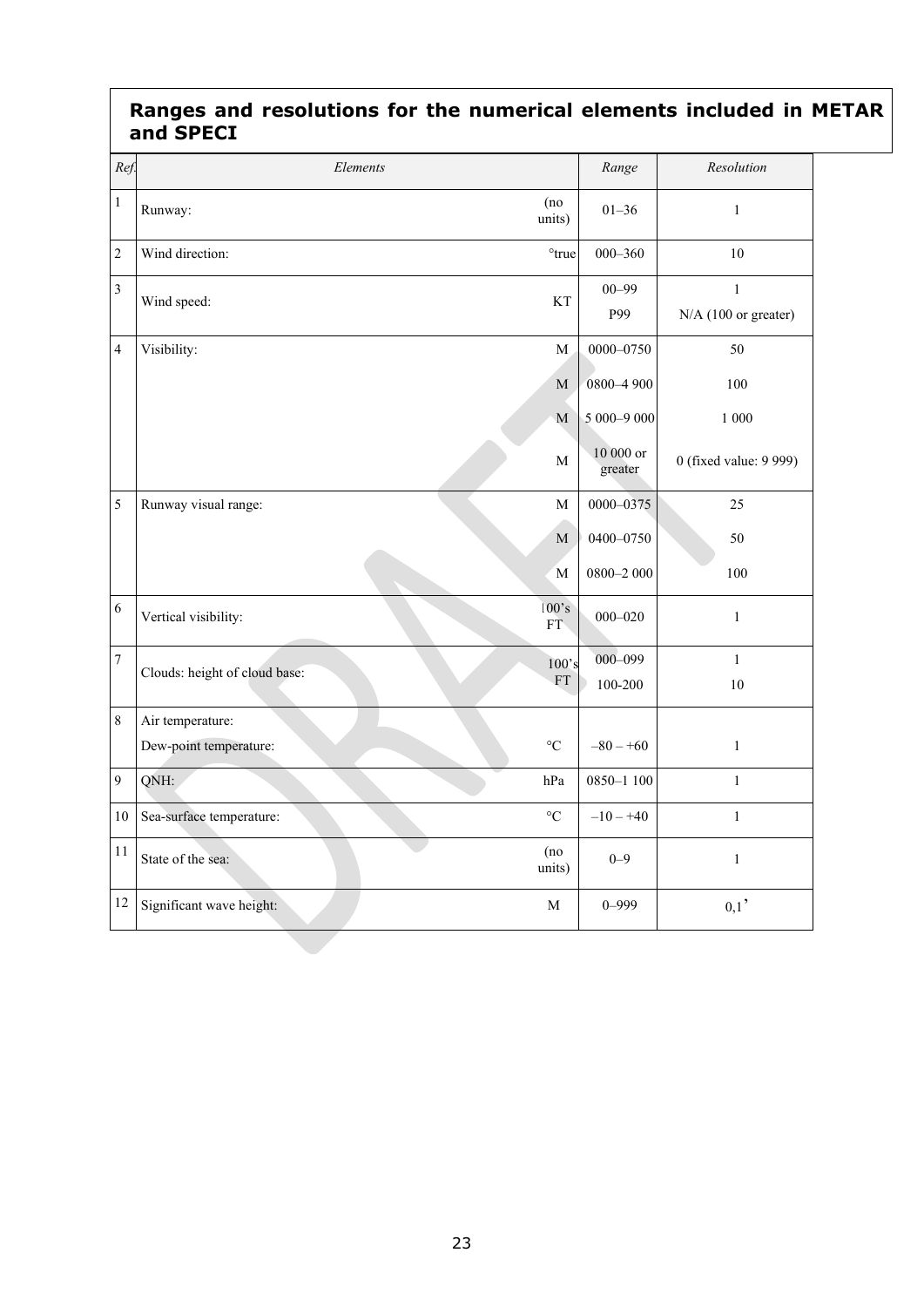## (33) Appendix 3 is replaced by the following:

# '*Appendix 3*

## **Template for TAF**

*Key:*

 $M =$  inclusion mandatory;

C = inclusion conditional, dependent on meteorological conditions or method of observation;

O = inclusion optional.

*Note 1:* The ranges and resolutions for the numerical elements included in TAF are provided in a separate table below this template.

*Note 2:* The explanations for the abbreviations can be found in ICAO Doc 8400 *Procedures for Air Navigation Services — ICAO Abbreviations and Codes (PANS-ABC)*.

*Note 3:* Row numbers in the 'Ref.' column are included only for clarity and ease of reference, and are not part of the TAF.

| Ref.           | Element                                            | Detailed content                                              |                                                                                                                                                       | Template(s)               |                                                                                                                                                                                                                                                 |                                                            |
|----------------|----------------------------------------------------|---------------------------------------------------------------|-------------------------------------------------------------------------------------------------------------------------------------------------------|---------------------------|-------------------------------------------------------------------------------------------------------------------------------------------------------------------------------------------------------------------------------------------------|------------------------------------------------------------|
| $\mathbf{1}$   | Identification of the type of forecast (M)         | Type of forecast (M)                                          |                                                                                                                                                       | TAF or TAF AMD or TAF COR |                                                                                                                                                                                                                                                 |                                                            |
| $\overline{2}$ | Location indicator (M)                             | ICAO location indicator (M)                                   | nnnn                                                                                                                                                  |                           |                                                                                                                                                                                                                                                 |                                                            |
| 3              | Time of issue of the forecast (M)                  | Day and time of issue of the<br>forecast in UTC (M)           | nnnnnnZ                                                                                                                                               |                           |                                                                                                                                                                                                                                                 |                                                            |
| 4              | Identification of a missing forecast $(C)$         | Missing forecast identifier (C)                               | <b>NIL</b>                                                                                                                                            |                           |                                                                                                                                                                                                                                                 |                                                            |
| 5              | END OF TAF IF THE FORECAST IS MISSING.             |                                                               |                                                                                                                                                       |                           |                                                                                                                                                                                                                                                 |                                                            |
| 6              | Days and period of validity of the<br>forecast (M) | Days and period of validity of the<br>forecast in UTC (M)     | nnnn/nnnn                                                                                                                                             |                           |                                                                                                                                                                                                                                                 |                                                            |
| $\tau$         | Identification of a cancelled forecast (C)         | Cancelled forecast identifier (C)                             | $\mathop{\rm CNL}$                                                                                                                                    |                           |                                                                                                                                                                                                                                                 |                                                            |
| 8              | END OF TAF IF THE FORECAST IS CANCELLED.           |                                                               |                                                                                                                                                       |                           |                                                                                                                                                                                                                                                 |                                                            |
| 9              | Surface wind (M)                                   | Wind direction (M)                                            | nnn or VRB                                                                                                                                            |                           |                                                                                                                                                                                                                                                 |                                                            |
|                |                                                    | Wind speed (M)                                                | [P]nn[n]                                                                                                                                              |                           |                                                                                                                                                                                                                                                 |                                                            |
|                |                                                    | Significant speed variations (C)                              | G[P]nn[n]                                                                                                                                             |                           |                                                                                                                                                                                                                                                 |                                                            |
|                |                                                    | Units of measurement (M)                                      | KT                                                                                                                                                    |                           |                                                                                                                                                                                                                                                 |                                                            |
| 10             | Visibility (M)                                     | Prevailing visibility (M)                                     | nnnn                                                                                                                                                  |                           |                                                                                                                                                                                                                                                 | C                                                          |
| 11             | Weather (C)                                        | Intensity of weather phenomena<br>$(C)$ $(^{1})$              | $- or +$                                                                                                                                              |                           |                                                                                                                                                                                                                                                 | $\mathbf{A}$<br>$\ensuremath{\mathbf{V}}$<br>$\mathcal{O}$ |
|                |                                                    | Characteristics and type of weather<br>phenomena (C)          | DZ or RA or<br>SN or SG or<br>PL or DS or<br>SS or FZDZ or<br>FZRA or SHGR or<br>SHGS or SHRA or<br>SHSN or TSGR or<br>TSGS or TSRA or<br><b>TSSN</b> |                           | FG or<br>BR or<br>SA or<br>$DU$ or<br>HZ or<br>FU or<br>VA or<br>SQ or<br>PO or<br>FC or<br>TS or<br><b>BCFG</b> or<br><b>BLDU</b> or<br><b>BLSA</b> or<br><b>BLSN</b> or<br>DRDU or<br>DRSA or<br>DRSN or<br>FZFG or<br>MIFG or<br><b>PRFG</b> | K                                                          |
| 12             | Cloud (M) $(2)$                                    | Cloud amount and height of base<br>or vertical visibility (M) | FEWnnn<br>or                                                                                                                                          | VVnnn<br>or               | $\mathbf N$<br>$\mathbf S$                                                                                                                                                                                                                      |                                                            |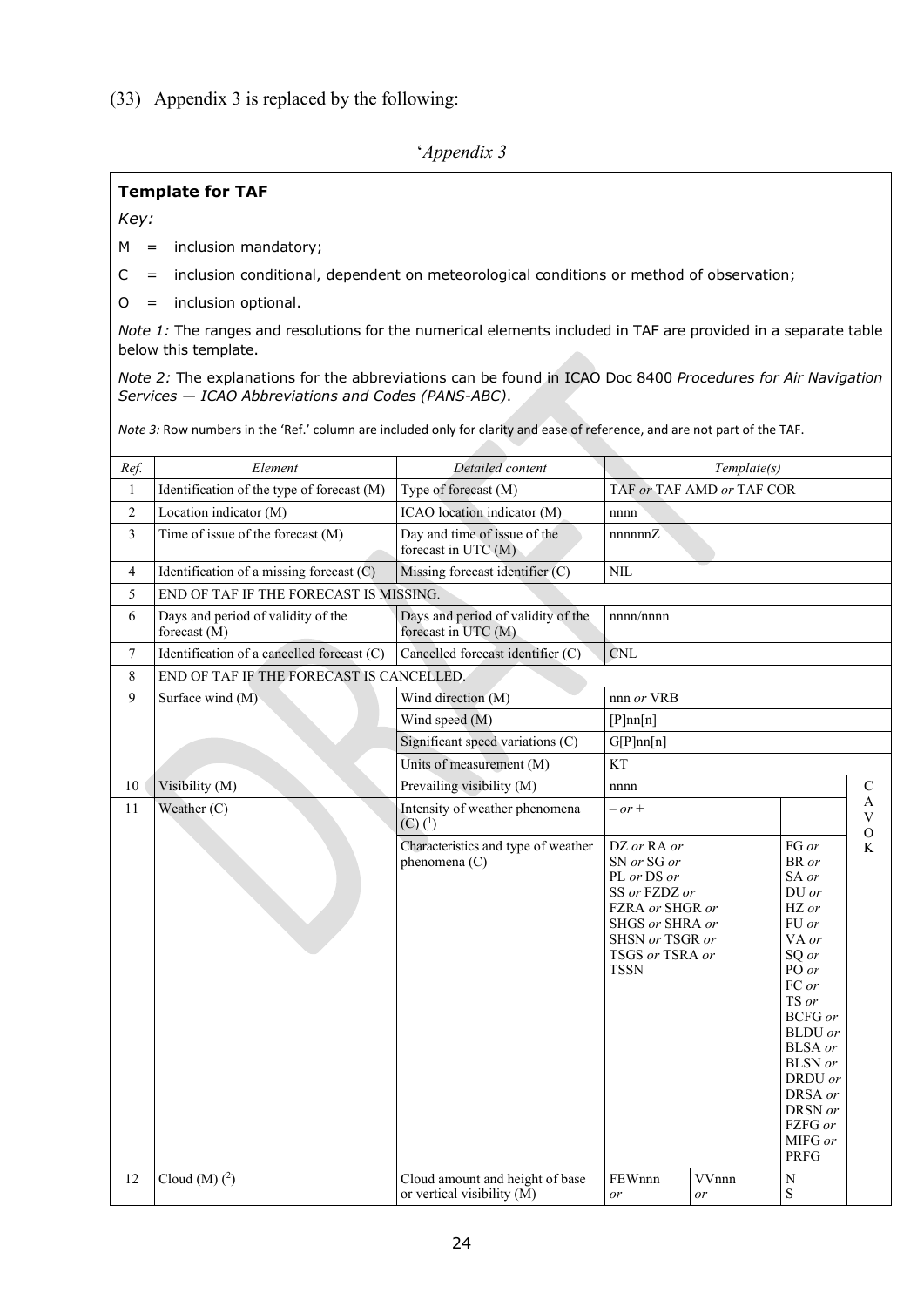|    |                                                                                 | Cloud type (C)                                                  | SCTnnn or<br>BKNnnn or<br>OVCnnn<br>CB or TCU                                                                                                                                 | $VV\frac{1}{2}$                                                                                                                                                                                                                        | $\mathbf C$                   |               |
|----|---------------------------------------------------------------------------------|-----------------------------------------------------------------|-------------------------------------------------------------------------------------------------------------------------------------------------------------------------------|----------------------------------------------------------------------------------------------------------------------------------------------------------------------------------------------------------------------------------------|-------------------------------|---------------|
| 13 | Temperature (O) $(^3)$                                                          | Name of the element (M)                                         | <b>TX</b>                                                                                                                                                                     |                                                                                                                                                                                                                                        |                               |               |
|    |                                                                                 | Maximum temperature (M)                                         | [M]nn/                                                                                                                                                                        |                                                                                                                                                                                                                                        |                               |               |
|    |                                                                                 | Day and time of occurrence of the<br>maximum temperature (M)    | nnnnZ                                                                                                                                                                         |                                                                                                                                                                                                                                        |                               |               |
|    |                                                                                 | Name of the element (M)                                         | <b>TN</b>                                                                                                                                                                     |                                                                                                                                                                                                                                        |                               |               |
|    |                                                                                 | Minimum temperature (M)                                         | [M]nn/                                                                                                                                                                        |                                                                                                                                                                                                                                        |                               |               |
|    |                                                                                 | Day and time of occurrence of the<br>minimum temperature (M)    | nnnnZ                                                                                                                                                                         |                                                                                                                                                                                                                                        |                               |               |
| 14 | Expected significant changes to one or<br>more of the above elements during the | Change or probability indicator<br>(M)                          |                                                                                                                                                                               | PROB30 [TEMPO] or PROB40 [TEMPO] or<br><b>BECMG</b> or TEMPO or FM                                                                                                                                                                     |                               |               |
|    | period of validity (C)                                                          | Period of occurrence or change<br>(M)                           | $nnnn/nnnn$ or $nnnnnn$                                                                                                                                                       |                                                                                                                                                                                                                                        |                               |               |
|    |                                                                                 | Wind $(C)$                                                      | nnn[P]nn[G[P]nn]KT<br>or                                                                                                                                                      |                                                                                                                                                                                                                                        |                               |               |
|    |                                                                                 |                                                                 | VRBnnKT                                                                                                                                                                       |                                                                                                                                                                                                                                        |                               |               |
|    |                                                                                 | Prevailing visibility (C)                                       | nnnn                                                                                                                                                                          |                                                                                                                                                                                                                                        |                               | $\mathcal{C}$ |
|    |                                                                                 | Weather phenomenon: intensity<br>(C)                            | $or +$                                                                                                                                                                        |                                                                                                                                                                                                                                        | ${\bf N}$<br>S                | A<br>V<br>O   |
|    |                                                                                 | Weather phenomenon:<br>characteristics and type (C)             | DZ or<br>RA or<br>SN or<br>SG or<br>PL or<br>DS or<br>SS or<br>FZDZ or<br>FZRA or<br>SHGR or<br>SHGS or<br>SHRA or<br>SHSN or<br>TSGR or<br>TSGS or<br>TSRA or<br><b>TSSN</b> | FG or<br>BR or<br>SA or<br>DU or<br>HZ or<br>FU or<br>VA or<br>SQ or<br>PO or<br>FC or<br>TS or<br><b>BCFG</b> or<br><b>BLDU</b> or<br><b>BLSA</b> or<br><b>BLSN</b> or<br>DRDU or<br>DRSA or<br>DRSN or<br>FZFG or<br>MIFG or<br>PRFG | W                             | K             |
|    |                                                                                 | Cloud amount and height of base<br>or vertical visibility $(C)$ | FEWnnn or<br>SCTnnn or<br>BKNnnn or<br>OVCnnn                                                                                                                                 | VVnnn<br>or<br>$\rm VV$ ///                                                                                                                                                                                                            | ${\bf N}$<br>S<br>$\mathbf C$ |               |
|    |                                                                                 | Cloud type (C)                                                  | CB or TCU                                                                                                                                                                     |                                                                                                                                                                                                                                        |                               |               |

( 1) To be included whenever applicable. No qualifier for moderate intensity.

(2) Up to four cloud layers.

( 3 ) Consisting of up to a maximum of four temperatures (two maximum temperatures and two minimum temperatures).

| Ranges and resolutions for the numerical elements included in TAF |                 |                |               |            |  |  |
|-------------------------------------------------------------------|-----------------|----------------|---------------|------------|--|--|
| Ref.                                                              | <i>Elements</i> |                | Range         | Resolution |  |  |
|                                                                   | Wind direction: | $\degree$ true | $000 - 360$   | 10         |  |  |
|                                                                   | Wind speed:     | KТ             | $00 - 99$     |            |  |  |
|                                                                   | Visibility:     | M              | $0000 - 0750$ | 50         |  |  |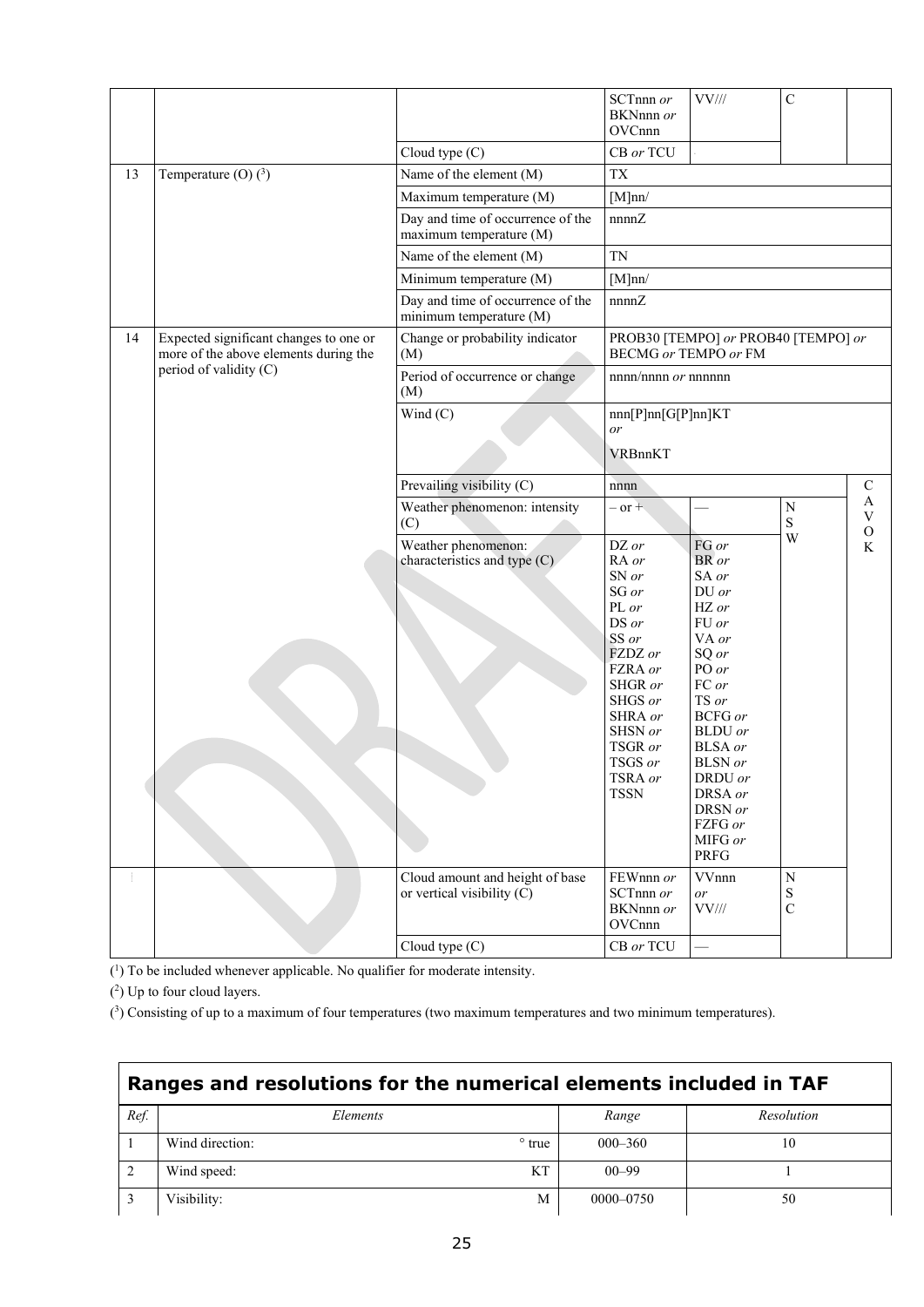|                | M                                                                     | $0800 - 4900$     | 100                    |
|----------------|-----------------------------------------------------------------------|-------------------|------------------------|
|                | M                                                                     | $5000 - 9000$     | 1 0 0 0                |
|                | М                                                                     | 10 000 or greater | 0 (fixed value: 9 999) |
| $\overline{4}$ | Vertical visibility:<br>100's FT                                      | $000 - 020$       |                        |
| 5              | Cloud: height of cloud base:<br>100's FT                              | $000 - 099$       |                        |
|                |                                                                       | $100 - 200$       | 10                     |
| 6              | minimum):<br>(maximum<br>Air<br>$\rm ^{\circ}C$<br>and<br>temperature | $-80 - +60$       |                        |
|                |                                                                       |                   |                        |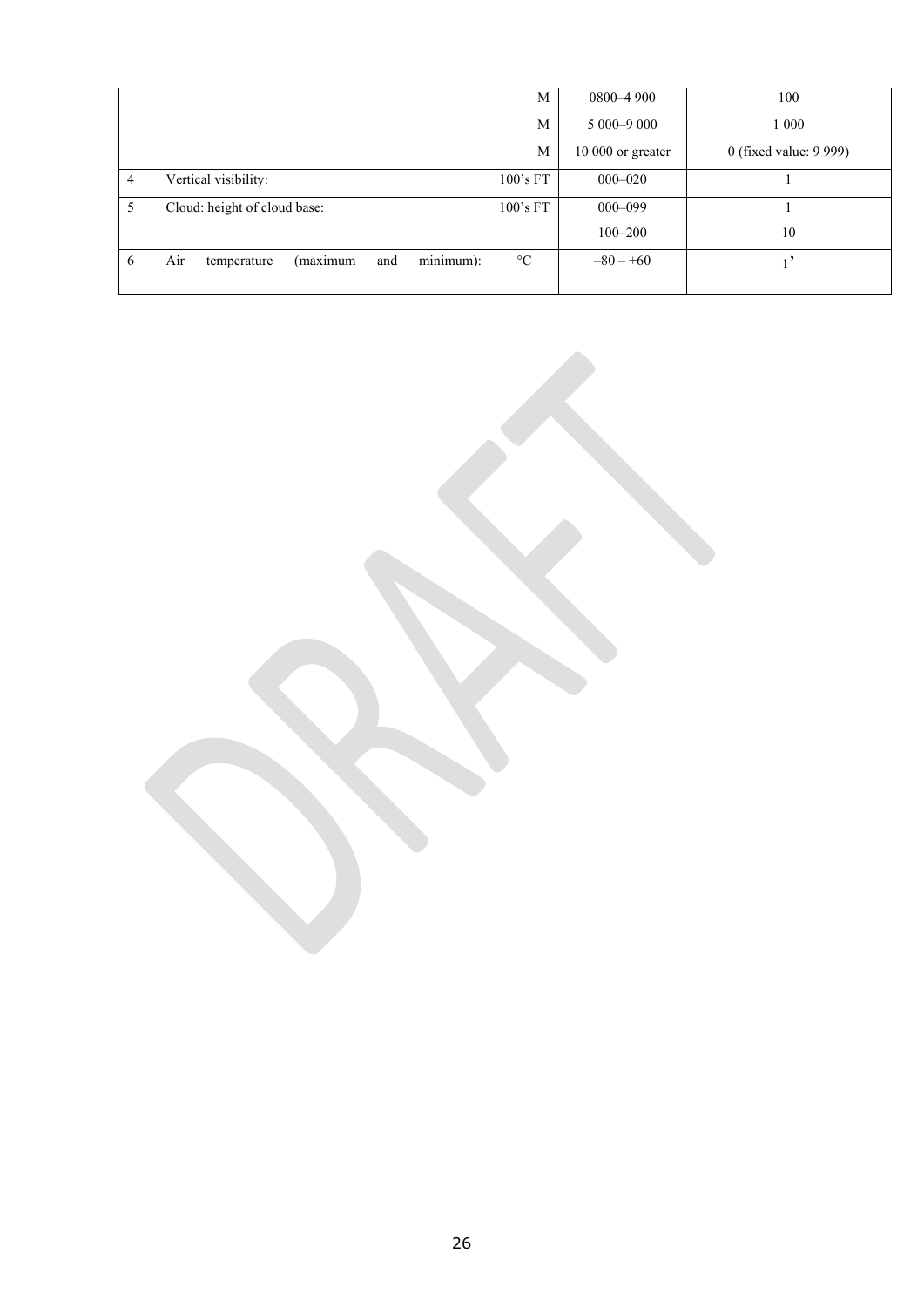# (34) Appendix 4 is replaced by the following:

# '*Appendix 4*

#### **Template for wind shear warnings**

*Key:*

 $M =$  inclusion mandatory;

 $C =$  inclusion conditional, whenever applicable.

*Note 1:* The ranges and resolutions for the numerical elements included in wind shear warnings are shown in Appendix 8.

*Note 2:* The explanations for the abbreviations can be found in ICAO Doc 8400 *Procedures for Air Navigation Services — ICAO Abbreviations and Codes (PANS-ABC)*.

*Note 3:* Row numbers in the 'Ref.' column are included only for clarity and ease of reference, and are not part of the wind shear warning.

| Ref.           | Element                                          | Detailed content                                                                                                     | Template(s)                                                                                                                                                                                                                                   |  |
|----------------|--------------------------------------------------|----------------------------------------------------------------------------------------------------------------------|-----------------------------------------------------------------------------------------------------------------------------------------------------------------------------------------------------------------------------------------------|--|
| $\mathbf{1}$   | aerodrome (M)                                    | Location indicator of the Location indicator of the nnnn<br>aerodrome                                                |                                                                                                                                                                                                                                               |  |
| 2              | Identification of the type of<br>message (M)     | Type of<br>message<br>sequence number                                                                                | and WS WRNG [n]n                                                                                                                                                                                                                              |  |
| 3              | Time of origin and validity<br>period (M)        | Day and time of issue and,<br>where applicable, validity<br>period in UTC                                            | nnnnn [VALID TL nnnnnn] or<br>[VALID nnnnnn/nnnnnn]                                                                                                                                                                                           |  |
| $\overline{4}$ |                                                  |                                                                                                                      | IF THE WIND SHEAR WARNING IS TO BE CANCELLED, SEE DETAILS AT THE END OF THE TEMPLATE.                                                                                                                                                         |  |
| 5              | Phenomenon $(M)$                                 | Identification<br>the<br>$\sigma$<br>phenomenon and its location                                                     | [MOD] or [SEV] WS IN APCH or<br>[MOD] or [SEV] WS [APCH] RWYnnn or<br>[MOD] or [SEV] WS IN CLIMB-OUT or<br>[MOD] or [SEV] WS CLIMB-OUT RWYnnn or<br>MBST IN APCH or<br>MBST [APCH] RWYnnn or<br>MBST IN CLIMB-OUT or<br>MBST CLIMB-OUT RWYnnn |  |
| 6              | Observed,<br>reported<br>forecast phenomenon (M) | or Identification whether the<br>phenomenon is observed or<br>reported and expected to FCST<br>continue, or forecast | REP AT nnnn nnnnnnnn or<br>OBS [AT nnnn] or                                                                                                                                                                                                   |  |
| 7              | Details of the phenomenon<br>(C)                 | Description<br>$\sigma$ f<br>the<br>phenomenon<br>the<br>causing<br>issuance of the wind shear<br>warning            | SFC WIND: nnn/nnKT nnnFT -<br>WIND: $nnn/nnKT$ or<br>nnKT LOSS nnNM (or nnKM) FNA RWYnn or<br>nnKT GAIN nnNM (or nnKM) FNA RWYnn                                                                                                              |  |

#### *OR*

|  | warning | referring to<br>its<br>warning<br>identification | Cancellation of wind shear Cancellation of wind shear CNL WS WRNG [n]n nnnnnn/nnnnnn <sup>2</sup> |
|--|---------|--------------------------------------------------|---------------------------------------------------------------------------------------------------|
|--|---------|--------------------------------------------------|---------------------------------------------------------------------------------------------------|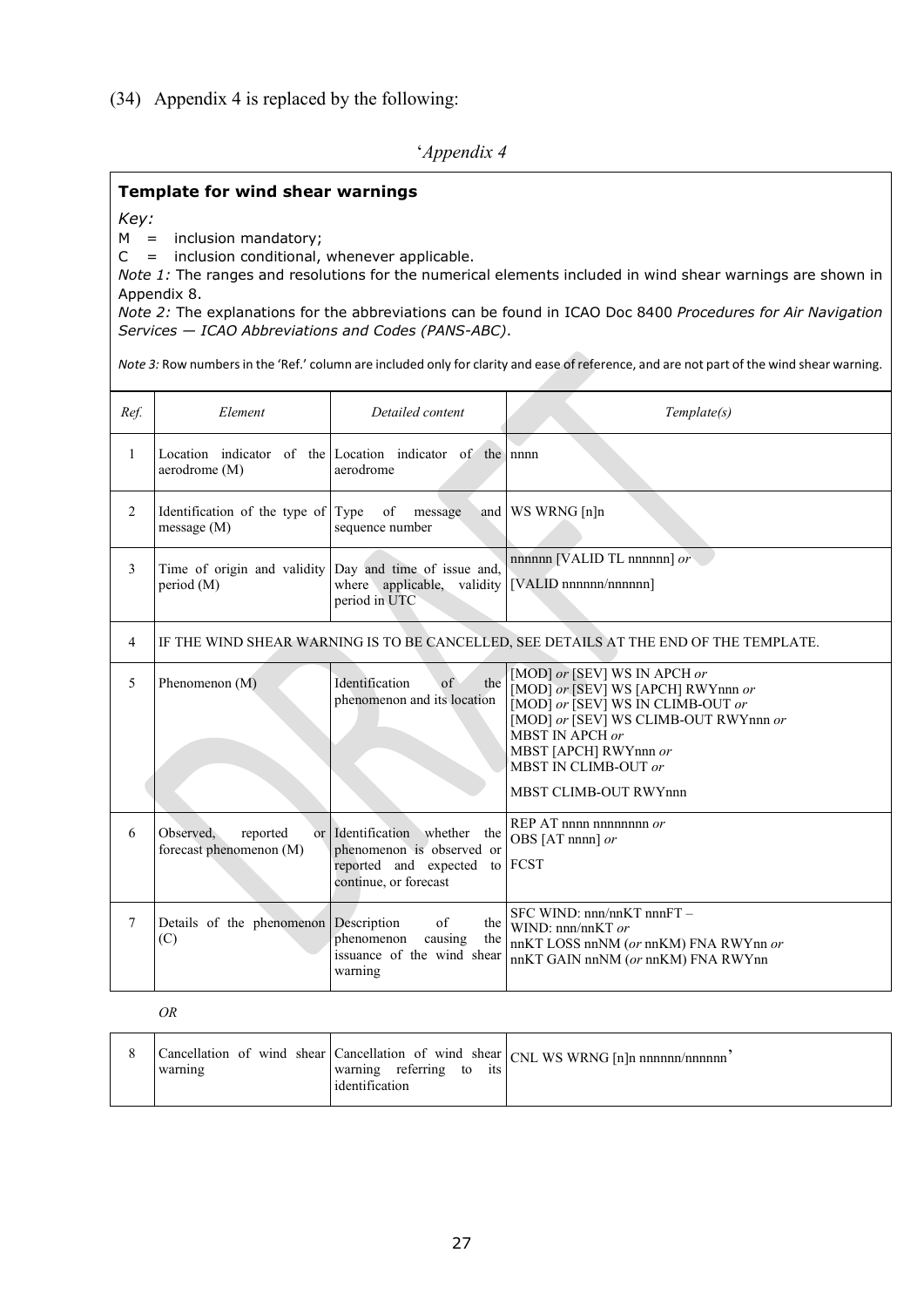(35) Appendix 5A is replaced by the following:

'*Appendix 5*

# **Template for SIGMET and AIRMET**

*Key:*

M = inclusion mandatory;

 $C =$  inclusion conditional, whenever applicable; and

*Note 1:* The ranges and resolutions for the numerical elements included in SIGMET or AIRMET are shown in Appendix 8.

*Note 2:* Severe or moderate icing (SEV ICE, MOD ICE) and severe or moderate turbulence (SEV TURB, MOD TURB) associated with thunderstorms, cumulonimbus clouds or tropical cyclones should not be included.

*Note 3:* Row numbers in the 'Ref.' column are included only for clarity and ease of reference, and are not part of the SIGMET or AIRMET.

| Ref.           | Element                                                                             | Detailed content                                                                                                       | <b>SIGMET</b> template                                                                                   | AIRMET template               |  |
|----------------|-------------------------------------------------------------------------------------|------------------------------------------------------------------------------------------------------------------------|----------------------------------------------------------------------------------------------------------|-------------------------------|--|
| $\mathbf{1}$   | Location indicator<br>of FIR/CTA (M)                                                | <b>ICAO</b> location<br>indicator of the ATS<br>unit serving the FIR or<br>CTA to which the<br>SIGMET/AIRMET<br>refers | nnnn                                                                                                     |                               |  |
| $\overline{2}$ | Identification (M)                                                                  | SIGMET or AIRMET<br>identification and<br>sequence number                                                              | SIGMET nnn                                                                                               | AIRMET [n][n]n                |  |
| 3              | Validity period (M)                                                                 | Day-time groups<br>indicating the period of<br>validity in UTC                                                         | VALID nnnnnn/nnnnnn                                                                                      |                               |  |
| $\overline{4}$ | Location indicator<br>of MWO (M)                                                    | Location indicator of<br>MWO originating the<br><b>SIGMET or AIRMET</b><br>with a separating<br>hyphen                 | $nnnn-$                                                                                                  |                               |  |
| 5              | New line                                                                            |                                                                                                                        |                                                                                                          |                               |  |
| 6              | Name of the<br>FIR/CTA (M)                                                          | Location indicator and<br>name of the FIR/CTA<br>for which the<br>SIGMET/AIRMET is<br>issued                           | nnnn nnnnnnnnnn FIR<br><sub>or</sub><br><b>UIR</b><br>or<br><b>FIR/UIR</b><br>$or$ nnnn nnnnnnnnnn $CTA$ | nnnn nnnnnnnnnn<br>$FIR[$ /n] |  |
| $\tau$         | IF THE SIGMET OR AIRMET IS TO BE CANCELLED, SEE DETAILS AT THE END OF THE TEMPLATE. |                                                                                                                        |                                                                                                          |                               |  |
| 8              | Status indicator<br>$(C)$ $(^{1})$                                                  | Indicator of test or<br>exercise                                                                                       | TEST or EXER                                                                                             | TEST or EXER                  |  |
| 9              | New line                                                                            |                                                                                                                        |                                                                                                          |                               |  |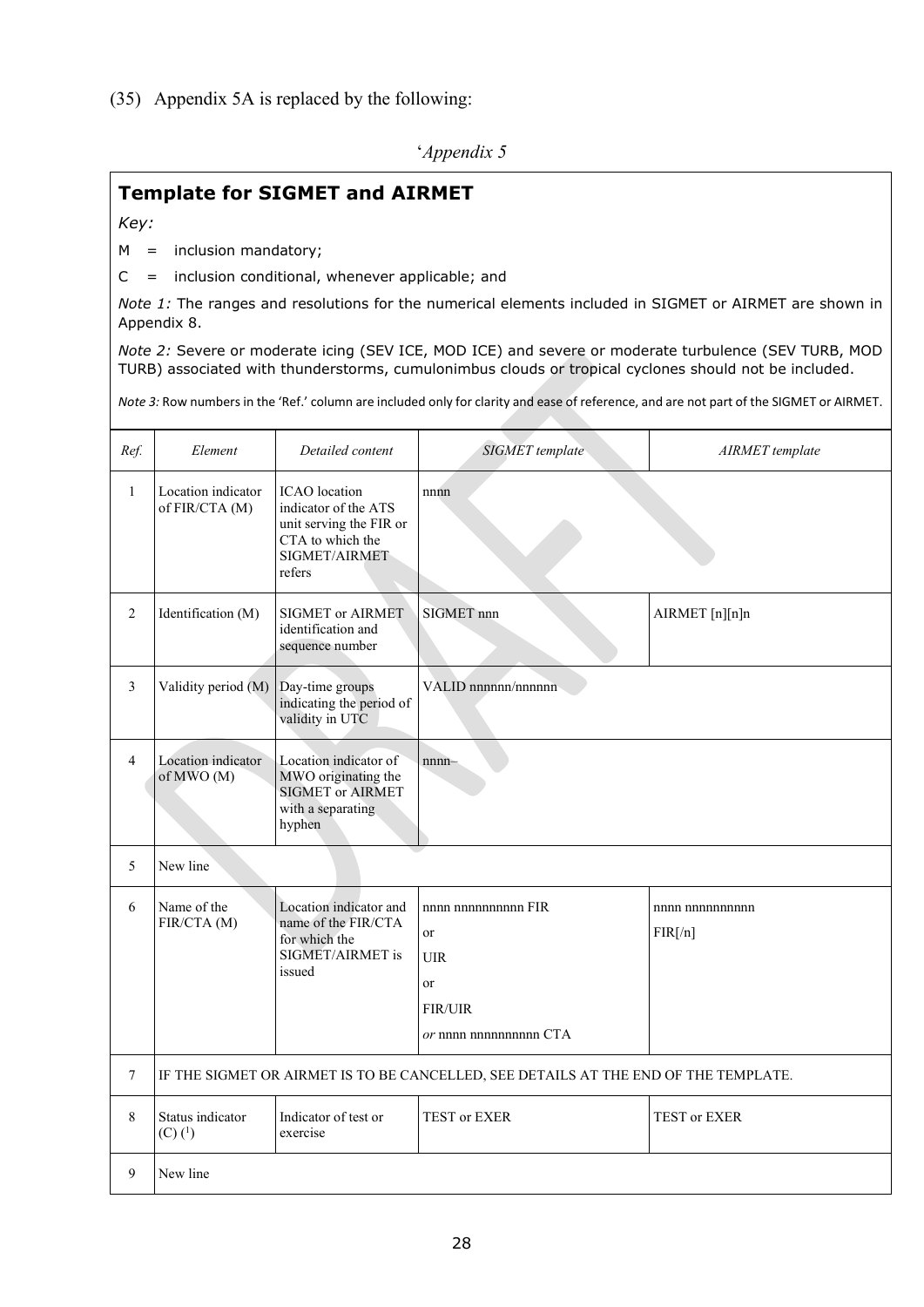| Ref.     | Element                                                                                                                          | Detailed content                                                                                                                                                                  | SIGMET template                                                                                                                                                                                                                                                                                                                                                                                                                                                                                                                                                                                                                                                                 | AIRMET template                                                                                                                                                                                                                                                                                                                                                                                                                                                                                                                                                                                                                                                                                       |
|----------|----------------------------------------------------------------------------------------------------------------------------------|-----------------------------------------------------------------------------------------------------------------------------------------------------------------------------------|---------------------------------------------------------------------------------------------------------------------------------------------------------------------------------------------------------------------------------------------------------------------------------------------------------------------------------------------------------------------------------------------------------------------------------------------------------------------------------------------------------------------------------------------------------------------------------------------------------------------------------------------------------------------------------|-------------------------------------------------------------------------------------------------------------------------------------------------------------------------------------------------------------------------------------------------------------------------------------------------------------------------------------------------------------------------------------------------------------------------------------------------------------------------------------------------------------------------------------------------------------------------------------------------------------------------------------------------------------------------------------------------------|
| 10       | Phenomenon (M)                                                                                                                   | Description of the<br>phenomenon causing<br>the issuance of<br>SIGMET/AIRMET                                                                                                      | OBSC TS[GR]<br><b>EMBD TS[GR]</b><br>FRQ TS[GR]<br>SQL TS[GR]<br>TC nnnnnnnnnn PSN Nnn[nn] or<br>Snn[nn] Wnnn[nn] or Ennn[nn] CB<br>or<br>TC NN $(^2)$ PSN Nnn[nn] or Snn[nn]<br>Wnnn[nn] or Ennn[nn] CB<br><b>SEV TURB</b><br><b>SEVICE</b><br>SEV ICE (FZRA)<br><b>SEV MTW</b><br><b>HVY DS</b><br><b>HVY SS</b><br>[VA ERUPTION] [MT nnnnnnnnnn]<br>[PSN Nnn[nn] $or$ Snn[nn] Ennn[nn] $or$<br>Wnnn[nn]<br>VA CLD<br>RDOACT CLD                                                                                                                                                                                                                                              | SFC WIND nnn/nn[n]KT<br>SFC VIS [n][n]nnM (nn)<br><b>ISOL TS[GR]</b><br><b>OCNL TS[GR]</b><br>MT OBSC<br><b>BKN CLD</b><br>BKN CLD [n]nnn/[ABV][n]nnnnFT<br>or<br>BKN CLD SFC/[ABV][n]nnnnFT<br>or<br>OVC CLD [n]nnn/[ABV][n]nnnnFT<br>or<br>OVC CLD SFC/[ABV][n]nnnnFT<br><b>ISOL CB</b><br><b>OCNL CB</b><br>FRQ CB<br><b>ISOL TCU</b><br><b>OCNL TCU</b><br><b>FRQ TCU</b><br><b>MOD TURB</b><br><b>MOD ICE</b><br><b>MOD MTW</b>                                                                                                                                                                                                                                                                  |
| 11<br>12 | Observed or<br>forecast<br>phenomenon<br>(M) <sup>(3)</sup> , <sup>(4)</sup><br>Location<br>$(C)$ $({}^3)$ , $({}^4)$ , $({}^5)$ | Indication whether the<br>information is observed<br>and expected to<br>continue, or forecast<br>Location (referring to<br>latitude and longitude<br>(in degrees and<br>minutes)) | OBS [AT nnnnZ] or<br>FCST [AT nnnnZ]<br>Nnn[nn] Wnnn[nn] or<br>$Nnn[nn]$ Ennn[nn] or<br>Snn[nn] Wnnn[nn] $or$<br>Snn[nn] Ennn[nn]<br>or<br>N OF Nnn[nn] or<br>S OF Nnn[nn] $or$<br>N OF Snn[nn] $or$<br>S OF Snn[nn] $or$<br>[AND]<br>W OF Wnnn[nn] $or$<br>E OF Wnnn[nn] $or$<br>W OF Ennn[nn] $or$<br>$E$ OF $Ennn[nn]$<br>or<br>N OF Nnn[nn] or N OF Snn[nn] AND S OF Nnn[nn] or S OF Snn[nn]<br>or<br>W OF Wnnn[nn] or W OF Ennn[nn] AND E OF Wnnn[nn] or E OF Ennn[nn]<br>or<br>$Ennn[nn]]$ $[- Nnn[nn]$ or $Snn[nn]$ Wnnn $[nn]$ or $Ennn[nn]]$<br>or<br>Wnnn[nn] or Ennn[nn] – Nnn[nn] or Snn[nn] Wnnn[nn] or Ennn[nn]] <sup>(6)</sup><br>or ENTIRE UIR<br>or ENTIRE FIR | N OF LINE or NE OF LINE or E OF LINE or SE OF LINE or S OF LINE or SW<br>OF LINE or W OF LINE or NW OF LINE Nnn[nn] or Snn[nn] Wnnn[nn] or<br>Ennn[nn] - Nnn[nn] or Snn[nn] Wnnn[nn] or Ennn[nn] [- Nnn[nn] or Snn[nn]<br>Wnnn[nn] or Ennn[nn]] [- Nnn[nn] or Snn[nn] Wnnn[nn] or Ennn[nn]] [AND N<br>OF LINE or NE OF LINE or E OF LINE or SE OF LINE or S OF LINE or SW OF<br>LINE or W OF LINE or NW OF LINE Nnn[nn] or Snn[nn] Wnnn[nn] or Ennn[nn]<br>$-$ Nnn[nn] or Snn[nn] Wnnn[nn] or Ennn[nn] [- Nnn[nn] or Snn[nn] Wnnn[nn] or<br>WI Nnn[nn] or Snn[nn] Wnnn[nn] or Ennn[nn] - Nnn[nn] or Snn[nn] Wnnn[nn] or<br>$Ennn[nn]$ – Nnn[nn] or Snn[nn] Wnnn[nn] or Ennn[nn] – [Nnn[nn] or Snn[nn] |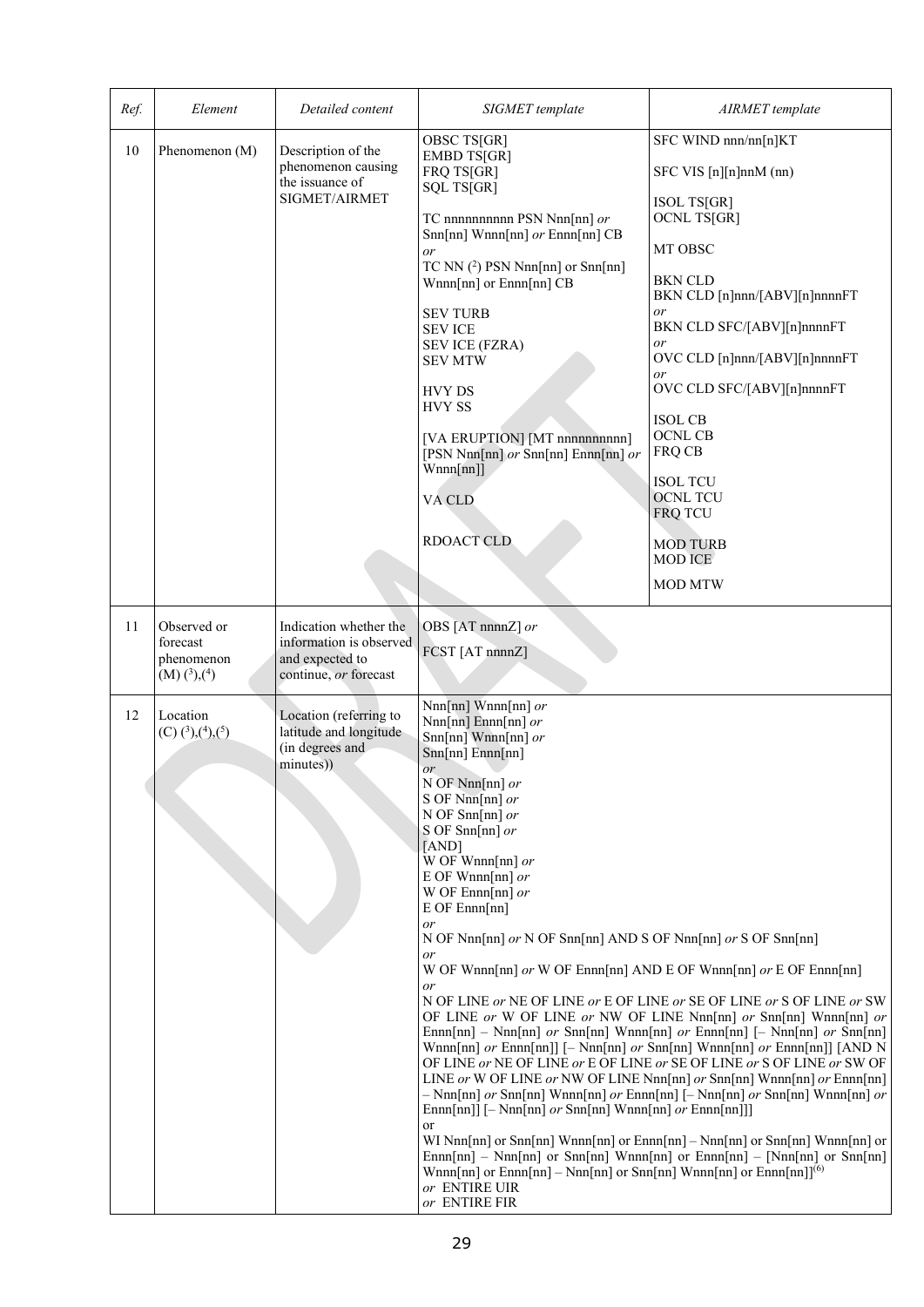| Ref. | Element                                                             | Detailed content                                                                                                                       | SIGMET template                                                                                                                                                                                                                                                                                                                                                                                                                                                                                                                                                                                                                                          | AIRMET template                                                     |
|------|---------------------------------------------------------------------|----------------------------------------------------------------------------------------------------------------------------------------|----------------------------------------------------------------------------------------------------------------------------------------------------------------------------------------------------------------------------------------------------------------------------------------------------------------------------------------------------------------------------------------------------------------------------------------------------------------------------------------------------------------------------------------------------------------------------------------------------------------------------------------------------------|---------------------------------------------------------------------|
| 13   | Level $(C)$                                                         | Flight level or altitude                                                                                                               | or ENTIRE FIR/UIR<br>or ENTIRE CTA<br>or WI nnnKM (or nnnNM) OF TC CENTRE (7)<br>or WI nnKM (or nnNM) OF Nnn[nn] or Snn[nn] Wnnn[nn] or Ennn[nn] $(^8)$<br>[SFC/]FLnnn or<br>[SFC/][n]nnnnFT (or [SFC/]nnnnM)<br>FLnnn/nnn or<br>TOP FLnnn or<br>$[n]$ nnnn $FT/$ FLnnn<br>or TOP [ABV or BLW] FLnnn $(7)$                                                                                                                                                                                                                                                                                                                                               | [TOP] ABV FLnnn or (or [TOP] ABV [n]nnnnFT) [[n]nnnn/][n]nnnnFT) or |
| 14   | Movement or<br>expected<br>movement<br>$(C)$ $(3)$ , $(9)$ , $(10)$ | Movement or expected<br>movement (direction<br>and speed) with<br>reference to one of<br>the 16 points<br>of compass, or<br>stationary | MOV N [nnKMH] or MOV NNE [nnKMH] or<br>MOV NE [nnKMH] or MOV ENE [nnKMH] or<br>MOV E [nnKMH] or MOV ESE [nnKMH] or<br>MOV SE [nnKMH] or MOV SSE [nnKMH] or<br>MOV S [nnKMH] or MOV SSW [nnKMH] or<br>MOV SW [nnKMH] or MOV WSW [nnKMH] or<br>MOV W [nnKMH] or MOV WNW [nnKMH] or<br>MOV NW [nnKMH] or MOV NNW [nnKMH]<br>(or MOV N [nnKT] or MOV NNE [nnKT] or<br>MOV NE [nnKT] or MOV ENE [nnKT] or<br>MOV E [nnKT] or MOV ESE [nnKT] or<br>MOV SE [nnKT] or MOV SSE [nnKT] or<br>MOV S [nnKT] or MOV SSW [nnKT] or<br>MOV SW [nnKT] or MOV WSW [nnKT] or<br>MOV W [nnKT] or MOV WNW [nnKT] or<br>MOV NW [nnKT] or MOV NNW [nnKT])<br>or<br><b>STNR</b> |                                                                     |
| 15   | Changes in<br>intensity (C) $(^3)$                                  | Expected changes in<br>intensity                                                                                                       | <b>INTSF</b> or<br>WKN or<br>NC                                                                                                                                                                                                                                                                                                                                                                                                                                                                                                                                                                                                                          |                                                                     |
| 16   | Forecast time<br>$(C)$ $(3)$ , $(4)$ , $(9)$                        | Indication of the<br>forecast time of the<br>phenomenon                                                                                | FCST AT nnnnZ                                                                                                                                                                                                                                                                                                                                                                                                                                                                                                                                                                                                                                            |                                                                     |
| 17   | TC forecast<br>position (C) $(7)$                                   | Forecast position of the<br>TC centre                                                                                                  | TC CENTRE PSN Nnn[nn] or Snn[nn]<br>$Wnnn[nn]$ or $Ennn[nn]$<br>or                                                                                                                                                                                                                                                                                                                                                                                                                                                                                                                                                                                       |                                                                     |
| 18   | Forecast position<br>$(C)$ (3),(4),(5),(9)                          | Forecast position of the<br>phenomenon at the end<br>of the validity period of<br>the SIGMET $(^{12})$                                 | TC CENTRE PSN Nnn[nn] or Snn[nn]<br>Wnnn[nn] or Ennn[nn] CB $(^{11})$<br>Nnn[nn] Wnnn[nn] or<br>$Nnn[nn]$ Ennn[nn] or<br>$Snn[nn] Wnnn[nn]$ or<br>$Snn[nn]$ $Ennn[nn]$<br>or<br>N OF Nnn[nn] $or$<br>S OF Nnn[nn] $or$<br>N OF Snn[nn] $or$<br>S OF Snn[nn]<br>[AND]<br>W OF Wnnn[nn] $or$<br>E OF Wnnn[nn] $or$<br>W OF Ennn[nn] $or$<br>$E$ OF $Ennn[nn]$<br>or<br>N OF Nnn[nn] $or$ N OF Snn[nn] AND<br>S OF Nnn[nn] or S OF Snn[nn]<br>or<br>W OF Wnnn[nn] or W OF Ennn[nn]<br>AND E OF Wnnn[nn] $or \to$ OF<br>Ennn[nn]<br>or                                                                                                                       |                                                                     |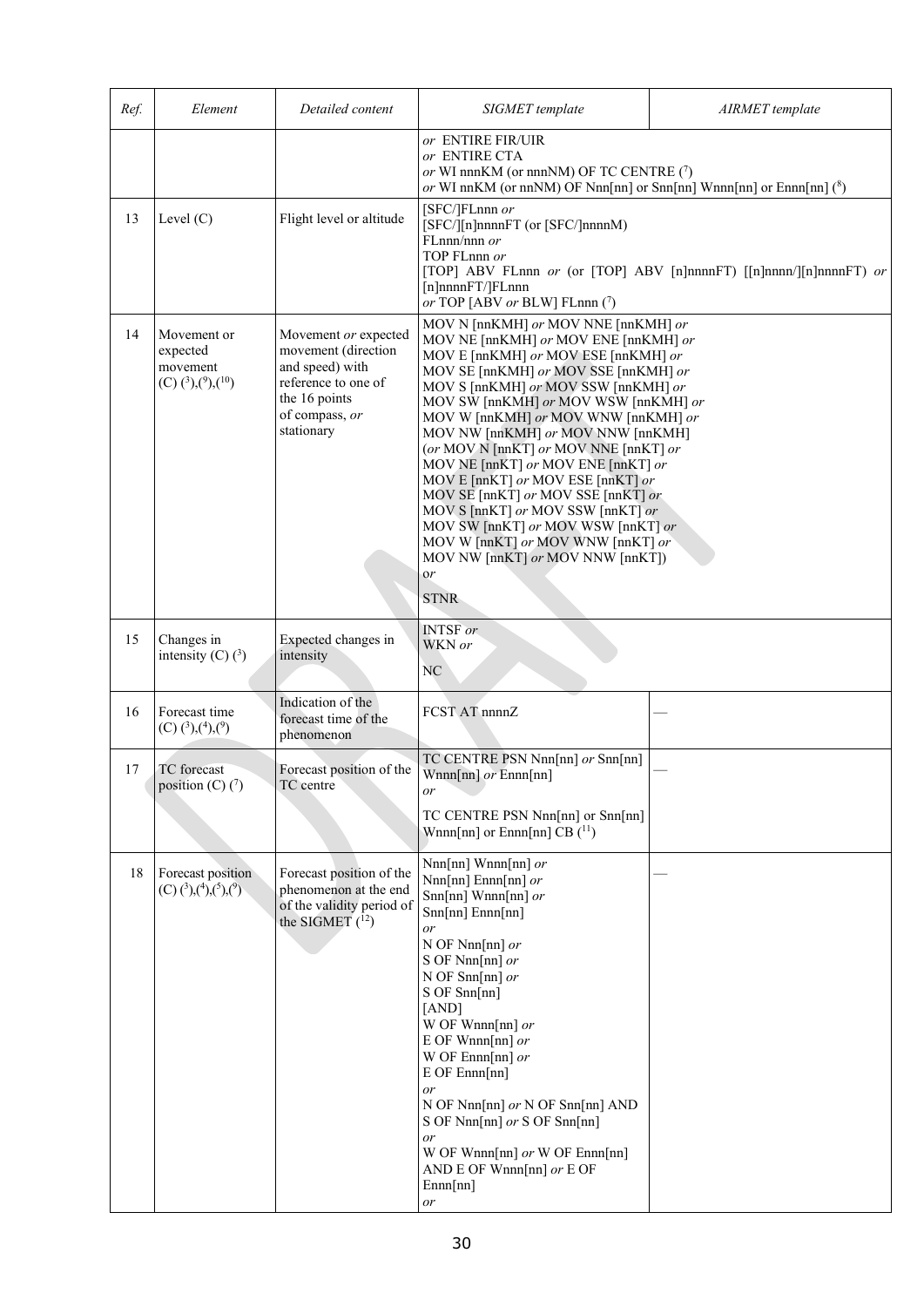| Ref. | Element                                            | Detailed content                                                                                | SIGMET template                                                                                                                                                                                                                                                                                                                                                                                                                                                                                                                                                                                                                                                                                                                                                                                                                                                                                                                                                                                                       | AIRMET template |
|------|----------------------------------------------------|-------------------------------------------------------------------------------------------------|-----------------------------------------------------------------------------------------------------------------------------------------------------------------------------------------------------------------------------------------------------------------------------------------------------------------------------------------------------------------------------------------------------------------------------------------------------------------------------------------------------------------------------------------------------------------------------------------------------------------------------------------------------------------------------------------------------------------------------------------------------------------------------------------------------------------------------------------------------------------------------------------------------------------------------------------------------------------------------------------------------------------------|-----------------|
|      |                                                    |                                                                                                 | N OF LINE or NE OF LINE or E OF<br>LINE or SE OF LINE or S OF LINE<br>or SW OF LINE or W OF LINE or<br>NW OF LINE Nnn[nn] or<br>Snn[nn] Wnnn[nn] $or$ Ennn[nn] -<br>Nnn[nn] or Snn[nn] Wnnn[nn] or<br>$Ennn[nn]$ $[- Nnn[nn]$ or $Snn[nn]$<br>Wnnn[nn] $or$ Ennn[nn]] [AND N OF<br>LINE or NE OF LINE or E OF LINE<br>or SE OF LINE or S OF LINE or SW<br>OF LINE or W OF LINE or NW OF<br>LINE Nnn[nn] $or$ Snn[nn] Wnnn[nn]<br>or Ennn $[nn]$ – Nnn $[nn]$ or Snn $[nn]$<br>Wnnn[nn] $or$ Ennn[nn] $[-$ Nnn[nn] $or$<br>$Snn[nn]$ Wnnn $[nn]$ or $Ennn[nn]]$<br>or<br>WI Nnn[nn] or Snn[nn] Wnnn[nn] or<br>$Ennn[nn] - Nnn[nn]$ or $Snn[nn]$<br>Wnnn[nn] $or$ Ennn[nn] - Nnn[nn] $or$<br>Snn[nn] Wnnn[nn] $or$ Ennn[nn] -<br>$Nnn[nn]$ or $Snn[nn]$ Wnnn[nn] or<br>Ennn $[nn]$ $(6)$<br>or ENTIRE FIR<br>or ENTIRE UIR<br>or ENTIRE FIR/UIR<br>or ENTIRE CTA<br>or NO VA EXP $(13)$<br>or<br>WI nnKM (or nnNM) OF Nnn[nn] or<br>Snn[nn] Wnnn[nn] or Ennn[nn] $(^8)$<br>or<br>WI nnnKM (nnnNM) OF TC<br>CENTRE $(7)$ |                 |
| 19   | $\sigma$ f<br>Repetition<br>elements (C) $(^{14})$ | Repetition of elements<br>included in a SIGMET<br>for volcanic ash cloud<br>or tropical cyclone | $[AND]$ $(^{14})$                                                                                                                                                                                                                                                                                                                                                                                                                                                                                                                                                                                                                                                                                                                                                                                                                                                                                                                                                                                                     |                 |
| 20   | New line if repeating elements                     |                                                                                                 |                                                                                                                                                                                                                                                                                                                                                                                                                                                                                                                                                                                                                                                                                                                                                                                                                                                                                                                                                                                                                       |                 |

*OR*

| Cancellation of<br>SIGMET/AIRMET SIGMET/AIRMET<br>(C) | Cancellation of<br>referring to its | CNL SIGMET nnn nnnnnn/nnnnnn<br>$1$ or<br>CNL SIGMET nnn nnnnnn/nnnnnn | CNL AIRMET [n][n]n nnnnnn/nnnnnn |
|-------------------------------------------------------|-------------------------------------|------------------------------------------------------------------------|----------------------------------|
|                                                       | identification                      | [VA MOV TO nnnn FIR] $^{(13)}$                                         |                                  |
|                                                       |                                     |                                                                        |                                  |

- $\overline{(^{1})}$ Used only when SIGMET/AIRMET is issued to indicate that a test or an exercise is taking place. When the word 'TEST' or the abbreviation 'EXER' is included, the message may contain information that should not be used operationally or will otherwise end immediately after the word 'TEST'.
- (2) Used for unnamed tropical cyclones.
- $(3)$ In the case of volcanic ash cloud covering more than one area within the FIR, these elements can be repeated, as necessary. Each location and forecast position are to be preceded by an observed or forecast time.
- (4) In the case of cumulonimbus clouds associated with a tropical cyclone covering more than one area within the FIR, these elements can be repeated as necessary. Each location and forecast position must be preceded by an observed or forecast time.
- $^{(5)}$ ) For SIGMET for radioactive cloud, only within (WI) is to be used for the elements 'location' and 'forecast position'.
- $(6)$  The number of coordinates are to be kept to a minimum and should not normally exceed seven.
- (7) Only for SIGMET for tropical cyclones.
- $(8)$ 8) Only for SIGMET for radioactive cloud. A radius of up to 30 kilometres (or 16 nautical miles) from the source and a vertical extent from surface (SFC) to the upper limit of the flight information region/upper flight information region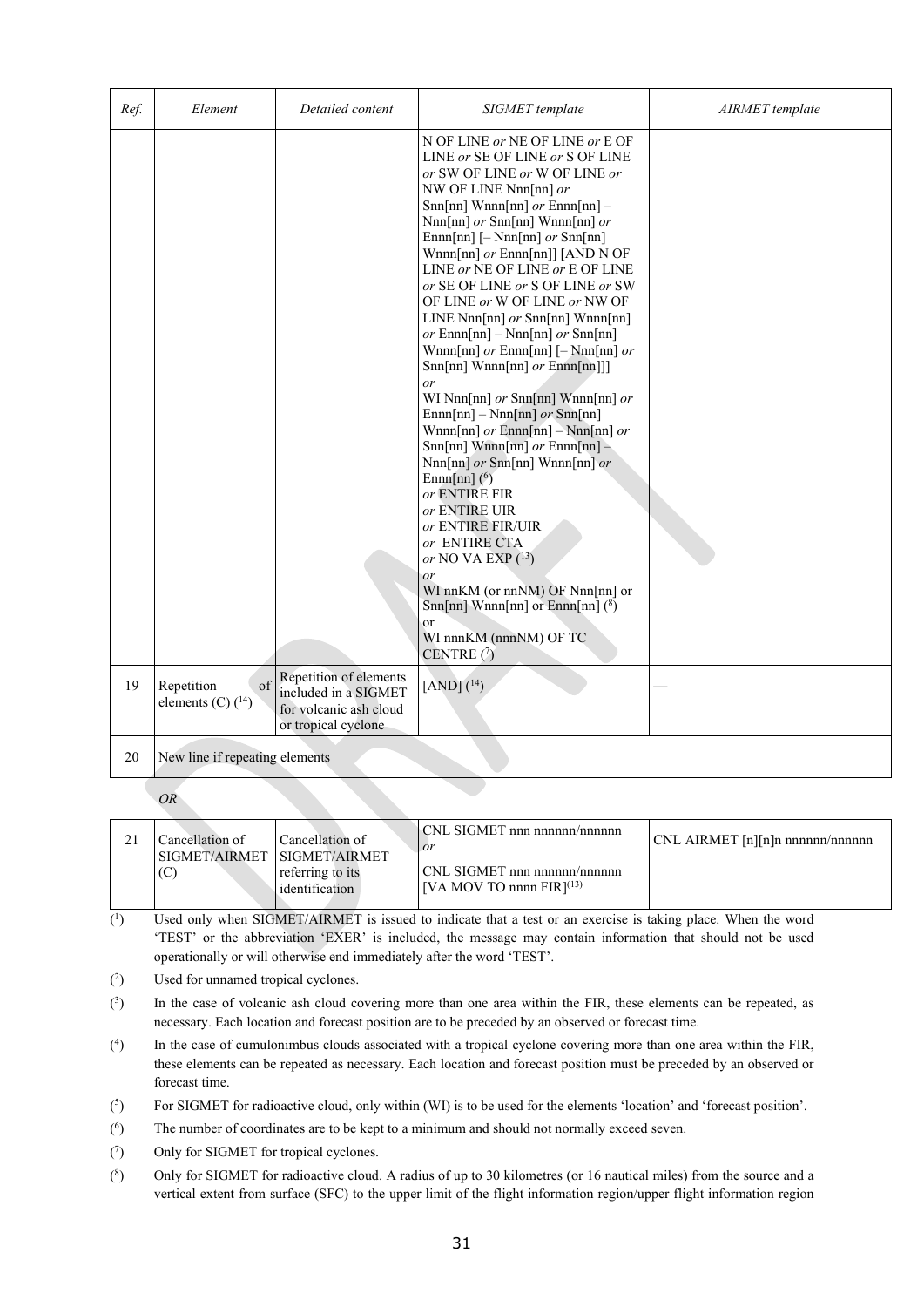(FIR/UIR) or control area (CTA) is to be applied.

- $(9)$ The elements 'forecast time' and 'forecast position' are not to be used in conjunction with the element 'movement or expected movement'.
- $(10)$  For SIGMET for radioactive cloud, only stationary (STNR) is to be used for the element 'movement or expected movement'.
- $(11)$  The term 'CB' is to be used when the forecast position for the cumulonimbus cloud is included.
- $(12)$ The forecast position for cumulonimbus (CB) cloud occurring in connection with tropical cyclones relates to the forecast time of the tropical cyclone centre position, not to the end of the validity period of the SIGMET.
- $(13)$ Only for SIGMET for volcanic ash.
- $(^{14})$ To be used for more than one volcanic ash clouds or cumulonimbus clouds associated with a tropical cyclone simultaneously affecting the FIR concerned.'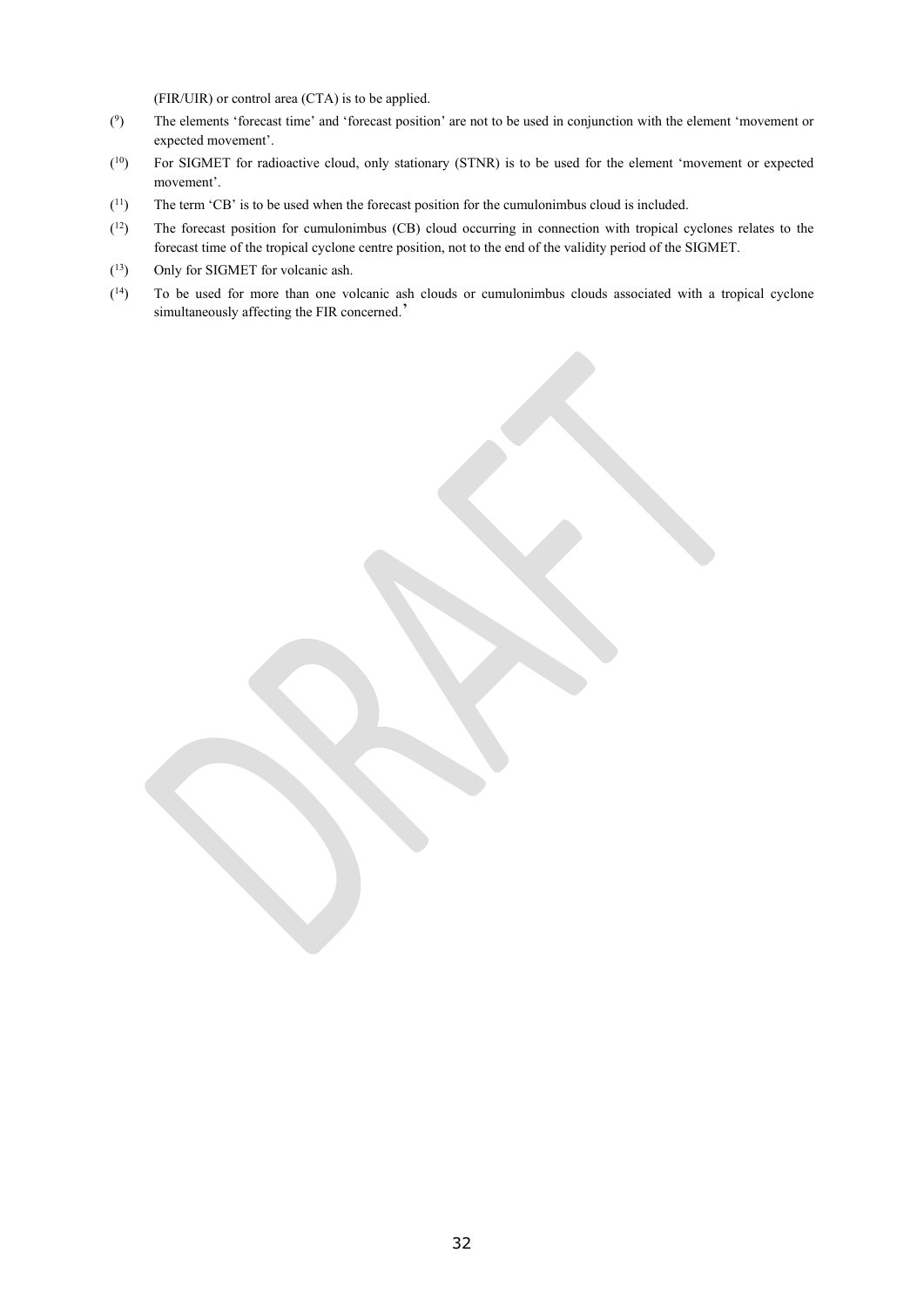- (36) Appendix 5B is deleted;
- (37) Appendix 6 is replaced by the following:

### '*Appendix 6*

### **Template for advisory for volcanic ash**

*Key:*

M = inclusion mandatory;

O = inclusion optional;

 $C =$  inclusion conditional, included whenever applicable.

*Note 1:* The ranges and resolutions for the numerical elements included in volcanic ash advisory are shown in Appendix 8.

*Note 2:* The explanations for the abbreviations can be found in ICAO Doc 8400 *Procedures for Air Navigation Services — ICAO Abbreviations and Codes (PANS-ABC)*.

*Note 3:* The inclusion of a colon (':') after each element heading is mandatory.

*Note 4:* Row numbers in the 'Ref.' column are included only for clarity and ease of reference, and are not part of the advisory for volcanic ash.

| Ref.           | Element                                         | Detailed content                                                                                                          |                | Template(s)                                                     |  |  |  |  |  |  |
|----------------|-------------------------------------------------|---------------------------------------------------------------------------------------------------------------------------|----------------|-----------------------------------------------------------------|--|--|--|--|--|--|
| $\mathbf{1}$   | Identification of<br>the type of<br>message (M) | Type of message                                                                                                           | VA ADVISORY    |                                                                 |  |  |  |  |  |  |
| 2              | New line                                        |                                                                                                                           |                |                                                                 |  |  |  |  |  |  |
| 3              | Status indicator<br>$(C)$ $(^{1})$              | Indicator of test or exercise                                                                                             | <b>STATUS:</b> | <b>TEST or EXER</b>                                             |  |  |  |  |  |  |
| $\overline{4}$ | New line                                        |                                                                                                                           |                |                                                                 |  |  |  |  |  |  |
| 5              | Time of origin<br>(M)                           | Year, month, day, time in UTC                                                                                             | DTG:           | nnnnnnn/nnnnZ                                                   |  |  |  |  |  |  |
| 6              | New line                                        |                                                                                                                           |                |                                                                 |  |  |  |  |  |  |
| $\tau$         | Name of VAAC<br>(M)                             | Name of VAAC                                                                                                              | VAAC:          | nnnnnnnnnnn                                                     |  |  |  |  |  |  |
| 8              | New line                                        |                                                                                                                           |                |                                                                 |  |  |  |  |  |  |
| 9              | Name of volcano<br>(M)                          | Name and International<br><b>Association of Volcanology</b><br>and Chemistry of the Earth's<br>Interior number of volcano | VOLCANO:       | $n$ nnnnnnnnnnnnnnnnnnnnn $[nnnnn]$<br>or UNKNOWN<br>or UNNAMED |  |  |  |  |  |  |
| 10             | New line                                        |                                                                                                                           |                |                                                                 |  |  |  |  |  |  |
| 11             | Location of<br>volcano (M)                      | Location of volcano in degrees<br>and minutes                                                                             | PSN:           | Nnnnn or Snnnn Wnnnnn or Ennnnn<br>or UNKNOWN                   |  |  |  |  |  |  |
| 12             | New line                                        |                                                                                                                           |                |                                                                 |  |  |  |  |  |  |
| 13             | State or region<br>(M)                          | State, or region if ash is not<br>reported over a State                                                                   | AREA:          | nnnnnnnnnnnnnnn or UNKNOWN                                      |  |  |  |  |  |  |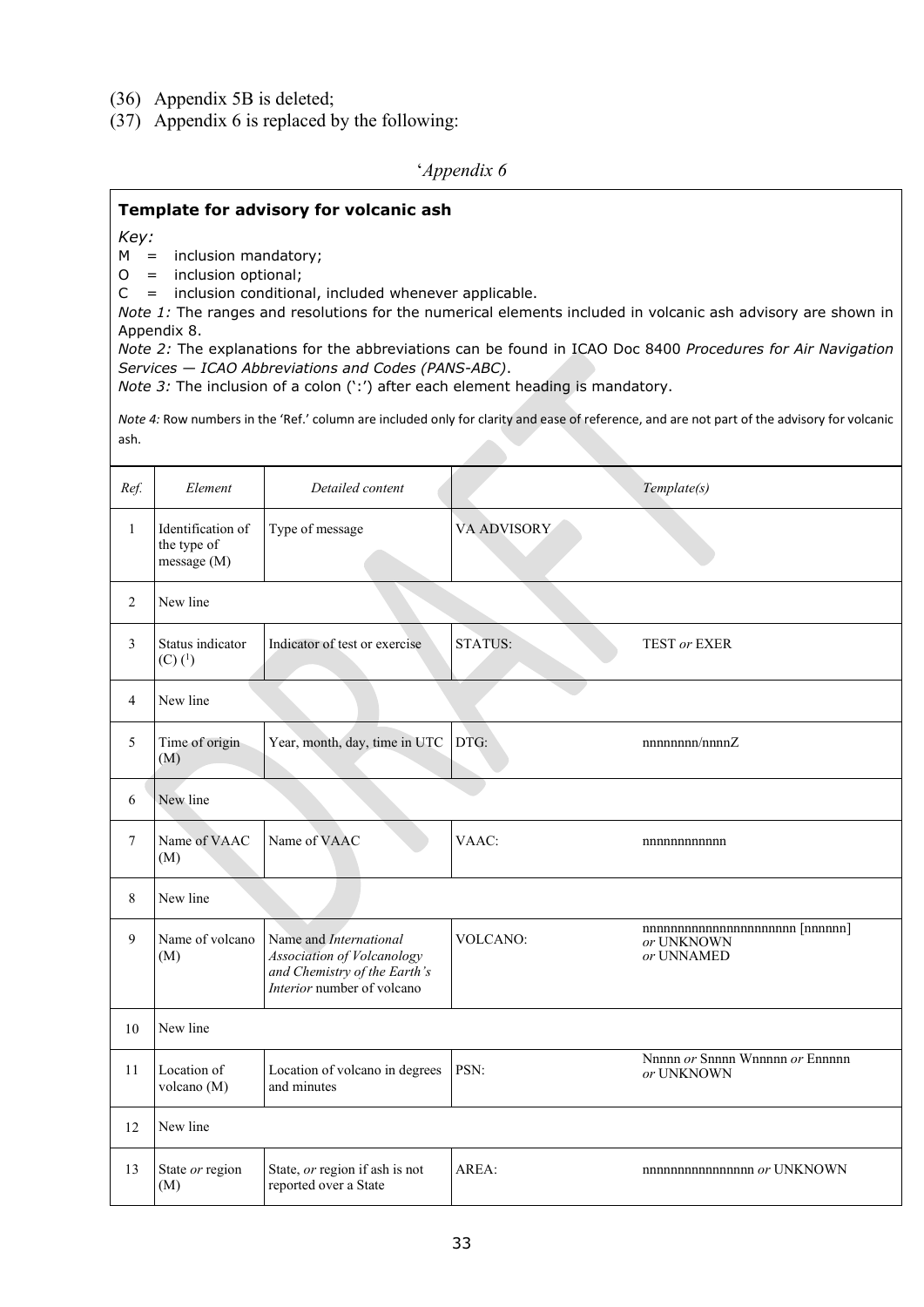| Ref. | Element                                                                   | Detailed content                                                                                                                                                                                                                                                                                                              |                              | Template(s)                                                                                                                                                                                                                                                                                                                                                                                                                                                                                                                                                                                                                                                                                                                                                                                                                                                       |
|------|---------------------------------------------------------------------------|-------------------------------------------------------------------------------------------------------------------------------------------------------------------------------------------------------------------------------------------------------------------------------------------------------------------------------|------------------------------|-------------------------------------------------------------------------------------------------------------------------------------------------------------------------------------------------------------------------------------------------------------------------------------------------------------------------------------------------------------------------------------------------------------------------------------------------------------------------------------------------------------------------------------------------------------------------------------------------------------------------------------------------------------------------------------------------------------------------------------------------------------------------------------------------------------------------------------------------------------------|
| 14   | New line                                                                  |                                                                                                                                                                                                                                                                                                                               |                              |                                                                                                                                                                                                                                                                                                                                                                                                                                                                                                                                                                                                                                                                                                                                                                                                                                                                   |
| 15   | Summit elevation<br>(M)                                                   | Summit elevation in m (or ft)                                                                                                                                                                                                                                                                                                 | <b>SUMMIT ELEV:</b>          | nnnnM (or nnnnnFT)<br>or SFC<br>or UNKNOWN                                                                                                                                                                                                                                                                                                                                                                                                                                                                                                                                                                                                                                                                                                                                                                                                                        |
| 16   | New line                                                                  |                                                                                                                                                                                                                                                                                                                               |                              |                                                                                                                                                                                                                                                                                                                                                                                                                                                                                                                                                                                                                                                                                                                                                                                                                                                                   |
| 17   | Advisory number<br>(M)                                                    | Advisory number: year in full<br>and message number (separate<br>sequence for each volcano)                                                                                                                                                                                                                                   | <b>ADVISORY NR:</b>          | nnnn/nnnn                                                                                                                                                                                                                                                                                                                                                                                                                                                                                                                                                                                                                                                                                                                                                                                                                                                         |
| 18   | New line                                                                  |                                                                                                                                                                                                                                                                                                                               |                              |                                                                                                                                                                                                                                                                                                                                                                                                                                                                                                                                                                                                                                                                                                                                                                                                                                                                   |
| 19   | Information<br>source $(M)$                                               | Information source using free<br>text                                                                                                                                                                                                                                                                                         | <b>INFO SOURCE:</b>          | Free text up to 32 characters                                                                                                                                                                                                                                                                                                                                                                                                                                                                                                                                                                                                                                                                                                                                                                                                                                     |
| 20   | New line                                                                  |                                                                                                                                                                                                                                                                                                                               |                              |                                                                                                                                                                                                                                                                                                                                                                                                                                                                                                                                                                                                                                                                                                                                                                                                                                                                   |
| 21   | Colour code (O)                                                           | Aviation colour code                                                                                                                                                                                                                                                                                                          |                              | AVIATION COLOUR CODE: RED or ORANGE or YELLOW or GREEN<br>or UNKNOWN or NOT GIVEN or NIL                                                                                                                                                                                                                                                                                                                                                                                                                                                                                                                                                                                                                                                                                                                                                                          |
| 22   | New line                                                                  |                                                                                                                                                                                                                                                                                                                               |                              |                                                                                                                                                                                                                                                                                                                                                                                                                                                                                                                                                                                                                                                                                                                                                                                                                                                                   |
| 23   | Eruption details<br>$(M)$ $(^{2})$                                        | Eruption details (including<br>date/time of eruption(s))                                                                                                                                                                                                                                                                      | <b>ERUPTION DETAILS:</b>     | Free text up to 64 characters<br>or UNKNÔWN                                                                                                                                                                                                                                                                                                                                                                                                                                                                                                                                                                                                                                                                                                                                                                                                                       |
| 24   | New line                                                                  |                                                                                                                                                                                                                                                                                                                               |                              |                                                                                                                                                                                                                                                                                                                                                                                                                                                                                                                                                                                                                                                                                                                                                                                                                                                                   |
| 25   | Time of<br>observation (or<br>estimation) of<br>volcanic ash<br>clouds(M) | Day and time (in UTC) of<br>observation (or estimation) of<br>volcanic ash clouds                                                                                                                                                                                                                                             | OBS (or EST) VA DTG:         | nn/nnnnZ                                                                                                                                                                                                                                                                                                                                                                                                                                                                                                                                                                                                                                                                                                                                                                                                                                                          |
| 26   | New line                                                                  |                                                                                                                                                                                                                                                                                                                               |                              |                                                                                                                                                                                                                                                                                                                                                                                                                                                                                                                                                                                                                                                                                                                                                                                                                                                                   |
| 27   | Observed or<br>estimated<br>volcanic ash<br>clouds $(M)$                  | Horizontal (in degrees and<br>minutes) and vertical extent at<br>the time of observation of the<br>observed <i>or</i> estimated volcanic<br>ash clouds <i>or</i> , if the base is<br>unknown, the top of the<br>observed or estimated volcanic<br>ash clouds;<br>Movement of the observed or<br>estimated volcanic ash clouds | OBS VA CLD or EST VA<br>CLD: | TOP FLnnn or SFC/FLnnn or FLnnn/nnn<br>[nnKM WID LINE BTN (nnNM WID LINE<br>$BTN$ ] Nnn[nn] or Snn[nn] Wnnn[nn] <i>or</i><br>$Ennn[nn] - Nnn[nn]$ or $Snn[nn]$ Wnnn $[nn]$ or<br>$\text{Ennn}[nn]$ – Nnn $[nn]$ or $\text{Snn}[nn]$ Wnnn $[nn]$<br>or $\text{Ennn}[nn] - \text{Nnn}[nn]$ or $\text{Snn}[nn]$ Wnnn $\text{nn}$<br>or $\text{Ennn}[nn] - \text{Nnn}[nn]$ or $\text{Snn}[nn]$ Wnnn $[nn]$<br>$or$ Ennn[nn]]<br>MOV N nn $\bar{K}$ MH (or KT) or<br>MOV NE nnKMH (or KT) or<br>MOV E nn $KMH$ (or $KT$ ) or<br>MOV SE nnKMH (or KT) or<br>MOV S nnKMH (or KT) or<br>MOV SW nnKMH (or KT) or<br>MOV W nnKMH (or KT) or<br>MOV NW nnKMH (or KT)<br>or<br>VA NOT IDENTIFIABLE FM SATELLITE<br><b>DATA</b><br>WIND FLnnn/nnn nnn/nn[n]KT $(3)$ or WIND<br>FLnnn/nnn VRBnnKT or WIND SFC/FLnnn<br>nnn/nn[n]KT<br><b>WIND</b><br>SFC/FLnnn<br>or<br>VRBnnKT |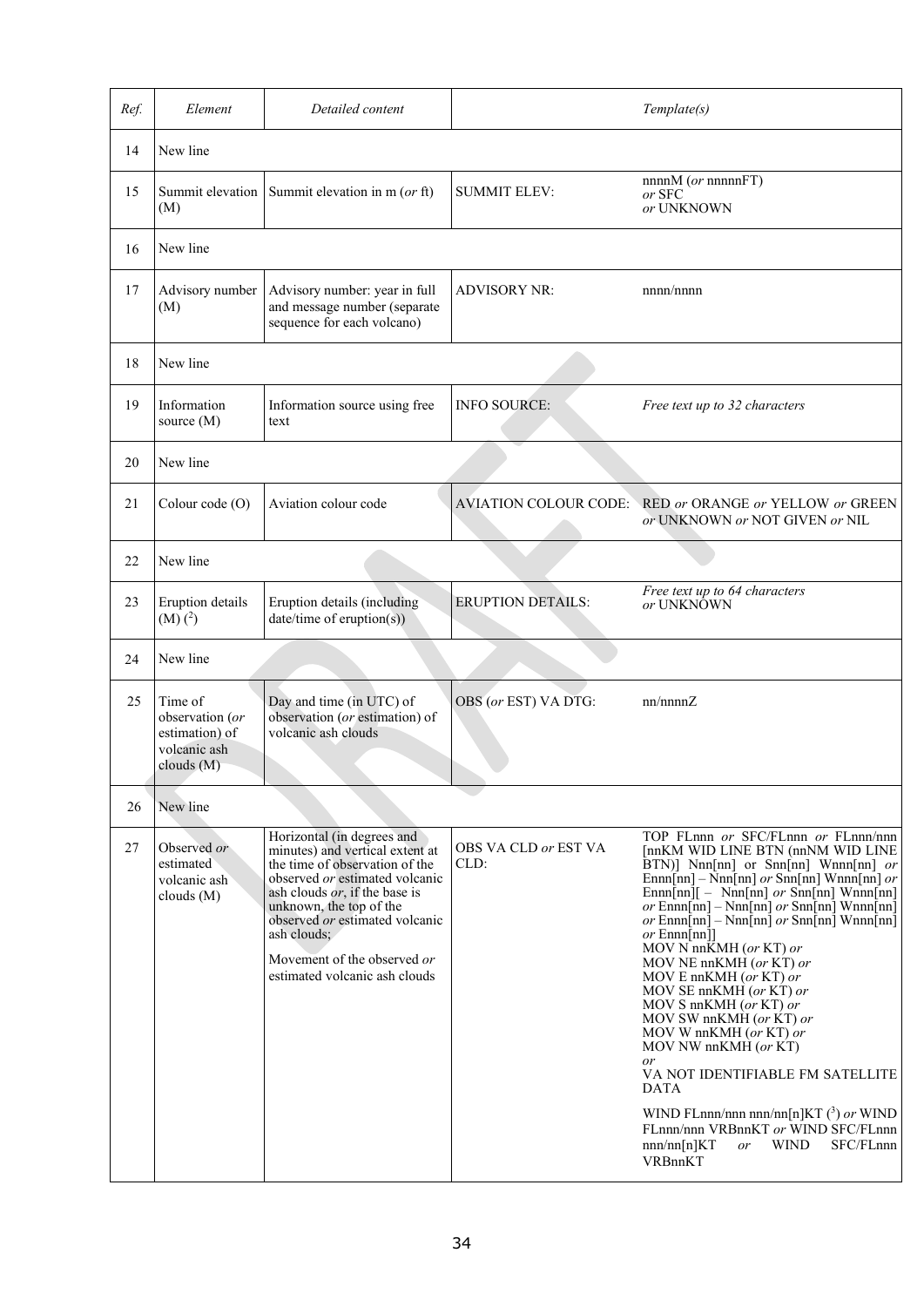| Ref. | Element                                                                                                                                                                                                                                                                                                                                                | Detailed content                                                                                                                                                                                                                                                                   |                      | Template(s)                                                                                                                                                                                                                                                                                                                                                                                                                                                   |
|------|--------------------------------------------------------------------------------------------------------------------------------------------------------------------------------------------------------------------------------------------------------------------------------------------------------------------------------------------------------|------------------------------------------------------------------------------------------------------------------------------------------------------------------------------------------------------------------------------------------------------------------------------------|----------------------|---------------------------------------------------------------------------------------------------------------------------------------------------------------------------------------------------------------------------------------------------------------------------------------------------------------------------------------------------------------------------------------------------------------------------------------------------------------|
| 28   | New line                                                                                                                                                                                                                                                                                                                                               |                                                                                                                                                                                                                                                                                    |                      |                                                                                                                                                                                                                                                                                                                                                                                                                                                               |
| 29   | Day and time (in UTC)<br>Forecast height<br>(6 hours from the 'Time of<br>and position of<br>observation (or estimation) of<br>volcanic ash clouds' given in<br>the volcanic ash<br>Item $12)$<br>clouds<br>$(+6$ HR) (M)<br>Forecast height and position (in<br>degrees and minutes) for each<br>volcanic ash cloud mass for<br>that fixed valid time |                                                                                                                                                                                                                                                                                    | FCST VA CLD +6 HR:   | nn/nnnnZ<br>SFC or FLnnn/[FL]nnn [nnKM WID LINE<br>BTN (nnNM WID LINE BTN)]Nnn[nn] or<br>$Snn[nn]$ Wnnn $[nn]$ or $Ennn[nn]$ – Nnn $[nn]$<br>or Snn[nn] Wnnn[nn] or Ennn[nn][ -<br>$\text{Nnn}[nn]$ or $\text{Snn}[nn]$ $\text{Wnnn}[nn]$ or $\text{Ennn}[nn]$<br>$-$ Nnn[nn] or Snn[nn] Wnnn[nn] or<br>$Ennn[nn] - Nnn[nn]$ or $Snn[nn]$ Wnnn[nn]<br><i>or</i> Ennn[nn]] $({}^4)$ , $({}^5)$<br>or NO VA EXP<br>or NOT AVBL<br>or NOT PROVIDED               |
| 30   | New line                                                                                                                                                                                                                                                                                                                                               |                                                                                                                                                                                                                                                                                    |                      |                                                                                                                                                                                                                                                                                                                                                                                                                                                               |
| 31   | Forecast height<br>and position of<br>the volcanic ash<br>clouds $(+12$ HR)<br>(M)                                                                                                                                                                                                                                                                     | Day and time (in UTC)<br>$(12$ hours from the 'Time of<br>observation (or estimation) of<br>volcanic ash clouds' given in<br>Item $12)$<br>Forecast height and position (in<br>degrees and minutes) for each<br>volcanic ash cloud mass for<br>that fixed valid time               | FCST VA CLD +12 HR:  | nn/nnnnZ<br>SFC or FLnnn/[FL]nnn [nnKM WID LINE<br>$BTN$ (nnNM WID LINE BTN)] Nnn[nn] or<br>$Snn[nn]$ Wnnn $[nn]$ or $Ennn[nn]$ – Nnn $[nn]$<br>or Snn[nn] Wnnn[nn] or Ennn[nn][ -<br>Nnn[nn] or Snn[nn] Wnnn[nn] or Ennn[nn]<br>$-$ Nnn[nn] or Snn[nn] Wnnn[nn] or<br>$Ennn[nn] - Nnn[nn]$ or $Snn[nn]$ Wnnn[nn]<br><i>or</i> Ennn[nn]] $(^{4})$ , $(^{5})$<br>or NO VA EXP<br>or NOT AVBL<br>or NOT PROVIDED                                                |
| 32   | New line                                                                                                                                                                                                                                                                                                                                               |                                                                                                                                                                                                                                                                                    |                      |                                                                                                                                                                                                                                                                                                                                                                                                                                                               |
| 33   | Forecast height<br>and position of<br>the volcanic ash<br>clouds<br>$(+18$ HR) (M)                                                                                                                                                                                                                                                                     | Day and time (in $UT\overline{C}$ )<br>$(18$ hours from the 'Time of<br>observation (or estimation) of<br>volcanic ash clouds' given in<br>Item $12)$<br>Forecast height and position (in<br>degrees and minutes) for each<br>volcanic ash cloud mass for<br>that fixed valid time | FCST VA CLD +18 HR:  | nn/nnnnZ<br>SFC or FLnnn/[FL]nnn [nnKM WID LINE<br>BTN (nnNM WID LINE BTN)] Nnn[nn] or<br>$Snn[nn]$ Wnnn $[nn]$ or $Ennn[nn]$ – Nnn $[nn]$<br>or Snn[nn] Wnnn[nn] or Ennn[nn][ -<br>$\text{Nnn}[nn]$ or $\text{Snn}[nn]$ $\text{Wnnn}[nn]$ or $\text{Ennn}[nn]$<br>$-$ Nnn[nn] <i>or</i> Snn[nn] Wnnn[nn] <i>or</i><br>$Ennn[nn] - Nnn[nn]$ or $Snn[nn]$ Wnnn[nn]<br><i>or</i> Ennn[nn] $({}^4)$ , $({}^5)$<br>or NO VA EXP<br>or NOT AVBL<br>or NOT PROVIDED |
| 34   | New line                                                                                                                                                                                                                                                                                                                                               |                                                                                                                                                                                                                                                                                    |                      |                                                                                                                                                                                                                                                                                                                                                                                                                                                               |
| 35   | Remarks $(M)$ $(^2)$                                                                                                                                                                                                                                                                                                                                   | Remarks, as necessary                                                                                                                                                                                                                                                              | RMK:                 | Free text up to 256 characters<br>or NIL                                                                                                                                                                                                                                                                                                                                                                                                                      |
| 36   | New line                                                                                                                                                                                                                                                                                                                                               |                                                                                                                                                                                                                                                                                    |                      |                                                                                                                                                                                                                                                                                                                                                                                                                                                               |
| 37   | Next advisory<br>(M)                                                                                                                                                                                                                                                                                                                                   | Year, month, day and time in<br><b>UTC</b>                                                                                                                                                                                                                                         | <b>NXT ADVISORY:</b> | nnnnnnn/nnnnZ<br>or NO LATER THAN nnnnnnnn/nnnnZ<br>or NO FURTHER ADVISORIES<br>or WILL BE ISSUED BY nnnnnnnn/nnnnZ                                                                                                                                                                                                                                                                                                                                           |

(1) Used only when the message is issued to indicate that a test or an exercise is taking place. When the word 'TEST' or the abbreviation 'EXER' is included, the message may contain information that should not be used operationally or will otherwise end immediately after the word 'TEST'.

( 2 ) The term 'resuspended' to be used for volcanic ash deposits raised by the wind.

( 3) If a volcanic ash cloud is reported (e.g. AIREP) but not identifiable from the satellite data.

( 4) A straight line between two points drawn on a map in the Mercator projection or a straight line between two points which crosses lines of longitude at a constant angle.

( 5) Up to four selected layers.'

(38) Appendix 7 is replaced by the following: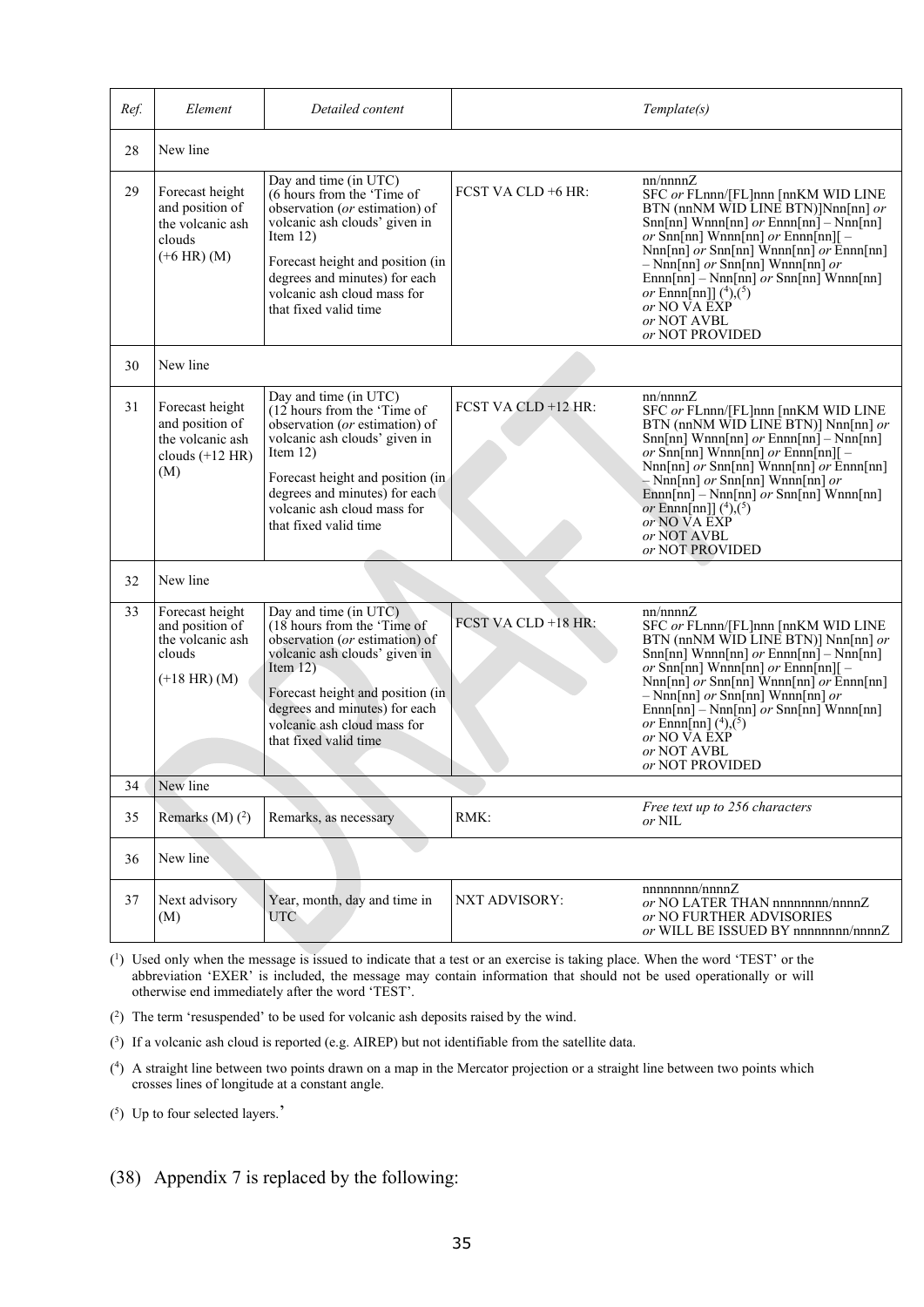# **Template for advisory for tropical cyclones**

### *Key:*

- $M =$  inclusion mandatory;
- $C =$  inclusion conditional, included whenever applicable;
- O = inclusion optional;
- = = a double line indicates that the text following it should be placed on the subsequent line.

*Note 1:* The ranges and resolutions for the numerical elements included in tropical cyclone advisory are shown in Appendix 8.

*Note 2:* The explanations for the abbreviations can be found in ICAO Doc 8400 *Procedures for Air Navigation Services — ICAO Abbreviations and Codes (PANS-ABC)*.

*Note 3:* The inclusion of a colon (':') after each element heading is mandatory.

*Note 4:* Row numbers in the 'Ref.' column are included only for clarity and ease of reference, and are not part of the advisory for tropical cyclones.

| Ref.         | Element                                         | Detailed content                                                                                 |                     | Template(s)       |
|--------------|-------------------------------------------------|--------------------------------------------------------------------------------------------------|---------------------|-------------------|
| $\mathbf{1}$ | Identification of<br>the type of<br>message (M) | Type of message                                                                                  | TC ADVISORY         |                   |
| 2            | New line                                        |                                                                                                  |                     |                   |
| 3            | Status indicator<br>$(C)$ $(^{1})$              | Indicator of test or<br>exercise                                                                 | <b>STATUS:</b>      | TEST or EXER      |
| 4            | New line                                        |                                                                                                  |                     |                   |
| 5            | Time of origin<br>(M)                           | Year, month, day and<br>time of issue in UTC                                                     | DTG:                | nnnnnnn/nnnnZ     |
| 6            | New line                                        |                                                                                                  |                     |                   |
| 7            | Name of TCAC<br>(M)                             | Name of TCAC<br>(location indicator or<br>full name)                                             | TCAC:               |                   |
| 8            | New line                                        |                                                                                                  |                     |                   |
| 9            | Name of tropical<br>cyclone $(M)$               | Name of tropical cyclone<br>or 'NN' for unnamed<br>tropical cyclone                              | TC:                 | nnnnnnnnnnn or NN |
| 10           | New line                                        |                                                                                                  |                     |                   |
| 11           | Advisory number<br>(M)                          | Advisory: Year in full<br>and message number<br>(separate sequence for<br>each tropical cyclone) | <b>ADVISORY NR:</b> | nnnn/[n][n][n]n   |
| 12           | New line                                        |                                                                                                  |                     |                   |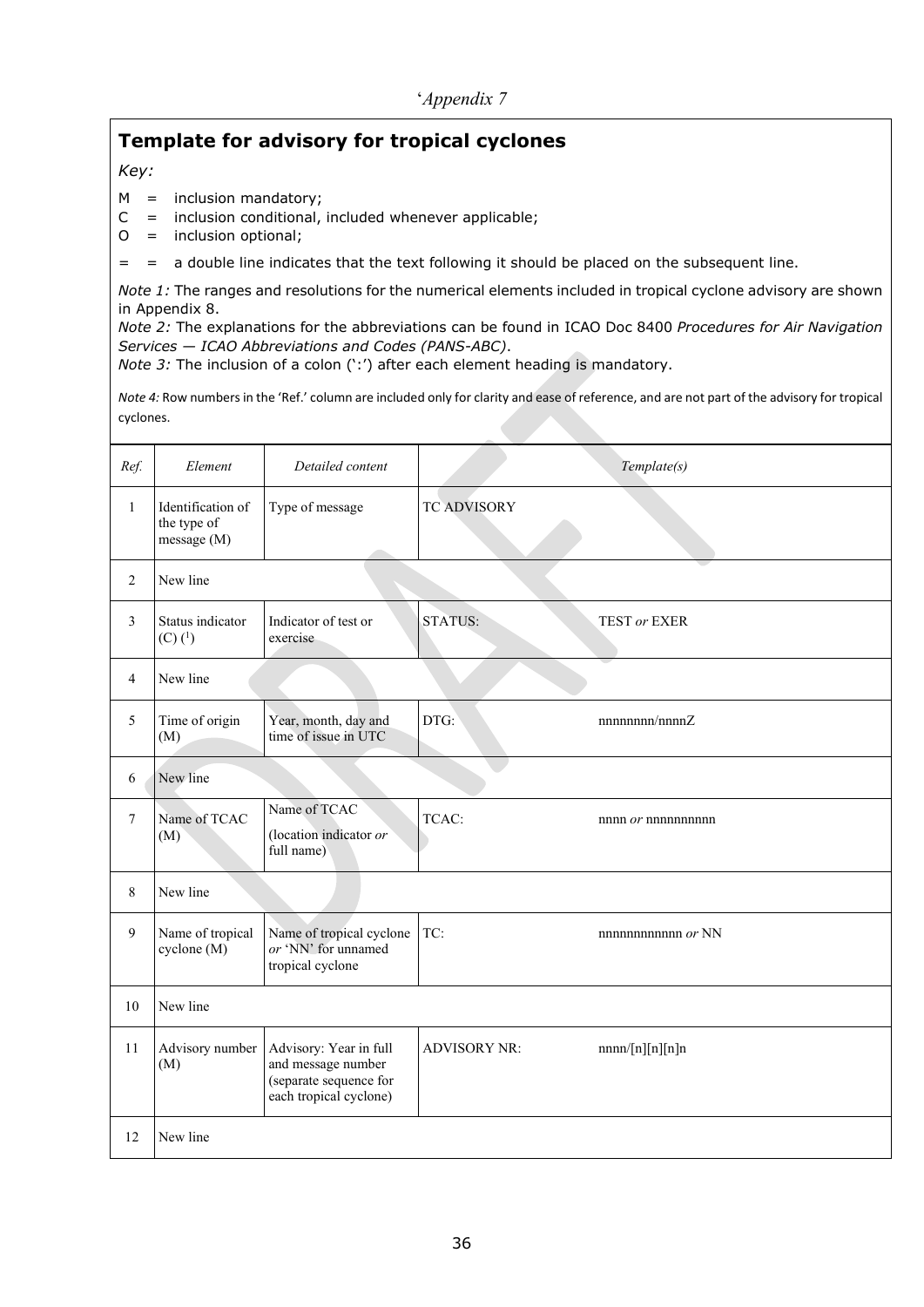| Ref. | Element                                     | Detailed content                                                                                                                          |                      | Template(s)                                                                                                                                                                                                                                                                                                                                                                                    |
|------|---------------------------------------------|-------------------------------------------------------------------------------------------------------------------------------------------|----------------------|------------------------------------------------------------------------------------------------------------------------------------------------------------------------------------------------------------------------------------------------------------------------------------------------------------------------------------------------------------------------------------------------|
| 13   | Observed<br>position of the<br>centre $(M)$ | Day and time (in UTC)<br>and position of the centre<br>of the tropical cyclone (in<br>degrees and minutes)                                | <b>OBS PSN:</b>      | nn/nnnn $Z$ Nnn $[nn]$ or Snn $[nn]$ Wnnn $[nn]$ or<br>Ennn[nn]                                                                                                                                                                                                                                                                                                                                |
| 14   | New line                                    |                                                                                                                                           |                      |                                                                                                                                                                                                                                                                                                                                                                                                |
| 15   | Observed CB<br>cloud (O) $(2)$              | Location of CB cloud<br>(referring to the latitude<br>and longitude (in degrees<br>and minutes)) and<br>vertical extent (flight<br>level) | CB:                  | WI nnnKM (or nnnNM) OF TC CENTRE<br>or<br>$WI$ (3) Nnn[nn] or Snn[nn] Wnnn[nn] or Ennn[nn]<br>$Nnn[nn]$ or $Snn[nn]$ Wnnn $[nn]$ or $Ennn[nn]$ –<br>$Nnn[nn]$ or $Snn[nn]$ Wnnn $[nn]$ or $Ennn[nn]$ –<br>[Nnn[nn] or Snn[nn] Wnnn[nn] or $E$ nnn[nn] –<br>Nnn[nn] or Snn[nn] Wnnn[nn] or Ennn[nn]]<br>TOP [ABV or BLW] FLnnn<br><b>NIL</b>                                                    |
| 16   | New line                                    |                                                                                                                                           |                      |                                                                                                                                                                                                                                                                                                                                                                                                |
| 17   | Direction and<br>speed of<br>movement (M)   | Direction and speed of<br>movement given in 16<br>compass points and km/h<br>(or kt) respectively or<br>stationary (< km/h (1 kt))        | MOV:                 | N nnKMH (or KT) or<br>NNE nnKMH (or KT) or<br>NE nnKMH (or KT) or<br>ENE nnKMH (or KT) or<br>E nnKMH (or KT) or<br>ESE nnKMH (or $\overline{KT}$ ) or<br>SE nnKMH (or KT) or<br>SSE nnKMH (or KT) or<br>S nnKMH (or KT) or<br>SSW nnKMH (or KT) or<br>SW nnKMH (or KT) or<br>WSW nnKMH (or KT) or<br>W nnKMH (or KT) or<br>WNW nnKMH (or KT) or<br>NW nnKMH (or KT) or<br>NNW nnKMH (or KT) or |
|      |                                             |                                                                                                                                           |                      | <b>STNR</b>                                                                                                                                                                                                                                                                                                                                                                                    |
| 18   | New line                                    |                                                                                                                                           |                      |                                                                                                                                                                                                                                                                                                                                                                                                |
| 19   | Changes in<br>intensity (M)                 | Changes of maximum<br>surface wind speed at<br>time of observation                                                                        | <b>INTST CHANGE:</b> | INTSF or WKN or NC                                                                                                                                                                                                                                                                                                                                                                             |
| 20   | New line                                    |                                                                                                                                           |                      |                                                                                                                                                                                                                                                                                                                                                                                                |
| 21   | Central pressure<br>(M)                     | Central pressure<br>(in hPa)                                                                                                              | C:                   | nnnHPA                                                                                                                                                                                                                                                                                                                                                                                         |
| 22   | New line                                    |                                                                                                                                           |                      |                                                                                                                                                                                                                                                                                                                                                                                                |
| 23   | Maximum<br>surface wind (M)                 | Maximum surface wind<br>near the centre<br>(mean surface wind over<br>10 minutes, in kt)                                                  | MAX WIND:            | nn[n]KT                                                                                                                                                                                                                                                                                                                                                                                        |
| 24   | New line                                    |                                                                                                                                           |                      |                                                                                                                                                                                                                                                                                                                                                                                                |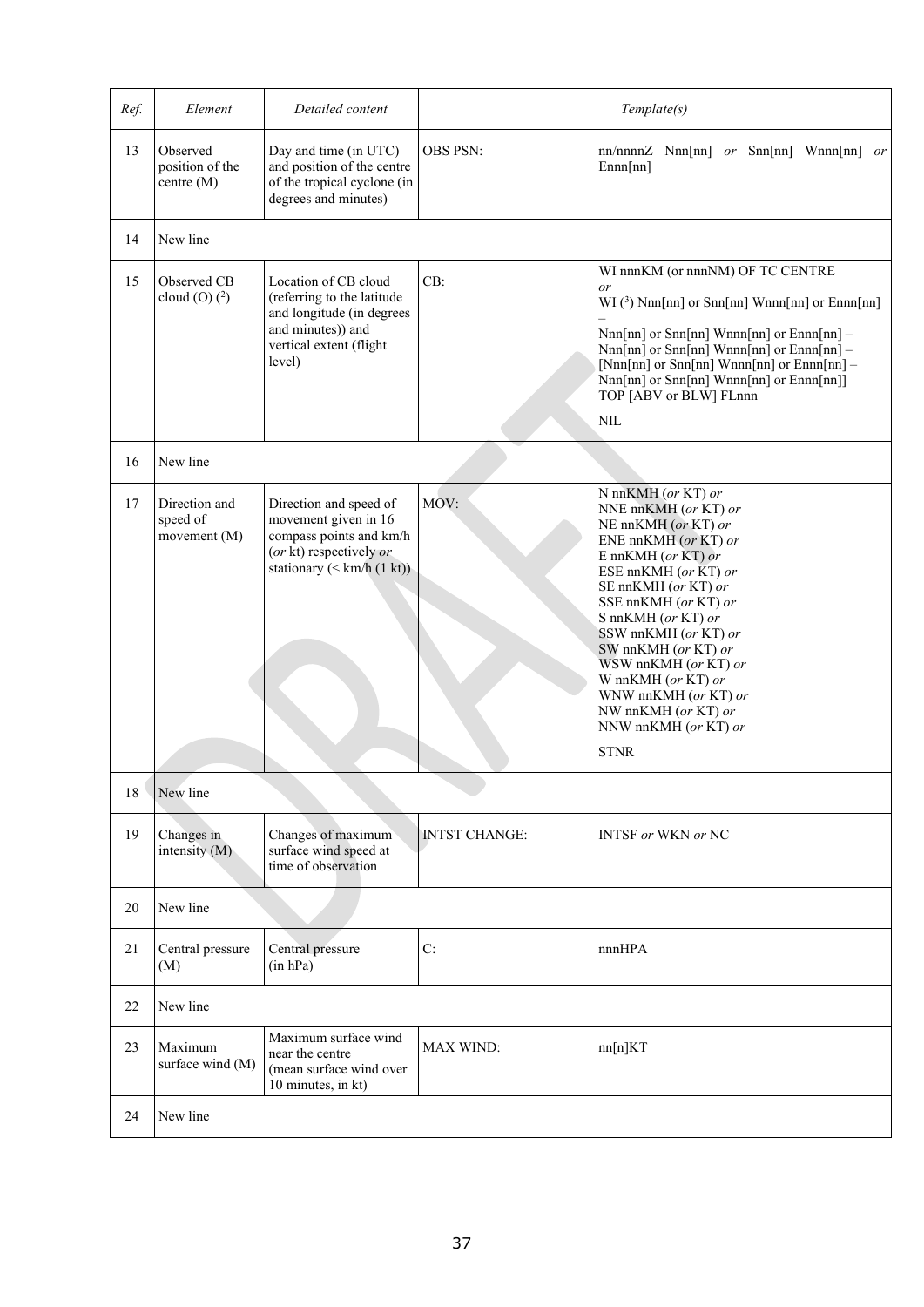| Ref. | Element                                                  | Detailed content                                                                                                                                      |                               | Template(s) |  |                                                     |  |
|------|----------------------------------------------------------|-------------------------------------------------------------------------------------------------------------------------------------------------------|-------------------------------|-------------|--|-----------------------------------------------------|--|
| 25   | Forecast of centre<br>position<br>$(+6$ HR) $(M)$        | Day and time (in UTC)<br>(6 hours from the DTG<br>given in Item 5);<br>Forecast position (in<br>degrees and minutes) of<br>the centre of the tropical | FCST PSN +6 HR:               | Ennn[nn]    |  | $nn/nnnZ$ Nnn[nn] or Snn[nn] Wnnn[nn] or            |  |
|      |                                                          | cyclone                                                                                                                                               |                               |             |  |                                                     |  |
| 26   | New line                                                 |                                                                                                                                                       |                               |             |  |                                                     |  |
| 27   | Forecast of<br>maximum surface<br>wind $(+6$ HR)<br>(M)  | Forecast of maximum<br>surface wind (6 hours<br>after the DTG given in<br>Item $5)$                                                                   | FCST MAX WIND +6 HR:          | nn[n]KT     |  |                                                     |  |
| 28   | New line                                                 |                                                                                                                                                       |                               |             |  |                                                     |  |
| 29   | Forecast of centre<br>position<br>$(+12$ HR) $(M)$       | Day and time (in UTC)<br>(12 hours from the DTG<br>given in Item 5)                                                                                   | FCST PSN +12 HR:              | Ennn[nn]    |  | nn/nnnn $Z$ Nnn $[nn]$ or Snn $[nn]$ Wnnn $[nn]$ or |  |
|      |                                                          | Forecast position (in<br>degrees and minutes) of<br>the centre of the tropical<br>cyclone                                                             |                               |             |  |                                                     |  |
| 30   | New line                                                 |                                                                                                                                                       |                               |             |  |                                                     |  |
| 31   | Forecast of<br>maximum surface<br>wind $(+12$ HR)<br>(M) | Forecast of maximum<br>surface wind<br>(12 hours after the DTG<br>given in Item 5)                                                                    | FCST MAX WIND +12 HR: nn[n]KT |             |  |                                                     |  |
| 32   | New line                                                 |                                                                                                                                                       |                               |             |  |                                                     |  |
| 33   | Forecast of centre<br>position<br>$(+18$ HR) (M)         | Day and time (in UTC)<br>(18 hours from the DTG<br>given in Item 5)                                                                                   | FCST PSN +18 HR:              | Ennn[nn]    |  | $nn/nnnnZ$ Nnn $[nn]$ or Snn $[nn]$ Wnnn $[nn]$ or  |  |
|      |                                                          | Forecast position (in<br>degrees and minutes) of<br>the centre of the tropical<br>cyclone                                                             |                               |             |  |                                                     |  |
| 34   | New line                                                 |                                                                                                                                                       |                               |             |  |                                                     |  |
| 35   | Forecast of<br>maximum surface<br>wind $(+18$ HR)<br>(M) | Forecast of maximum<br>surface wind<br>(18 hours after the DTG<br>given in Item 5)                                                                    | FCST MAX WIND +18 HR: nn[n]KT |             |  |                                                     |  |
| 36   | New line                                                 |                                                                                                                                                       |                               |             |  |                                                     |  |
| 37   | Forecast of centre<br>position<br>$(+24$ HR) (M)         | Day and time (in UTC)<br>(24 hours from the DTG<br>given in Item 5)                                                                                   | FCST PSN +24 HR:              | Ennn[nn]    |  | nn/nnnn $Z$ Nnn $[nn]$ or Snn $[nn]$ Wnnn $[nn]$ or |  |
|      |                                                          | Forecast position (in<br>degrees and minutes) of<br>the centre of the tropical<br>cyclone                                                             |                               |             |  |                                                     |  |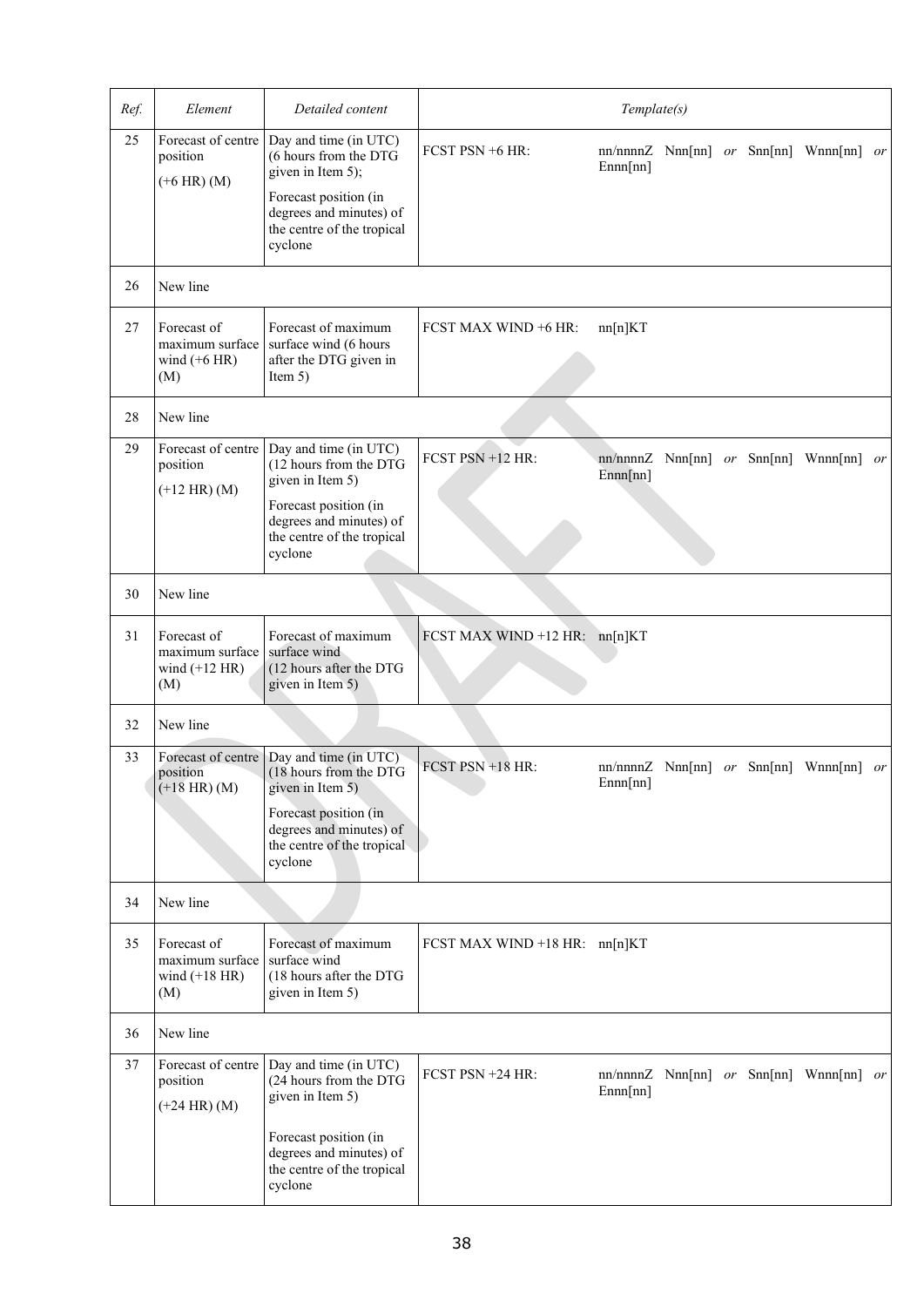| Ref. | Element                                                  | Detailed content                                                                     |                                 | Template(s)                                |  |  |
|------|----------------------------------------------------------|--------------------------------------------------------------------------------------|---------------------------------|--------------------------------------------|--|--|
| 38   | New line                                                 |                                                                                      |                                 |                                            |  |  |
| 39   | Forecast of<br>maximum surface<br>wind $(+24$ HR)<br>(M) | Forecast of maximum<br>surface wind<br>$(24$ hours after the DTG<br>given in Item 5) | FCST MAX WIND $+24$ HR: nn[n]KT |                                            |  |  |
| 40   | New line                                                 |                                                                                      |                                 |                                            |  |  |
| 41   | Remarks (M)                                              | Remarks, as necessary                                                                | RMK:                            | Free text up to 256 characters<br>or NIL   |  |  |
| 42   | New line                                                 |                                                                                      |                                 |                                            |  |  |
| 43   | Expected time of<br>issuance of next<br>advisory (M)     | Expected year, month,<br>day and time (in UTC) of<br>issuance of next advisory       | <b>NXT MSG:</b>                 | $[BFR]$ nnnnnnnn/nnnn $Z$<br>or NO MSG EXP |  |  |

( 1) Used only when the message is issued to indicate that a test or an exercise is taking place. When the word 'TEST' or the abbreviation 'EXER' is included, the message may contain information that should not be used operationally or will otherwise end immediately after the word 'TEST'.

 $(2)$  In the case of CB clouds associated with a tropical cyclone covering more than one area within the area of responsibility, this element can be repeated, as necessary.

 $(3)$  The number of coordinates should be kept to a minimum and should not normally exceed seven.'

(39) Appendix 8 is replaced by the following:

### '*Appendix 8*

Ranges and resolutions for the numerical elements included in volcanic ash advisory, tropical cyclone advisory, SIGMET, AIRMET, aerodrome and wind shear warnings

Note: Row numbers in the 'Ref.' column are included only for clarity and ease of reference, and are not part of the template.

| Ref.           |                        | Elements              | Range         | Resolution |
|----------------|------------------------|-----------------------|---------------|------------|
|                | Summit elevation:      | <b>FT</b>             | 000-27 000    |            |
|                |                        | M                     | $000 - 8100$  |            |
| $\overline{2}$ | Advisory number:       | for VA (index) $(1)$  | $000 - 2000$  |            |
|                |                        | for TC (index) $(^1)$ | $00 - 99$     |            |
| 3              | Maximum surface wind:  | KT                    | $00 - 99$     |            |
| 4              | Central pressure:      | hPa                   | 850-1 050     |            |
| 5              | Surface wind speed:    | KT                    | $30 - 99$     |            |
| 6              | Surface visibility:    | M                     | 0000-0750     | 50         |
|                |                        | M                     | 0800-5 000    | 100        |
|                | Cloud: height of base: | <b>FT</b>             | $000 - 1000$  | 100        |
| 8              | Cloud: height of top:  | <b>FT</b>             | $000 - 9900$  | 100        |
|                |                        | <b>FT</b>             | 10 000-60 000 | 1000       |
| 9              | Latitudes:             | $\circ$ (degrees)     | $00 - 90$     |            |
|                |                        | (minutes)             | $00 - 60$     |            |
|                | 10 Longitudes:         | $\circ$ (degrees)     | $000 - 180$   |            |
|                |                        | (minutes)             | $00 - 60$     |            |
| 11             | Flight levels:         |                       | $000 - 650$   | 10         |
| 12             | Movement:              | <b>KMH</b>            | $0 - 300$     | 10         |
|                |                        | KT                    | $0 - 150$     | 5          |

 $(1)$ Non-dimensional.'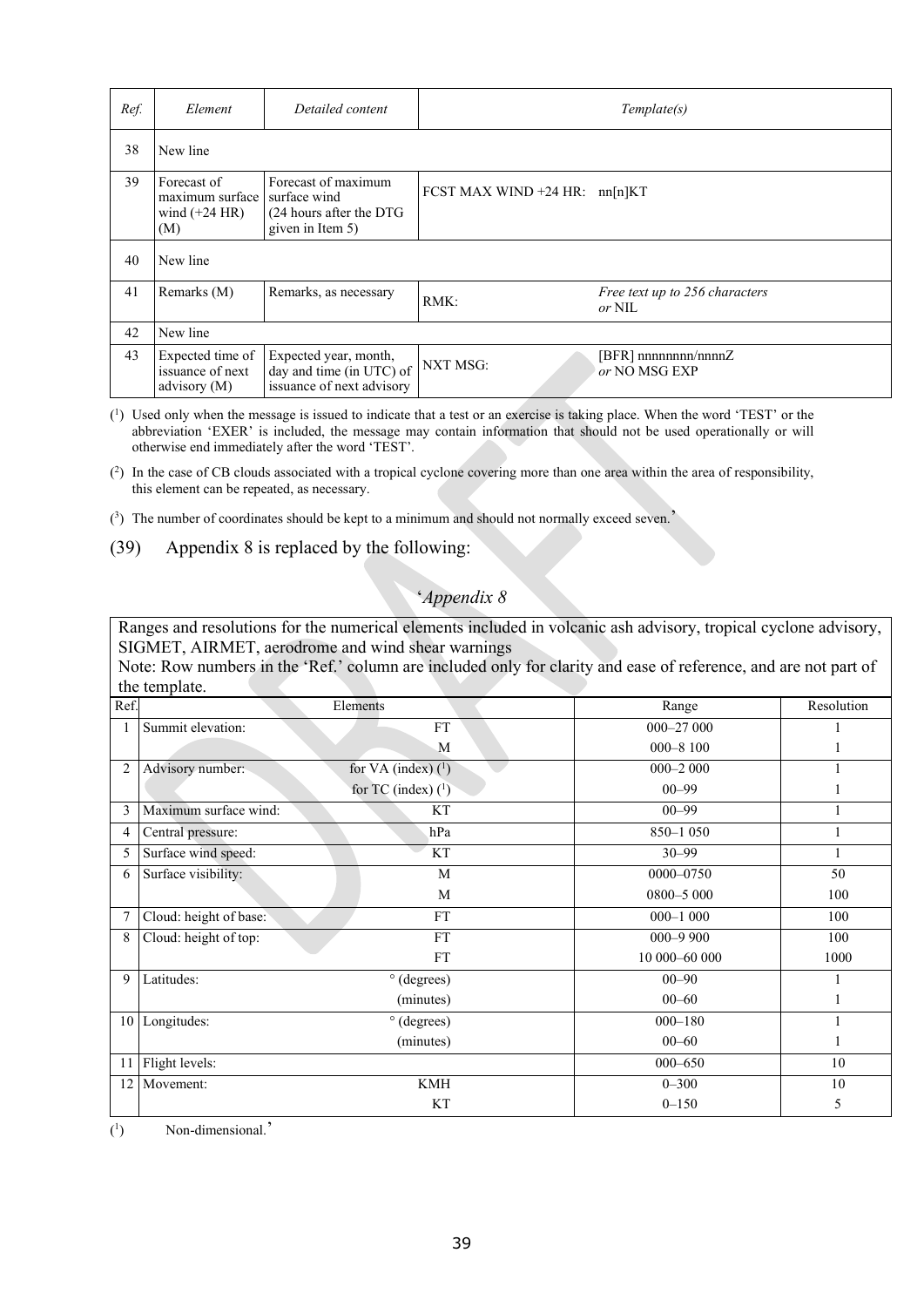## ANNEX V

# ANNEX VI to Implementing Regulation (EU) 2017/373 is amended as follows:

# (1) Appendix 3 is replaced by the following:

# '*Appendix 3*

| (COM                                                                                                                                                                                                                                                                                                                                            | (ADDRESSES)<br>(PRIORITY<br>INDICATOR) |        |    |                                                                                           |  |            |                                      |                                              |    | $<\equiv$     |                  |                      |
|-------------------------------------------------------------------------------------------------------------------------------------------------------------------------------------------------------------------------------------------------------------------------------------------------------------------------------------------------|----------------------------------------|--------|----|-------------------------------------------------------------------------------------------|--|------------|--------------------------------------|----------------------------------------------|----|---------------|------------------|----------------------|
| heading)<br>(DATE AND TIME<br>(ORIGINATOR'S<br>OF FILING)<br>INDICATOR)                                                                                                                                                                                                                                                                         |                                        |        |    |                                                                                           |  | $< \equiv$ |                                      |                                              |    |               |                  |                      |
| (Abbreviated<br>heading)                                                                                                                                                                                                                                                                                                                        | S W                                    | $\ast$ | l∗ | (SWAA* SERIAL NUMBER)                                                                     |  |            |                                      | (LOCATION INDICATOR) DATE-TIME OF ASSESSMENT |    |               | (OPTIONAL GROUP) | <≡(                  |
| <b>SNOWTAM</b>                                                                                                                                                                                                                                                                                                                                  |                                        |        |    | (Serial number)                                                                           |  |            | $\Leftarrow$                         |                                              |    |               |                  |                      |
|                                                                                                                                                                                                                                                                                                                                                 |                                        |        |    |                                                                                           |  |            |                                      | Aeroplane performance calculation section    |    |               |                  |                      |
|                                                                                                                                                                                                                                                                                                                                                 |                                        |        |    | (AERODROME LOCATION INDICATOR)                                                            |  |            |                                      |                                              |    | A)            |                  | $\leq$               |
|                                                                                                                                                                                                                                                                                                                                                 |                                        |        |    | (DATE/TIME OF ASSESSMENT (Time of completion of assessment in UTC))                       |  |            |                                      |                                              |    | B)            |                  |                      |
|                                                                                                                                                                                                                                                                                                                                                 |                                        |        |    | (LOWER RUNWAY DESIGNATION NUMBER)<br>(RUNWAY CONDITION CODE (RWYCC) ON EACH RUNWAY THIRD) |  |            |                                      |                                              | т  | $\mathcal{C}$ |                  |                      |
|                                                                                                                                                                                                                                                                                                                                                 |                                        |        |    | (From Runway Condition Assessment Matrix (RCAM) 0, 1, 2, 3, 4, 5 or 6)                    |  |            |                                      |                                              | т  | D)            | $\frac{1}{2}$    |                      |
|                                                                                                                                                                                                                                                                                                                                                 |                                        |        |    | (PER CENT COVERAGE CONTAMINANT FOR EACH RUNWAY THIRD)                                     |  |            |                                      |                                              | T. | E)            |                  |                      |
| ı                                                                                                                                                                                                                                                                                                                                               |                                        |        |    | DEPTH (mm) OF LOOSE CONTAMINANT FOR EACH RUNWAY THIRD)                                    |  |            |                                      |                                              | т  | F)            | $\frac{1}{2}$    |                      |
| <b>DRY SNOW</b><br>DRY SNOW ON TOP OF COMPACTED SNOW<br>DRY SNOW ON TOP OF ICE<br><b>FROST</b><br>ICE<br><b>SLIPPERY WET</b><br><b>SLUSH</b><br>SPECIALLY PREPARED WINTER RUNWAY<br><b>STANDING WATER</b><br>WATER ON TOP OF COMPACTED SNOW<br>WET<br>WET ICE<br><b>WET SNOW</b><br>WET SNOW ON TOP OF COMPACTED SNOW<br>WET SNOW ON TOP OF ICE |                                        |        |    |                                                                                           |  |            |                                      |                                              |    |               |                  |                      |
| B<br>L                                                                                                                                                                                                                                                                                                                                          |                                        |        |    |                                                                                           |  |            | <b>Situational awareness section</b> |                                              |    | H             |                  | $\leq \equiv \equiv$ |
| л                                                                                                                                                                                                                                                                                                                                               |                                        |        |    |                                                                                           |  |            |                                      |                                              |    | I)            |                  |                      |
| л                                                                                                                                                                                                                                                                                                                                               |                                        |        |    |                                                                                           |  |            |                                      |                                              |    | J)            |                  |                      |
| J.                                                                                                                                                                                                                                                                                                                                              |                                        |        |    |                                                                                           |  |            |                                      |                                              |    | K)            |                  |                      |
| ÷                                                                                                                                                                                                                                                                                                                                               |                                        |        |    |                                                                                           |  |            |                                      |                                              |    | L)            |                  |                      |
| п                                                                                                                                                                                                                                                                                                                                               |                                        |        |    |                                                                                           |  |            |                                      |                                              |    | M             |                  |                      |
| ü<br>T                                                                                                                                                                                                                                                                                                                                          |                                        |        |    |                                                                                           |  |            |                                      |                                              |    | N)            |                  |                      |
| I.                                                                                                                                                                                                                                                                                                                                              |                                        |        |    |                                                                                           |  |            |                                      |                                              |    | O)            |                  |                      |
| -1                                                                                                                                                                                                                                                                                                                                              |                                        |        |    |                                                                                           |  |            |                                      |                                              |    | P)            |                  |                      |

# SNOWTAM FORMAT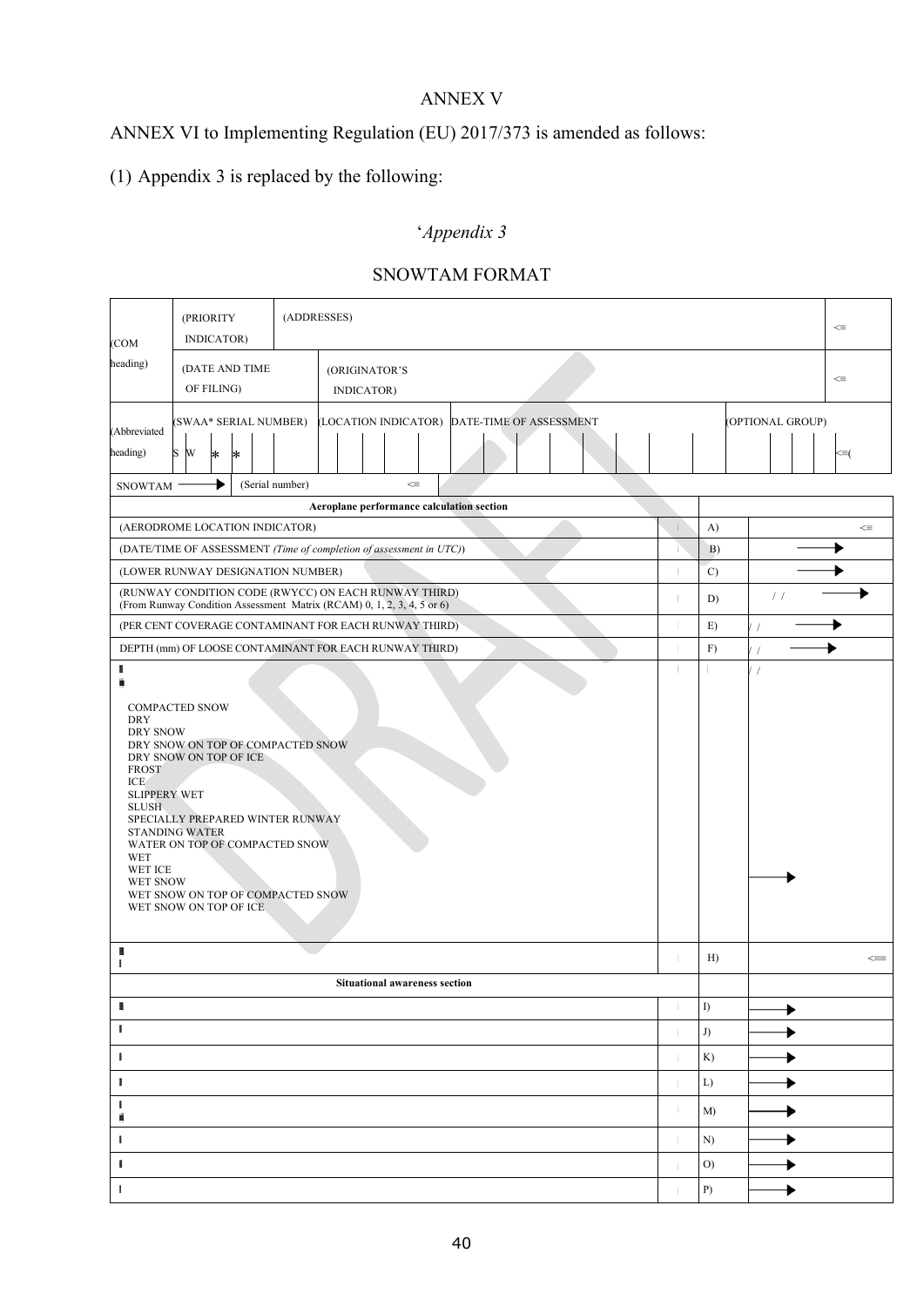|                                                                                                                                                                                                                                                                                                                                                                                                                                                                                                                  |  | R) |            |
|------------------------------------------------------------------------------------------------------------------------------------------------------------------------------------------------------------------------------------------------------------------------------------------------------------------------------------------------------------------------------------------------------------------------------------------------------------------------------------------------------------------|--|----|------------|
|                                                                                                                                                                                                                                                                                                                                                                                                                                                                                                                  |  | S) |            |
|                                                                                                                                                                                                                                                                                                                                                                                                                                                                                                                  |  | T  | $<<\equiv$ |
| NOTES:<br>1. *Enter ICAO nationality letters as given in ICAO Doc 7910, Part 2, or otherwise applicable aerodrome identifier.<br>2. Information on other runways, repeat from B to H.<br>3. Information in the situational awareness section repeated for each runway, taxiway and apron. Repeat as applicable, when<br>reported.<br>4. Words in brackets () not to be transmitted.<br>5. For letters A) to T) refer to the <i>Instructions for the completion of the SNOWTAM format, paragraph 1, item b)</i> . |  |    |            |

SIGNATURE OF ORIGINATOR *(not for transmission)*

#### **INSTRUCTIONS FOR THE COMPLETION OF THE SNOWTAM FORMAT**

#### **1. General**

a) When reporting on more than one runway, repeat Items B to H (aeroplane performance calculation section).

b) The letters used to indicate items are only used for reference purpose and shall not be included in the messages. The letters, M (mandatory), C (conditional) and O (optional) mark the usage and information and shall be included as explained below.

c) Metric units shall be used and the unit of measurement shall not be reported.

d) The maximum validity of SNOWTAM is 8 hours. New SNOWTAM shall be issued whenever a new runway condition report is received.

e) A SNOWTAM cancels the previous SNOWTAM.

f) The abbreviated heading 'TTAAiiii CCCC MMYYGGgg (BBB)' is included to facilitate the automatic processing of SNOWTAM messages in computer databanks. The explanation of these symbols is:

 $TT = data$  designator for SNOWTAM = SW; AA = geographical designator for Member States, e.g. LF = FRANCE; iiii = SNOWTAM serial number in a four-digit group; CCCC = four-letter location indicator of the aerodrome to which the SNOWTAM refers; MMYYGGgg = date/time of observation/measurement, whereby:  $MM = month, e.g. January = 01, December = 12;$  $YY = day of the month;$  $GGgg =$  time in hours (GG) and minutes (gg) UTC;  $(BBB)$  = optional group for: Correction, in the case of an error, to a SNOWTAM message previously disseminated with the same serial number  $=$  COR.

*Brackets in (BBB) shall be used to indicate that this group is optional.*

*When reporting on more than one runway and individual dates/times of observation/assessment are indicated by repeated Item B, the latest date/time of observation/assessment shall be inserted in the abbreviated heading (MMYYGGgg).*

g) The text 'SNOWTAM' in the SNOWTAM Format and the SNOWTAM serial number in a four-digit group shall be separated by a space, e.g. SNOWTAM 0124.

h) For readability purposes for the SNOWTAM message, a linefeed shall be included after the SNOWTAM serial number, after Item A, and after the aeroplane performance calculation section.

i) When reporting on more than one runway, repeat the information in the aeroplane performance calculation section from the date and time of assessment for each runway before the information in the situational awareness section.

j) Mandatory information is: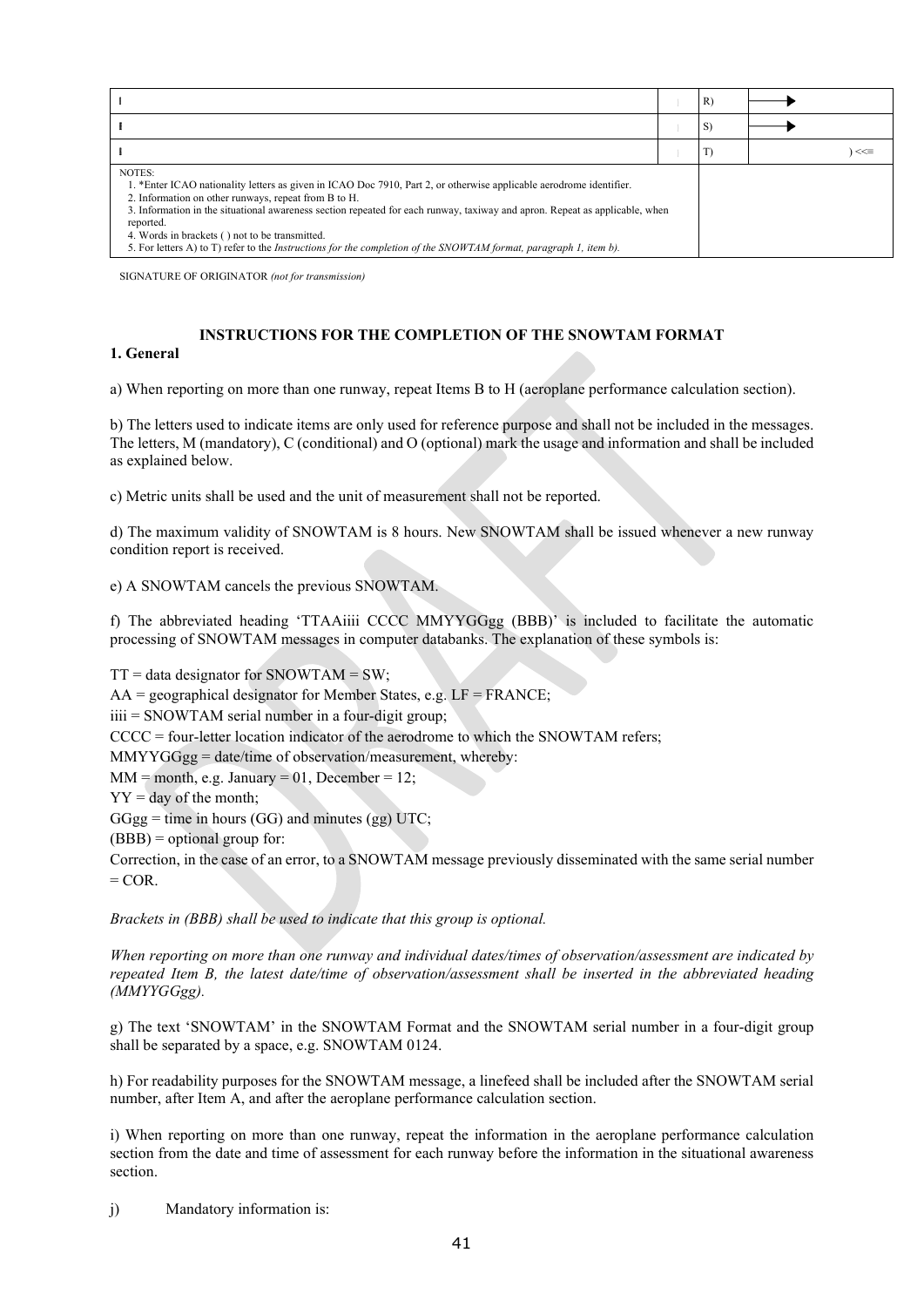#### 1) AERODROME LOCATION INDICATOR;

#### 2) DATE AND TIME OF ASSESSMENT;

#### 3) LOWER RUNWAY DESIGNATOR NUMBER;

4) RUNWAY CONDITION CODE FOR EACH RUNWAY THIRD; and

5) CONDITION DESCRIPTION FOR EACH RUNWAY THIRD (when runway condition code  $(RWYCC)$  is reported 1–5).

#### **2. Aeroplane performance calculation section**

- Item A Aerodrome location indicator (four-letter location indicator).
- Item B Date and time of assessment (eight-figure date/time group giving time of observation as month, day, hour and minute in UTC).
- Item C Lower runway designator number ( $nn[L]$  or  $nn[C]$  or  $nn[R]$ ).
- *Only one runway designator shall be inserted for each runway and always the lower number.*
- Item D Runway condition code for each runway third. Only one digit  $(0, 1, 2, 3, 4, 5)$  or 6) is inserted for each runway third, separated by an oblique stroke (n/n/n).
- Item E Per cent coverage for each runway third. When provided, insert 25, 50, 75 or 100 for each runway third, separated by an oblique stroke  $(\lceil n \rceil n \lceil n \rceil n \lceil n \rceil n)$ .

*This information shall be provided only when the runway condition for each runway third (Item D) has been reported as other than 6 and there is a condition description for each runway third (Item G) that has been reported other than 'DRY'.*

*When the conditions are not reported, this shall be signified by the insertion of 'NR' for the appropriate runway third(s).*

Item F — Depth of loose contaminant for each runway third. When provided, insert in millimetres for each runway third, separated by an oblique stroke (nn/nn/nn or nnn/nnn/nnn).

*This information shall only be provided for the following contamination types:*

- *standing water, values to be reported 04, then assessed value. Significant changes 3 mm;*
- *slush, values to be reported 03, then assessed value. Significant changes 3 mm;*
- *wet snow, values to be reported 03, then assessed value. Significant changes 5 mm; and*
- *dry snow, values to be reported 03, then assessed value. Significant changes 20 mm.*

*When the conditions are not reported, this shall be signified by the insertion of 'NR' for the appropriate runway third(s).*

Item G — Condition description for each runway third. Any of the following condition descriptions for each runway third, separated by an oblique stroke, shall be inserted.

> COMPACTED SNOW DRY SNOW DRY SNOW ON TOP OF COMPACTED SNOW DRY SNOW ON TOP OF ICE FROST ICE SLIPPERY WET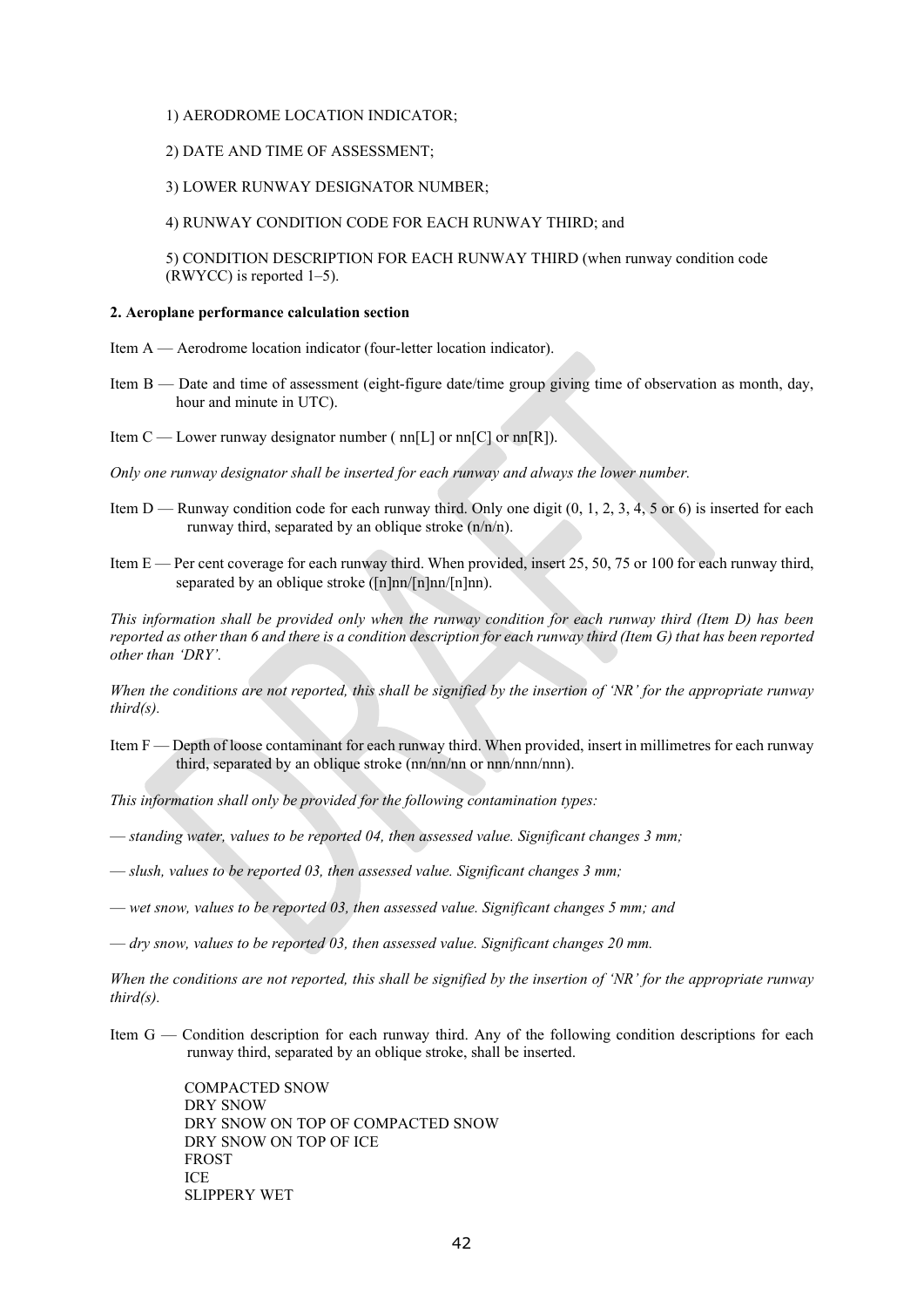**SLUSH** SPECIALLY PREPARED WINTER RUNWAY STANDING WATER WATER ON TOP OF COMPACTED SNOW WET WET ICE WET SNOW WET SNOW ON TOP OF COMPACTED SNOW WET SNOW ON TOP OF ICE DRY (only reported when there is no contaminant)

*When the conditions are not reported, this shall be signified by the insertion of 'NR' for the appropriate runway third(s).*

Item  $H - W<sub>i</sub>$  width of runway to which the runway condition codes apply. The width in metres, if less than the published runway width, shall be inserted.

#### **3. Situational awareness section**

*Elements in the situational awareness section shall end with a full stop.*

*Elements in the situational awareness section for which no information exists, or where the conditional circumstances for publication are not fulfilled, shall be left out completely.*

- Item I Reduced runway length. The applicable runway designator and available length in metres shall be inserted (e.g. RWY nn [L] *or* nn [C] *or* nn [R] REDUCED TO [n]nnn).
- *This information is conditional when a NOTAM has been published with a new set of declared distances.*
- Item J Drifting snow on the runway. When reported, 'DRIFTING SNOW' shall be inserted with a space 'DRIFTING SNOW' (RWY nn *or* RWY nn[L] *or* nn[C] *or* nn[R] DRIFTING SNOW).
- Item K Loose sand on the runway. When loose sand is reported on the runway, the lower runway designator shall be inserted with a space 'LOOSE SAND' (RWY nn *or* RWY nn[L] *or* nn[C] *or* nn[R] LOOSE SAND).
- Item L Chemical treatment on the runway. When chemical treatment has been reported applied, the lower runway designator shall be inserted with a space 'CHEMICALLY TREATED' (RWY nn *or* RWY nn[L] *or* nn[C] *or* nn[R] CHEMICALLY TREATED).
- Item M Snow banks on the runway. When snow banks are reported present on the runway, the lower runway designator shall be inserted with a space 'SNOWBANK' and with a space left 'L' or right 'R' or both sides 'LR', followed by the distance in metres from centre line separated by a space 'FM CL' (RWY nn *or* RWY nn[L] *or* nn[C] *or* nn[R] SNOWBANK Lnn *or* Rnn *or* LRnn FM CL).
- Item N Snowbanks on a taxiway. When snowbanks are present on taxiway(s), the taxiway(s) designator(s) shall be inserted with a space 'SNOWBANKS' (TWY [nn]n *or* TWYS [nn]n/[nn]n/[nn]n… *or* ALL TWYS SNOWBANKS).
- Item O Snow banks adjacent to the runway. When snow banks are reported present, penetrating the height profile in the aerodrome snow plan, the lower runway designator and 'ADJ SNOWBANKS' shall be inserted (RWY nn *or* RWY nn[L] *or* nn[C] *or* nn[R] ADJ SNOWBANKS).
- Item P Taxiway conditions. When taxiway conditions are reported slippery or poor, the taxiway designator followed by a space 'POOR' shall be inserted (TWY [n *or* nn] POOR *or* TWYS [n *or* nn]/[n *or* nn]/[n *or* nn] POOR… *or* ALL TWYS POOR).
- Item R Apron conditions. When apron conditions are reported slippery or poor, the apron designator followed by a space 'POOR' shall be inserted (APRON [nnnn] POOR *or* APRONS [nnnn]/[nnnn]/[nnnn] POOR *or* ALL APRONS POOR).